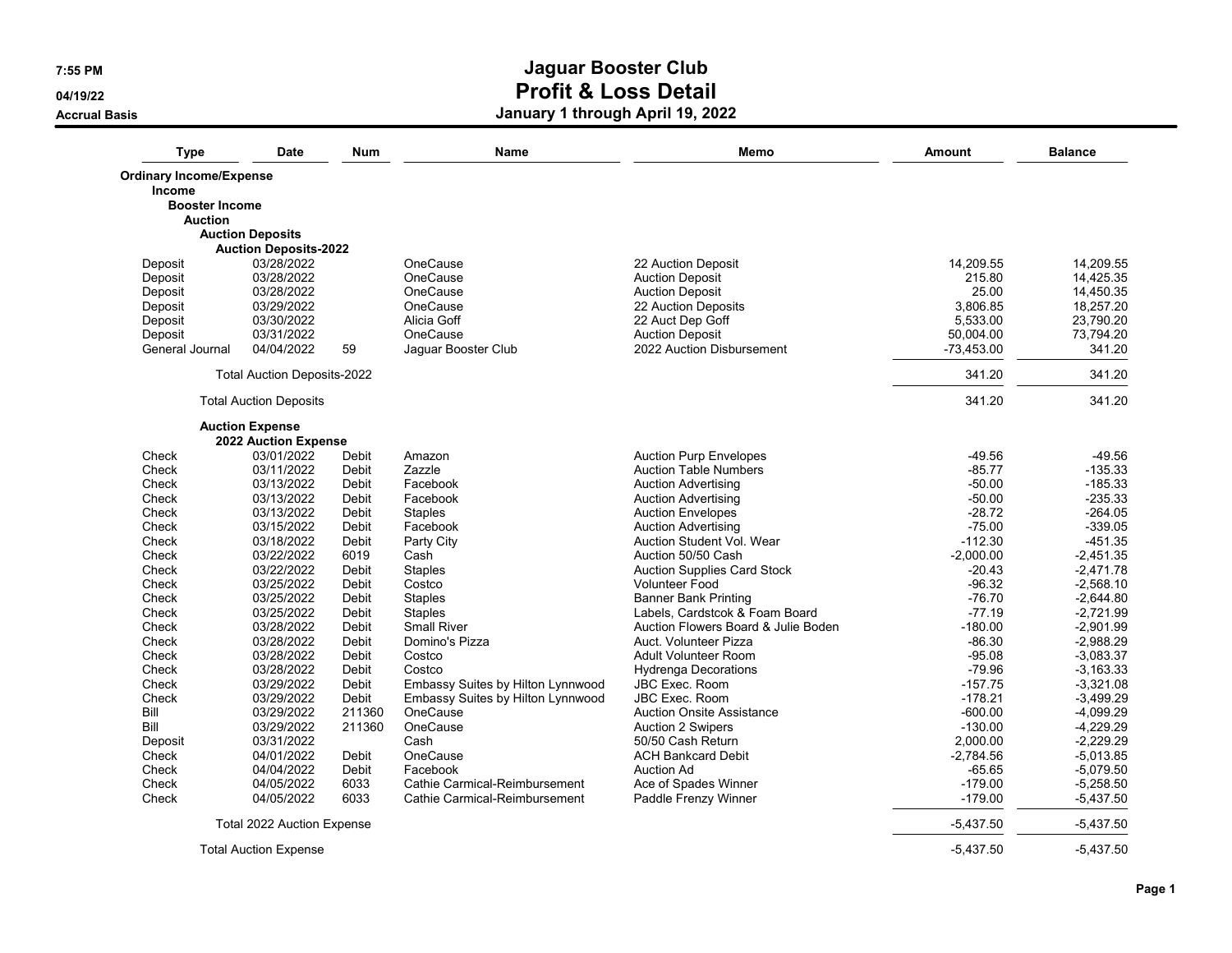**04/19/22**

**Accrual Basis**

| <b>Type</b><br>Date                       | <b>Num</b> | <b>Name</b>                       | Memo                                     | Amount       | <b>Balance</b> |
|-------------------------------------------|------------|-----------------------------------|------------------------------------------|--------------|----------------|
| <b>Auction Facility/Food</b>              |            |                                   |                                          |              |                |
| 2020 Auction Facility/Food                |            |                                   |                                          |              |                |
| Check<br>03/24/2022                       | Debit      | Embassy Suites by Hilton Lynnwood | 22 Auction Food & Facility               | $-21,626.00$ | $-21.626.00$   |
| Total 2020 Auction Facility/Food          |            |                                   |                                          | $-21,626.00$ | $-21.626.00$   |
| <b>Total Auction Facility/Food</b>        |            |                                   |                                          | $-21,626.00$ | $-21,626.00$   |
| <b>Auction JBC Raised Donations</b>       |            |                                   |                                          |              |                |
| Deposit<br>03/31/2022                     | 559789     | <b>Banner Bank</b>                | Auction Banner Bank Sponsorship          | 2,500.00     | 2,500.00       |
| 04/04/2022<br>General Journal             | 59         | Jaquar Booster Club               | JBC Mobile Pop Up                        | 375.00       | 2.875.00       |
| 04/04/2022<br>General Journal             | 59         | Jaguar Booster Club               | <b>JBC Perfect Pairing</b>               | 135.00       | 3,010.00       |
| General Journal<br>04/04/2022             | 59         | Jaquar Booster Club               | <b>JBC Oregon Coast</b>                  | 1,700.00     | 4,710.00       |
| General Journal<br>04/04/2022             | 59         | Jaguar Booster Club               | JBC Russell's Table of 6                 | 2.200.00     | 6.910.00       |
| General Journal<br>04/04/2022             | 59         | Jaquar Booster Club               | <b>JBC Heads or Tails</b>                | 1,390.00     | 8,300.00       |
| General Journal<br>04/04/2022             | 59         | Jaquar Booster Club               | JBC 50/50                                | 2.690.00     | 10.990.00      |
| 04/04/2022<br>General Journal             | 59         | Alicia Goff                       | FB 1/3 50/50 Winner-Alicia Goff          | $-1,345.00$  | 9,645.00       |
| General Journal<br>04/04/2022             | 59         | Alicia Goff                       | JBC 1/3 50/50 Winner-Alicia Goff         | 448.33       | 10,093.33      |
| 04/04/2022                                | 59         |                                   |                                          | 780.00       |                |
| General Journal                           |            | Jaguar Booster Club               | JBC Ace of Spades                        |              | 10,873.33      |
| General Journal<br>04/04/2022             | 59         | Jaquar Booster Club               | <b>JBC Dessert Dash</b>                  | 3.823.00     | 14,696.33      |
| 04/04/2022<br>General Journal             | 59         | Jaguar Booster Club               | <b>Auction Beer Purchases</b>            | 338.00       | 15,034.33      |
| 04/04/2022<br>General Journal             | 59         | Jaquar Booster Club               | <b>Auction Wine Purchases</b>            | 1,188.00     | 16,222.33      |
| General Journal<br>04/04/2022             | 59         | Jaguar Booster Club               | <b>Auction Mixed Drinks Purchases</b>    | 1,692.00     | 17,914.33      |
| <b>Total Auction JBC Raised Donations</b> |            |                                   |                                          | 17,914.33    | 17,914.33      |
| <b>Auction Software</b>                   |            |                                   |                                          |              |                |
| Check<br>01/03/2022                       | Debit      | OneCause                          |                                          | $-10.00$     | $-10.00$       |
| 02/02/2022<br>Check                       | Fee        | OneCause                          | Auction Annual CC Processing Fee         | $-250.00$    | $-260.00$      |
| <b>Total Auction Software</b>             |            |                                   |                                          | $-260.00$    | $-260.00$      |
| <b>Auction Tick Sales 2022</b>            |            |                                   |                                          |              |                |
| <b>Ticket Fees 2022</b>                   |            |                                   |                                          |              |                |
| 01/28/2022<br>Deposit                     | 729        | Katie & Tony Morrison             | 22 Auct 2 Tick Morrison Fees             | 7.65         | 7.65           |
| Check<br>02/01/2022                       | Fee        | OneCause                          | <b>Ticket Fees</b>                       | $-112.47$    | $-104.82$      |
| 02/09/2022<br>Deposit                     | 741        | Alicia Goff                       | Auction Table 6 Goff. Alicia Fees        | 29.25        | $-75.57$       |
| 02/11/2022<br>Deposit                     | 747        | Stephanie Simmons                 | 22 Auction 2 Tickets Fees                | 7.65         | $-67.92$       |
| Check<br>03/01/2022                       | <b>ACH</b> | OneCause                          | 22 Auction Tick Fees                     | $-146.22$    | $-214.14$      |
| 03/02/2022<br>Deposit                     | 776        | Maegan Nielsen                    | 2 Tick Donation FB Markle Tick Fees      | 7.65         | $-206.49$      |
| Deposit<br>03/03/2022                     | 766        | <b>Cathie Carmical</b>            | 1 Auct Tick Carmical, Cathie Fees        | 3.82         | $-202.67$      |
| Deposit<br>03/07/2022                     | 1046       | <b>Heather Cotton</b>             | 22 Auct 2 Tick Cotton Fees               | 7.65         | $-195.02$      |
| Deposit<br>03/10/2022                     | 791        | Erica Graser                      | 22 Auct 1 Tick Graser Fee                | 3.82         | $-191.20$      |
| Deposit<br>03/16/2022                     | 741        | Alicia Goff                       | 22 Auction 2-6 Table Tickets Alicai Goff | 50.85        | $-140.35$      |
| Deposit<br>03/16/2022                     | 1094       | Yvonne Chia                       | 22 Auct Table 6 Chia, Yvonne Tick Fees   | 29.25        | $-111.10$      |
|                                           | 1109       | Andrea Fleming                    | 22 Auct 2 Ticket Fees Fleming            | 7.65         | $-103.45$      |
| 03/17/2022<br>Deposit                     |            |                                   |                                          |              |                |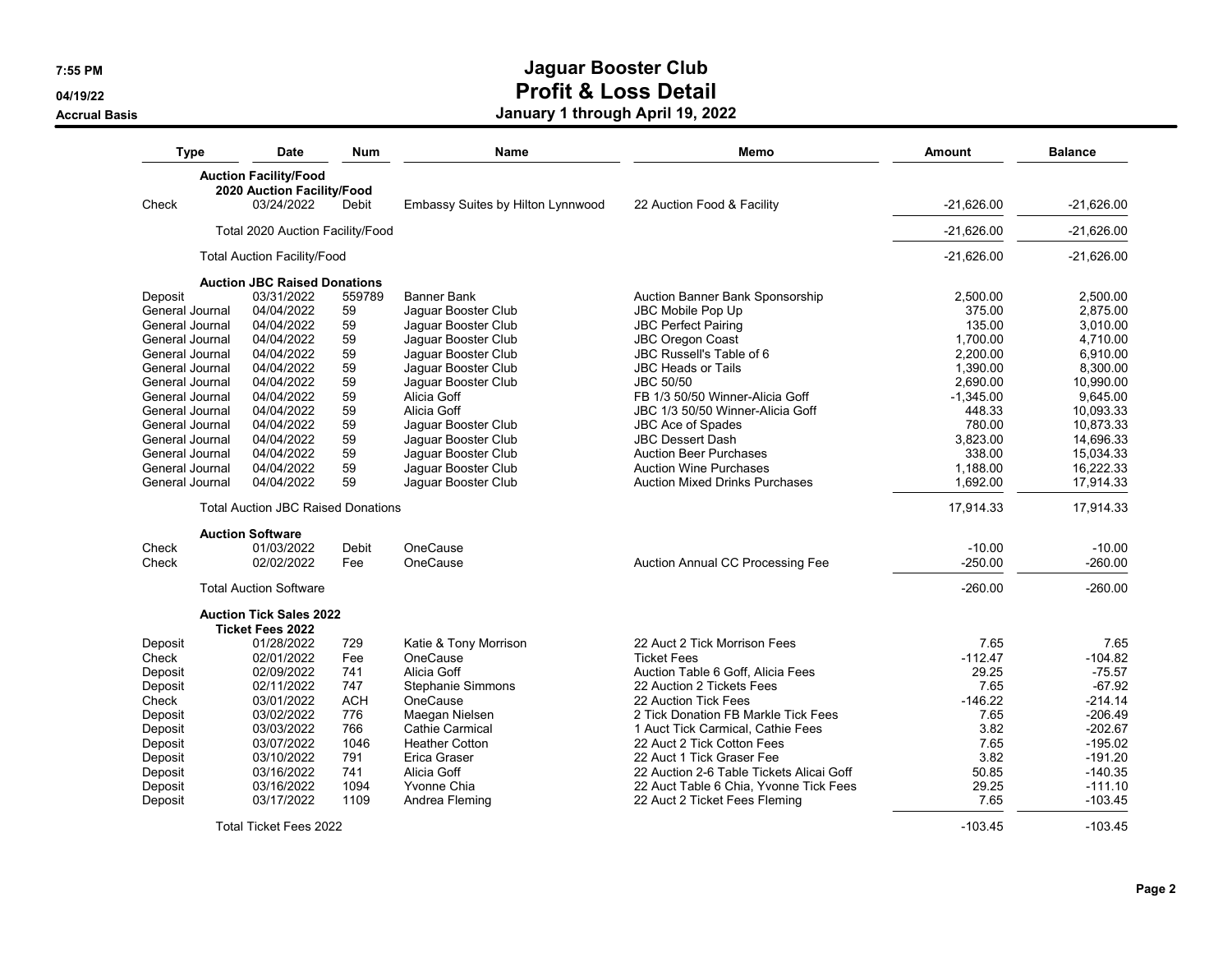**04/19/22**

**Accrual Basis**

| Type    | <b>Date</b>                            | <b>Num</b>   | <b>Name</b>              | Memo                                     | Amount           | <b>Balance</b> |
|---------|----------------------------------------|--------------|--------------------------|------------------------------------------|------------------|----------------|
|         | <b>Auction Tick Sales 2022 - Other</b> |              |                          |                                          |                  |                |
| Deposit | 01/12/2022                             | 700          | Kandice & Ryan Mills     | 22 Auct. Table 8 Mills, Kandice          | 850.00           | 850.00         |
| Deposit | 01/12/2022                             | 709          | Jennifer Herrman         | 22 Auct 2 Tick Herman, Jennifer          | 170.00           | 1,020.00       |
| Deposit | 01/24/2022                             | 713          | Tim & Robin Johnson      | Auction 22 Table of 8 Johnson, Robin     | 850.00           | 1,870.00       |
| Deposit | 01/24/2022                             | 714          | <b>Bradley Gochenour</b> | Auction 22 2 Ind Tick Gochenour          | 170.00           | 2,040.00       |
| Deposit | 01/26/2022                             | 722          | Charkie Curci            | 22 Auct Table of 6 Curci                 | 650.00           | 2,690.00       |
| Deposit | 01/28/2022                             | 729          | Katie & Tony Morrison    | 22 Auct 2 Tick Morrison                  | 170.00           | 2,860.00       |
| Deposit | 02/09/2022                             | 732          | DiAnna Webber            | Auction Table 6 Webber                   | 650.00           | 3,510.00       |
| Deposit | 02/09/2022                             | 741          | Alicia Goff              | Auction Table 6 Goff, Alicia             | 650.00           | 4,160.00       |
| Deposit | 02/11/2022                             | 747          | <b>Stephanie Simmons</b> | 22 Auction 2 Tickets                     | 170.00           | 4,330.00       |
| Deposit | 02/14/2022                             | 748          | Melynie Elvidge          | 22 Auction 2 Tickets Elvidge             | 170.00           | 4,500.00       |
| Deposit | 02/15/2022                             | 750          | <b>Heather Smith</b>     | 22 Auctiont 4 Tickets Smith, Heather     | 340.00           | 4,840.00       |
| Deposit | 02/16/2022                             | 754          | Kristina Stolte          | 22 Auciton Table of 8 Stolte, Kristina   | 850.00           | 5,690.00       |
| Deposit | 02/24/2022                             | 765          | Mac Clark                | 22 Auct. 1 Tick Clark, Mac               | 85.00            | 5,775.00       |
| Deposit | 02/28/2022                             | 767          | <b>Kellye Moses</b>      | 22 Auct. Table 8 Moses, Kellye           | 850.00           | 6,625.00       |
| Deposit | 03/02/2022                             | 776          | Maegan Nielsen           | 2 Tick Donation FB Markle                | 170.00           | 6,795.00       |
| Deposit | 03/02/2022                             | 762          | <b>Torrey Myers</b>      | 2 Tick Myers, Torrey                     | 170.00           | 6,965.00       |
| Deposit | 03/02/2022                             | 778          | Angela Battle            | 2 Ind Tick Battle, Angela                | 170.00           | 7,135.00       |
| Deposit | 03/03/2022                             | 766          | <b>Cathie Carmical</b>   | 1 Auct Tick Carmical, Cathie             | 85.00            | 7,220.00       |
| Deposit | 03/03/2022                             | 797          | <b>Stacy Rus</b>         | 1 Auct Tick Rus, Stacy                   | 85.00            | 7,305.00       |
| Deposit | 03/04/2022                             | 1050         | Michael Ordona           | 22 Auct. 2 Tick Ordona                   | 170.00           | 7,475.00       |
|         | 03/04/2022                             | 795          | Brandi LaCombe           | 22 Auct. Table of 6 LaCombe              | 650.00           |                |
| Deposit |                                        |              | <b>Heather Cotton</b>    | 22 Auct 2 Tick Cotton                    |                  | 8,125.00       |
| Deposit | 03/07/2022                             | 1046<br>1060 |                          |                                          | 170.00<br>170.00 | 8,295.00       |
| Deposit | 03/08/2022                             |              | Camas & Joey Key         | 22 Auct 2 Tick Key                       |                  | 8,465.00       |
| Deposit | 03/08/2022                             | 1062         | Heather & Kevin Axtell   | 22 Auct 2 Tick Axtell                    | 170.00           | 8,635.00       |
| Deposit | 03/10/2022                             | 791          | Erica Graser             | 22 Auct 1 Tick Graser                    | 85.00            | 8,720.00       |
| Deposit | 03/11/2022                             | 928          | Joni Davidson            | 22 Auct Tick Davidson                    | 85.00            | 8,805.00       |
| Deposit | 03/11/2022                             | 1064         | Melissa Arias            | 22 Auct 2 Tick Arias                     | 170.00           | 8,975.00       |
| Deposit | 03/14/2022                             | 1036         | <b>Brittany Moyer</b>    | 22 Auction 2 Tick Moyer                  | 170.00           | 9,145.00       |
| Deposit | 03/14/2022                             | 1065         | Jesus Ramos              | 22 Auction 1 Tick Ramos, Jr              | 85.00            | 9,230.00       |
| Deposit | 03/15/2022                             | 1075         | <b>Scott Newton</b>      | 22 Auction Tick 4 Newton                 | 340.00           | 9,570.00       |
| Deposit | 03/15/2022                             | 1079         | <b>Rikki Stride</b>      | 22 Auction Tick 2 Stride                 | 170.00           | 9,740.00       |
| Deposit | 03/15/2022                             | 1082         | Marc Linn                | 22 Auction 1 Tick Linn, Marc             | 85.00            | 9,825.00       |
| Deposit | 03/16/2022                             | 741          | Alicia Goff              | 22 Auction 2-6 Table Tickets Alicai Goff | 1,300.00         | 11,125.00      |
| Deposit | 03/16/2022                             | 1094         | Yvonne Chia              | 22 Auct Table 6 Chia, Yvonne Track Table | 650.00           | 11,775.00      |
| Deposit | 03/16/2022                             | 1100         | Anne & Zach Grout        | 22 Auct 2 Tick Grout                     | 170.00           | 11,945.00      |
| Deposit | 03/16/2022                             | 822          | <b>Traci Rogstad</b>     | 22 Auct 6 Table Rogstad, Traci           | 650.00           | 12,595.00      |
| Deposit | 03/17/2022                             | 1108         | Jamey Boschee            | 22 Auct 2 Tickets Boschee, Jamey & Jeff  | 170.00           | 12,765.00      |
| Deposit | 03/17/2022                             | 1109         | Andrea Fleming           | 22 Auct 2 Tickets Fleming                | 170.00           | 12,935.00      |
| Deposit | 03/18/2022                             | 1110         | Colleen Zaremba          | 22 Auction Tick Zaremba                  | 85.00            | 13,020.00      |
| Deposit | 03/19/2022                             | 955          | Daniel & Julie Kerr      | 22 Auct Tick 1 Kerr, Julie               | 85.00            | 13,105.00      |
| Deposit | 03/19/2022                             | 943          | Lisa Chacon              | 22 Auct Tick 1 Chacon, Lisa              | 85.00            | 13,190.00      |
| Deposit | 03/20/2022                             | 1114         | Shea Johnson             | 22 Aucct 1 Tick Johnson, Shea            | 85.00            | 13,275.00      |
| Deposit | 03/20/2022                             | 1017         | Kristen Wiley            | 22 Auct 6 Table Wiley, Kristen           | 650.00           | 13,925.00      |
| Deposit | 03/20/2022                             | 1120         | Nichol & Jeffrey Dalziel | 22 Auct 2 Tick Dalziel                   | 170.00           | 14,095.00      |
| Deposit | 03/20/2022                             | 1064         | Melissa Arias            | 22 Auct 1 Tickets Arias-For Linn, Marc   | 85.00            | 14,180.00      |
| Deposit | 03/20/2022                             | 842          | <b>Bunsong Pumma</b>     | 22 Auct 2 Tick Pumma                     | 170.00           | 14,350.00      |
| Deposit | 03/20/2022                             | 1121         | Damian Fialdini          | 22 Auct 2 Tick Fialdini                  | 170.00           | 14,520.00      |
| Deposit | 03/23/2022                             | 1130         | <b>Steve Schwarz</b>     | 22 Auct 1 Tick Schwarz                   | 95.00            | 14,615.00      |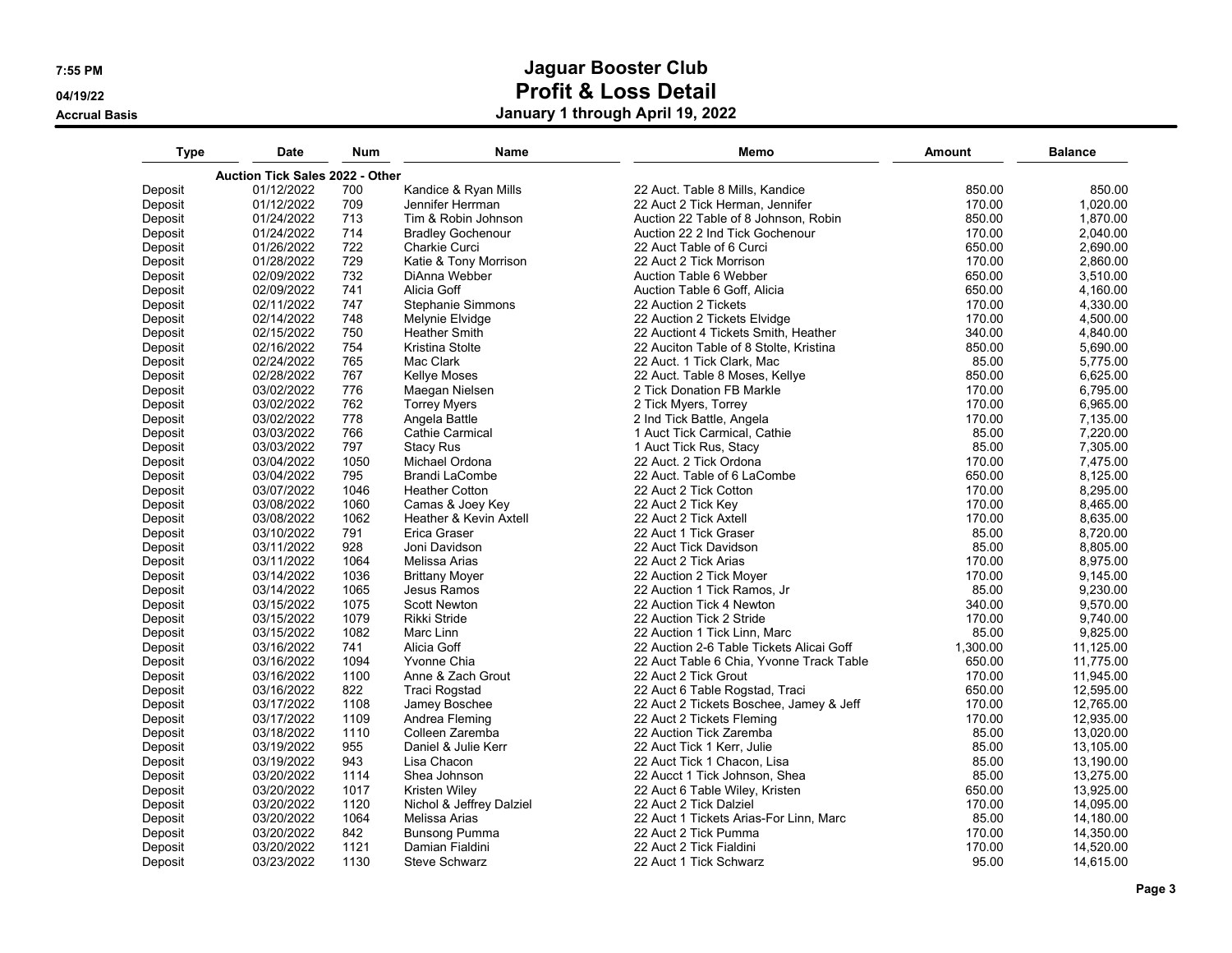#### **04/19/22**

**Accrual Basis**

| Type    | <b>Date</b>                           | <b>Num</b> | <b>Name</b>              | Memo                                      | Amount      | <b>Balance</b> |
|---------|---------------------------------------|------------|--------------------------|-------------------------------------------|-------------|----------------|
| Deposit | 03/23/2022                            | 1132       | Carrie Aull              | 22 Auct 3 Tickets Aull                    | 285.00      | 14,900.00      |
| Deposit | 03/23/2022                            | 1135       | Rosemary Hansen          | 22 Auct 1 Tick Hansen                     | 95.00       | 14.995.00      |
| Deposit | 03/23/2022                            | 882        | Karen Gunderson          | 22 Auct 2 Tick-WRST Purple Sponsor        | 190.00      | 15,185.00      |
| Deposit | 03/25/2022                            | Transfer   | Alicia Goff              | 22 Auction 3 Coaches Tickets Goff, Alicia | 255.00      | 15,440.00      |
| Deposit | 03/28/2022                            |            | OneCause                 | Auct Tick Refund Chacon                   | $-85.00$    | 15,355.00      |
| Deposit | 03/28/2022                            | 928        | Joni Davidson            | 22 Auct Tick Davidson, Joni               | 95.00       | 15,450.00      |
| Deposit | 04/08/2022                            |            | Megan Madsen             | 22 Auct Table of 8 Madsen                 | 850.00      | 16,300.00      |
|         | Total Auction Tick Sales 2022 - Other |            |                          |                                           | 16,300.00   | 16,300.00      |
|         | <b>Total Auction Tick Sales 2022</b>  |            |                          |                                           | 16,196.55   | 16,196.55      |
|         | <b>Auctioneer</b>                     |            |                          |                                           |             |                |
| Bill    | 03/19/2022                            | 03262      | <b>Event Source NW</b>   | Auction Auctioneer & Sound System Bala    | $-2,800.00$ | $-2,800.00$    |
|         | <b>Total Auctioneer</b>               |            |                          |                                           | $-2,800.00$ | $-2,800.00$    |
|         | <b>Total Auction</b>                  |            |                          |                                           | 4,328.58    | 4,328.58       |
|         | <b>Concessions</b>                    |            |                          |                                           |             |                |
| Deposit | 01/06/2022                            |            | <b>Basketball-Girl's</b> | GBB Concessions 12/23/21                  | 62.45       | 62.45          |
| Deposit | 01/06/2022                            |            | <b>Basketball-Girl's</b> | GBB Concessions 12/21/21 @ BBB Game       | 16.30       | 78.75          |
| Deposit | 01/17/2022                            |            | <b>Basketball-Girl's</b> | GBB Concessions 1/14/22                   | 14.00       | 92.75          |
| Deposit | 01/19/2022                            |            | Basketball-Girl's        | GBB 1.14.22 Concessions                   | 123.30      | 216.05         |
| Deposit | 01/23/2022                            |            | <b>Basketball-Girl's</b> | GBB Concessions 1/22/22                   | 14.60       | 230.65         |
| Check   | 01/30/2022                            | Debit      | Costco                   | <b>Concessions Stocking</b>               | $-137.33$   | 93.32          |
| Check   | 02/01/2022                            | Debit      | Costco                   | <b>Concessions Stocking</b>               | $-162.91$   | $-69.59$       |
| Check   | 02/01/2022                            | Debit      | Walmart                  | <b>Concessions Stocking</b>               | $-43.80$    | $-113.39$      |
| Deposit | 02/08/2022                            |            | <b>Theatre Company</b>   | TC Concessions 12/21                      | 152.70      | 39.31          |
| Deposit | 02/11/2022                            |            | <b>Basketball-Girl's</b> | GBB 1/14 1/26 & 2/1 Concessions           | 166.50      | 205.81         |
| Deposit | 02/15/2022                            |            | Boys Basketball          | <b>BBB Tourny Concessions</b>             | 80.50       | 286.31         |
| Deposit | 02/15/2022                            |            | Boys Basketball          | BBB WTA Concessions 40% Restock           | 306.00      | 592.31         |
| Deposit | 02/15/2022                            |            | Wrestling                | <b>WRST Concessions</b>                   | 20.00       | 612.31         |
| Bill    | 02/20/2022                            | 02202      | Julie Boden Reimburse    | <b>Concession Stocking</b>                | $-308.65$   | 303.66         |
| Deposit | 03/01/2022                            | 104458     | Theatre Company          | TC Winter Musical Concessions 40% Rest    | 196.60      | 500.26         |
| Deposit | 03/01/2022                            | 104460     | Theatre Company          | TC 1Act Concessions 40% Restocking        | 42.00       | 542.26         |
| Check   | 03/01/2022                            | Debit      | The Party Store          | <b>Concessions Banquet Bowels</b>         | $-11.03$    | 531.23         |
| Check   | 03/01/2022                            | Debit      | Costco                   | <b>Concession Stocking</b>                | $-124.12$   | 407.11         |
| Check   | 03/03/2022                            | Debit      | <b>Smart Foodservice</b> | Concessions                               | $-10.69$    | 396.42         |
| Check   | 03/03/2022                            | Debit      | <b>Smart Foodservice</b> | Concessions                               | $-100.84$   | 295.58         |
| Check   | 03/03/2022                            | Debit      | Fred Meyer               | Concessions                               | $-16.33$    | 279.25         |
| Check   | 03/04/2022                            | Debit      | Costco                   | Concessions                               | $-18.77$    | 260.48         |
| Deposit | 03/06/2022                            |            | Boys Basketball          | BBB 3.5 to 3.6 Concessions 40% Restock    | 61.40       | 321.88         |
| Deposit | 03/14/2022                            |            | Boys Basketball          | BBB ETL Concessions 3/4-3/6 40% Restock   | 140.80      | 462.68         |
| Bill    | 03/19/2022                            | 03192      | Julie Kerr-Reimburse     | <b>Concesssions Pizza</b>                 | $-35.16$    | 427.52         |
| Deposit | 03/31/2022                            |            | Track & Field            | TNF 3.31.22 Concessions 40 % restocking   | 85.00       | 512.52         |
| Deposit | 03/31/2022                            |            | Track & Field            | TNF 3.30.22 Concessions 40% Restock       | 12.00       | 524.52         |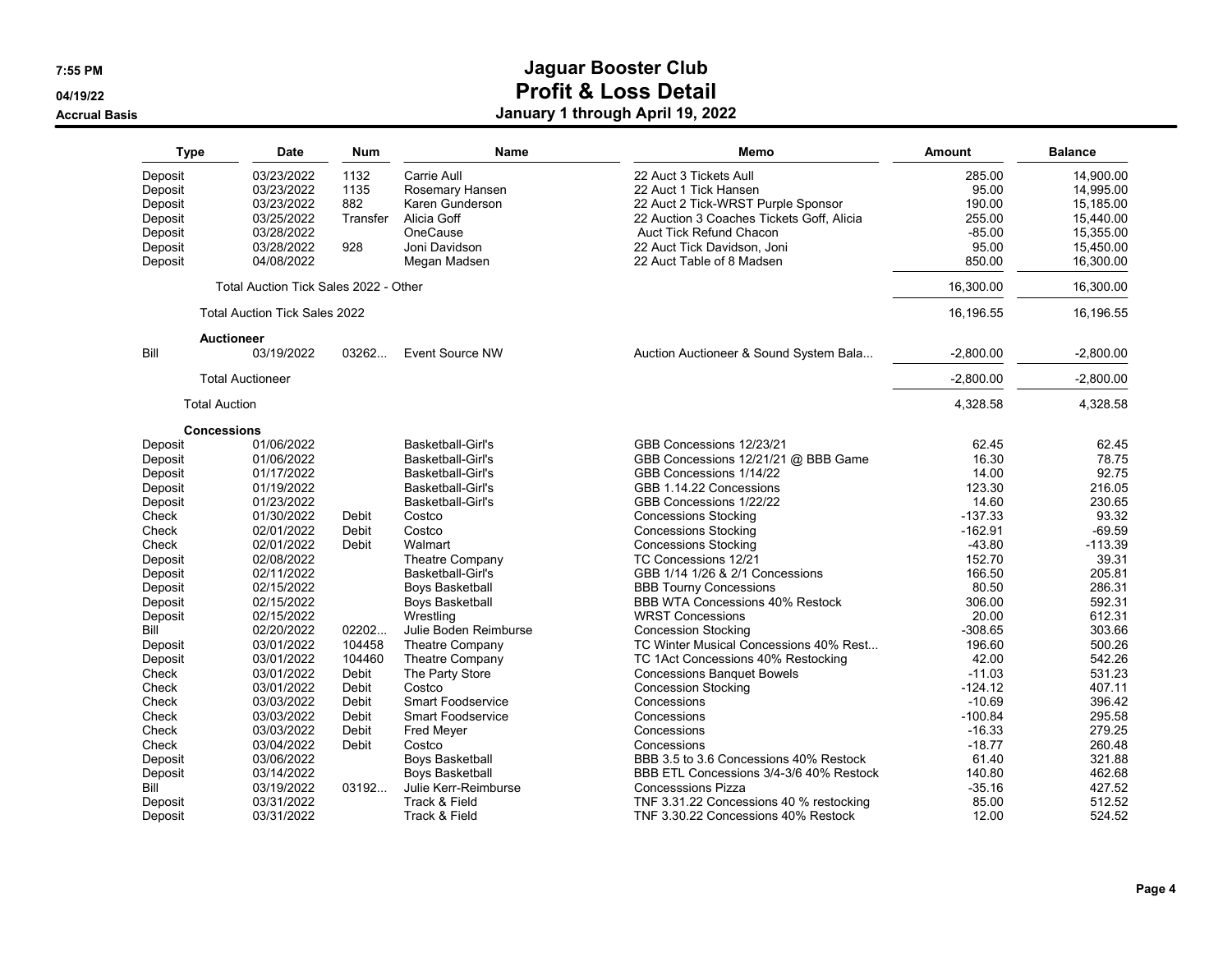#### **04/19/22**

**Accrual Basis**

| <b>Type</b>        | <b>Date</b>                                                                    | <b>Num</b>   | Name                           | Memo                                                                        | <b>Amount</b>  | <b>Balance</b>   |
|--------------------|--------------------------------------------------------------------------------|--------------|--------------------------------|-----------------------------------------------------------------------------|----------------|------------------|
| Deposit<br>Deposit | 03/31/2022<br>04/01/2022                                                       |              | Track & Field<br>Track & Field | TNF 3/30 Concessions 40% Restocking<br>TNF 3/30 Concessions 40 % Restocking | 7.20<br>32.00  | 531.72<br>563.72 |
|                    | <b>Total Concessions</b>                                                       |              |                                |                                                                             | 563.72         | 563.72           |
|                    | <b>General Funds 20%</b><br><b>Parent Group Support</b><br><b>Baseball 20%</b> |              |                                |                                                                             |                |                  |
| Deposit<br>Deposit | 02/01/2022<br>03/10/2022                                                       | 1911<br>2011 | Baseball<br>Baseball           | BSBL Donation Cohen 15% to JBC<br>BSBL Sponsor NEO Home Loans 15% to        | 75.00<br>45.00 | 75.00<br>120.00  |
|                    | Total Baseball 20%                                                             |              |                                |                                                                             | 120.00         | 120.00           |
| Deposit            | Basketball-Boy's 20%<br>01/18/2022                                             | 3268         | Boys Basketball                | BBB Donation Martin 15% to JBC                                              | 15.00          | 15.00            |
|                    | Total Basketball-Boy's 20%                                                     |              |                                |                                                                             | 15.00          | 15.00            |
| Deposit            | <b>Basketball Girl's 20%</b><br>02/17/2022                                     | 17974        | Basketball-Girl's              | GBB Fundraiser 15% to JBC                                                   | 5.77           | 5.77             |
|                    | <b>Total Basketball Girl's 20%</b>                                             |              |                                |                                                                             | 5.77           | 5.77             |
| Deposit            | Cheer 20%<br>03/01/2022                                                        | 27201        | Cheer                          | Cheer MOD Fundraiser 15% to JBC                                             | 13.11          | 13.11            |
|                    | Total Cheer 20%                                                                |              |                                |                                                                             | 13.11          | 13.11            |
| Deposit            | Football 20%<br><b>FB GF Expense</b><br>03/16/2022                             | 741          | Football                       | 22 Auction 2 tickets Alicia Goff                                            | $-170.00$      | $-170.00$        |
|                    | <b>Total FB GF Expense</b>                                                     |              |                                |                                                                             | $-170.00$      | $-170.00$        |
| Deposit            | Football 20% - Other<br>03/08/2022                                             | 2002         | Football                       | FB Sponsor Ehlers Rough Cut Publishing                                      | 30.00          | 30.00            |
|                    | Total Football 20% - Other                                                     |              |                                |                                                                             | 30.00          | 30.00            |
|                    | <b>Total Football 20%</b>                                                      |              |                                |                                                                             | $-140.00$      | $-140.00$        |
| Check              | Gymnastics 20%<br>02/07/2022                                                   | 5990         | Melton Jefferson-Reimburse     | Gymnastics Setup-Pizza for BBB                                              | $-56.55$       | $-56.55$         |
|                    | <b>Total Gymnastics 20%</b>                                                    |              |                                |                                                                             | $-56.55$       | $-56.55$         |
| Deposit            | Soccer-Boy's 20%<br>03/14/2022                                                 | 2029         | Soccer-Boy's                   | BSOC Donation Adcock, Logan 15% to JBC                                      | 75.00          | 75.00            |
|                    | Total Soccer-Boy's 20%                                                         |              |                                |                                                                             | 75.00          | 75.00            |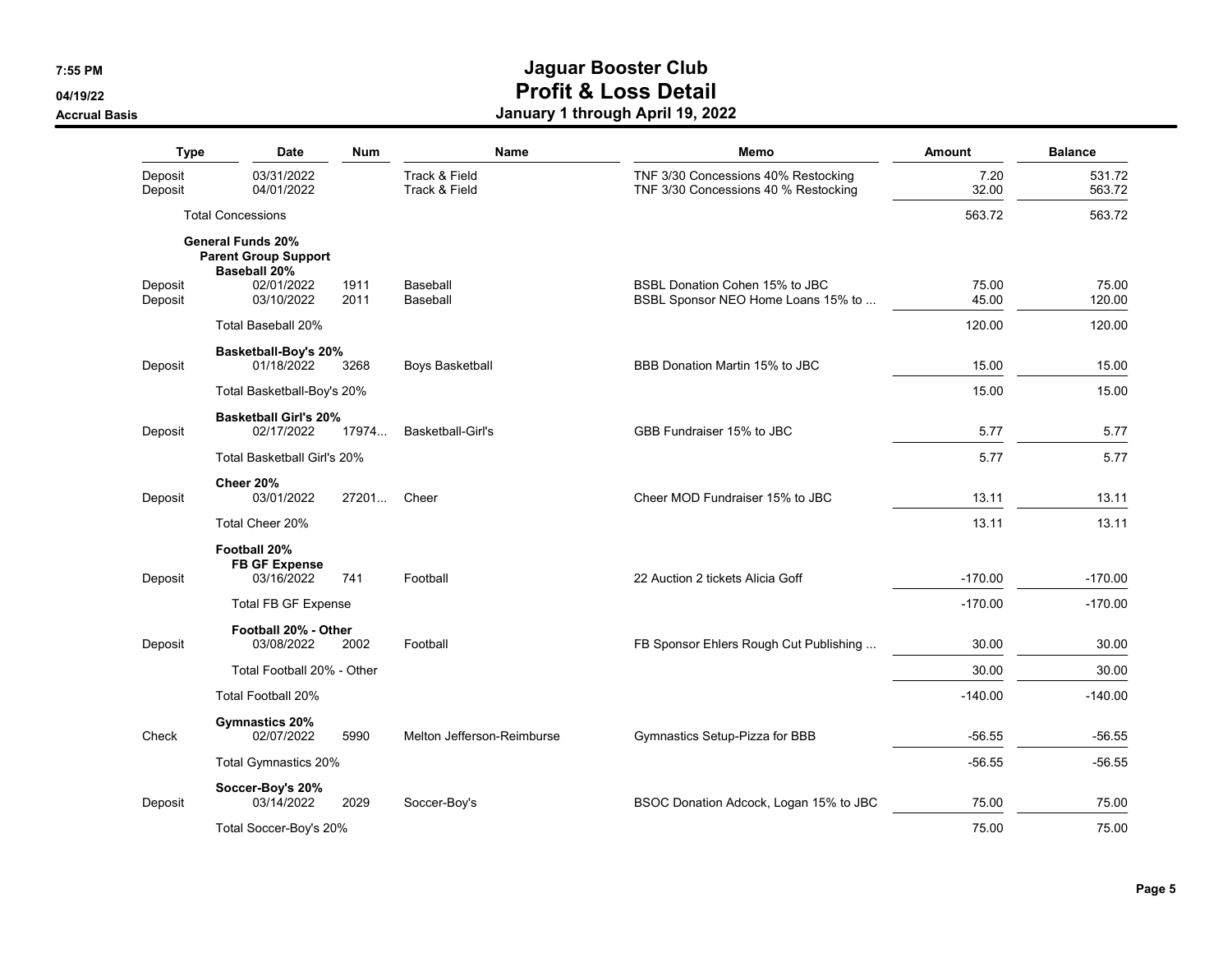**04/19/22**

**Accrual Basis**

| <b>Type</b>        | Date                                                                             | <b>Num</b>   | <b>Name</b>                | Memo                                                                         | <b>Amount</b>       | <b>Balance</b>     |
|--------------------|----------------------------------------------------------------------------------|--------------|----------------------------|------------------------------------------------------------------------------|---------------------|--------------------|
| Deposit            | Soccer Girl's 20%<br>02/17/2022                                                  | 27201        | Soccer-Girl's              | GSOC MOD Fundraiser 15% to JBC                                               | 20.48               | 20.48              |
|                    | Total Soccer Girl's 20%                                                          |              |                            |                                                                              | 20.48               | 20.48              |
| Deposit<br>Deposit | Softball 20%<br>01/22/2022<br>02/21/2022                                         | 1880<br>1949 | Softball<br>Softball       | SB Donation 15% to JBC<br>SFBL Donation Jade Cisneroz 15% to JBC             | 75.00<br>37.50      | 75.00<br>112.50    |
|                    | Total Softball 20%                                                               |              |                            |                                                                              | 112.50              | 112.50             |
| Bill               | Theatre Co. 20%<br><b>TC GF Expense</b><br>01/10/2022                            | AR14         | Northshore School District | TC Charlie Brown Program Printing                                            | $-514.50$           | $-514.50$          |
|                    | <b>Total TC GF Expense</b>                                                       |              |                            |                                                                              | $-514.50$           | $-514.50$          |
|                    | Total Theatre Co. 20%                                                            |              |                            |                                                                              | $-514.50$           | $-514.50$          |
| Deposit            | Track & Field 20%<br>03/31/2022                                                  |              | Track & Field              | TNF Donations @ Concessions 3/31/22 1                                        | 3.60                | 3.60               |
|                    | Total Track & Field 20%                                                          |              |                            |                                                                              | 3.60                | 3.60               |
| Deposit<br>Deposit | <b>Wrestling 20%</b><br>03/11/2022<br>03/23/2022                                 | 2020<br>882  | Wrestling<br>Wrestling     | WRST Donation Cade Taliaferro 15% to J<br>22 Auct 2 Tick-WRST Purple Sponsor | 150.00<br>$-190.00$ | 150.00<br>$-40.00$ |
|                    | Total Wrestling 20%                                                              |              |                            |                                                                              | $-40.00$            | $-40.00$           |
|                    | <b>Total Parent Group Support</b>                                                |              |                            |                                                                              | $-385.59$           | $-385.59$          |
|                    | Total General Funds 20%                                                          |              |                            |                                                                              | $-385.59$           | $-385.59$          |
|                    | <b>JBC RAised Funds</b><br><b>JBC Fund-A-Need</b><br><b>Paddle Raise Auction</b> |              |                            |                                                                              |                     |                    |
| General Journal    | 04/04/2022                                                                       | 59           | Jaguar Booster Club        | 22 Auction Fund-A-Need                                                       | 10,395.00           | 10,395.00          |
|                    | <b>Total Paddle Raise Auction</b>                                                |              |                            |                                                                              | 10,395.00           | 10,395.00          |
|                    | Total JBC Fund-A-Need                                                            |              |                            |                                                                              | 10,395.00           | 10,395.00          |
| Deposit            | <b>JBC RAised Funds - Other</b><br>03/03/2022                                    |              | Amazon Smile               | Amazon Smile                                                                 | 12.04               | 12.04              |
|                    | <b>Total JBC RAised Funds - Other</b>                                            |              |                            |                                                                              | 12.04               | 12.04              |
|                    | <b>Total JBC RAised Funds</b>                                                    |              |                            |                                                                              | 10,407.04           | 10,407.04          |
|                    | <b>Total Booster Income</b>                                                      |              |                            |                                                                              | 14,913.75           | 14,913.75          |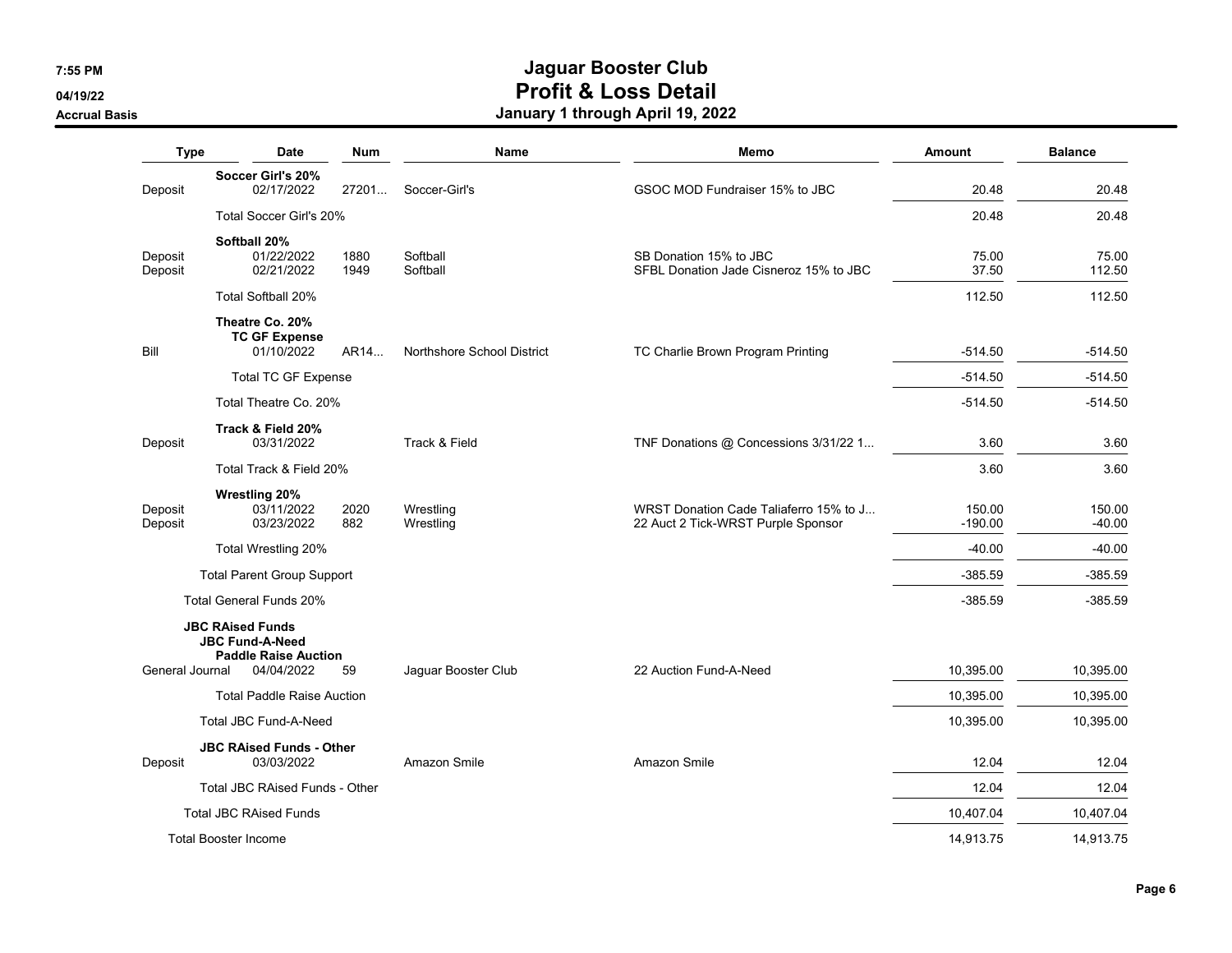**04/19/22**

**Accrual Basis**

| Type               | <b>Date</b>                           | <b>Num</b>   | <b>Name</b>                   | Memo                                                     | Amount           | <b>Balance</b>   |
|--------------------|---------------------------------------|--------------|-------------------------------|----------------------------------------------------------|------------------|------------------|
|                    | <b>Parent Groups Support</b>          |              |                               |                                                          |                  |                  |
| <b>Baseball</b>    |                                       |              |                               |                                                          |                  |                  |
|                    | <b>BSBL Ongoing Fundraiser</b>        |              |                               |                                                          |                  |                  |
|                    | Baseball 2021/2022 Donations          |              | Joe & Julie Boden             | <b>BSBL GB Boden 2nd Order</b>                           | 100.00           | 100.00           |
| Deposit            | 01/19/2022<br>01/19/2022              | 1874<br>1875 | Abigail Cornelius             | <b>BSBL GB Gail Conrelius</b>                            | 100.00           | 200.00           |
| Deposit            |                                       | 1904         |                               |                                                          |                  |                  |
| Deposit<br>Deposit | 01/24/2022<br>02/06/2022              | 1916         | Mary Khouzam<br>Erika Heer    | <b>BSBL GB Matthew Harris</b><br><b>BSBL GB Donation</b> | 100.00<br>100.00 | 300.00<br>400.00 |
|                    |                                       |              |                               |                                                          |                  |                  |
|                    | Total Baseball 2021/2022 Donations    |              |                               |                                                          | 400.00           | 400.00           |
|                    | <b>Baseball 2022 Donation</b>         |              |                               |                                                          |                  |                  |
| Deposit            | 03/10/2022                            | 2011         | Sean Antonius                 | <b>BSBL Sponsor NEO Home Loans</b>                       | 300.00           | 300.00           |
| Deposit            | 03/10/2022                            | 2011         | Baseball                      | BSBL Sponsor NEO Home Loans 15% to                       | $-45.00$         | 255.00           |
|                    | <b>Total Baseball 2022 Donation</b>   |              |                               |                                                          | 255.00           | 255.00           |
|                    | <b>Baseball Banner Sponsors</b>       |              |                               |                                                          |                  |                  |
| Deposit            | 03/13/2022                            | 2027         | Bradley W. Moore              | BSBL Sign Sponsor SignDog NW                             | 300.00           | 300.00           |
| Deposit            | 03/21/2022                            | 2810         | Chaison & Chaison DDS PLLC    | <b>BSBL Banner Sponsor Chaison &amp; Chaison</b>         | 1,000.00         | 1,300.00         |
| Deposit            | 03/21/2022                            | 1004         | Calimlim, Inc.                | <b>BSBL Banner Sponsor Calimlim</b>                      | 300.00           | 1,600.00         |
| Deposit            | 03/21/2022                            | 4862         | Premier Physical Therapy Inc. | <b>BSBL Banner Sponsor Premier PT</b>                    | 500.00           | 2,100.00         |
| Deposit            | 03/26/2022                            | 2082         | <b>Bunsong Pumma</b>          | <b>BSBL Banner Sponsor</b>                               | 1,000.00         | 3,100.00         |
|                    | <b>Total Baseball Banner Sponsors</b> |              |                               |                                                          | 3,100.00         | 3,100.00         |
|                    | <b>BSBL Auction Buyout</b>            |              |                               |                                                          |                  |                  |
| Deposit            | 02/07/2022                            | 1919         | Shannon & Christopher Adams   | <b>BSBL Auction Buyout Adams</b>                         | 75.00            | 75.00            |
| Deposit            | 02/07/2022                            | 1920         | Alicia Geoghagan              | <b>BSBL Auction Buyout Geoghagan</b>                     | 75.00            | 150.00           |
| Deposit            | 02/08/2022                            | 1922         | Anurag Handa                  | <b>BSBL Auction Buy Out Arjun Handa</b>                  | 75.00            | 225.00           |
| Deposit            | 02/08/2022                            | 1924         | Melissa Kline                 | <b>BSBL Auction Buy Out Carter Kline</b>                 | 75.00            | 300.00           |
| Deposit            | 02/09/2022                            | 1929         | Juliana Omli                  | <b>BSBL Auction Don. Arne Omli</b>                       | 75.00            | 375.00           |
| Deposit            | 02/11/2022                            | 1931         | Charkie Curci                 | <b>BSBL Auction Donation Curci</b>                       | 75.00            | 450.00           |
| Deposit            | 02/15/2022                            | 1936         | Angie Prior                   | <b>BSBL Auction Buy out Prior</b>                        | 75.00            | 525.00           |
| Deposit            | 02/15/2022                            | 1938         | David Stolte                  | <b>BSBL Auction Buy out Stolte</b>                       | 75.00            | 600.00           |
| Deposit            | 02/15/2022                            | 1940         | Jennifer Moran                | <b>BSBL Auction Buy out Moran</b>                        | 75.00            | 675.00           |
| Deposit            | 02/20/2022                            | 1946         | Sara Smith                    | BSBL 22 Auct Buyout Smith, Jack                          | 75.00            | 750.00           |
| Deposit            | 02/20/2022                            | 1947         | <b>Rick Miller</b>            | BSBL 22 Auct Buyout Miller, Kai                          | 75.00            | 825.00           |
| Deposit            | 03/06/2022                            | 1974         | Patty Ward                    | <b>BSBL Auction Buyout Oliver Ward</b>                   | 75.00            | 900.00           |
| Deposit            | 03/06/2022                            | 1976         | <b>Stacy Garhart</b>          | <b>BSBL Auction Buyout Landon Taylor</b>                 | 75.00            | 975.00           |
| Check              | 03/21/2022                            | 6018         | Melissa Arias                 | <b>BSBL Auction Basket Fillers</b>                       | $-73.94$         | 901.06           |
| Check              | 03/22/2022                            | 6020         | Patty Ward                    | <b>BSBL Auct. Bask. Supplies</b>                         | $-42.81$         | 858.25           |
| Bill               | 03/26/2022                            | 03262        | Andrea Harris-Reimburse       | <b>BSBL Auction Baske items &amp; Supplies</b>           | $-672.14$        | 186.11           |
|                    | <b>Total BSBL Auction Buyout</b>      |              |                               |                                                          | 186.11           | 186.11           |
|                    | <b>Total BSBL Ongoing Fundraiser</b>  |              |                               |                                                          | 3,941.11         | 3,941.11         |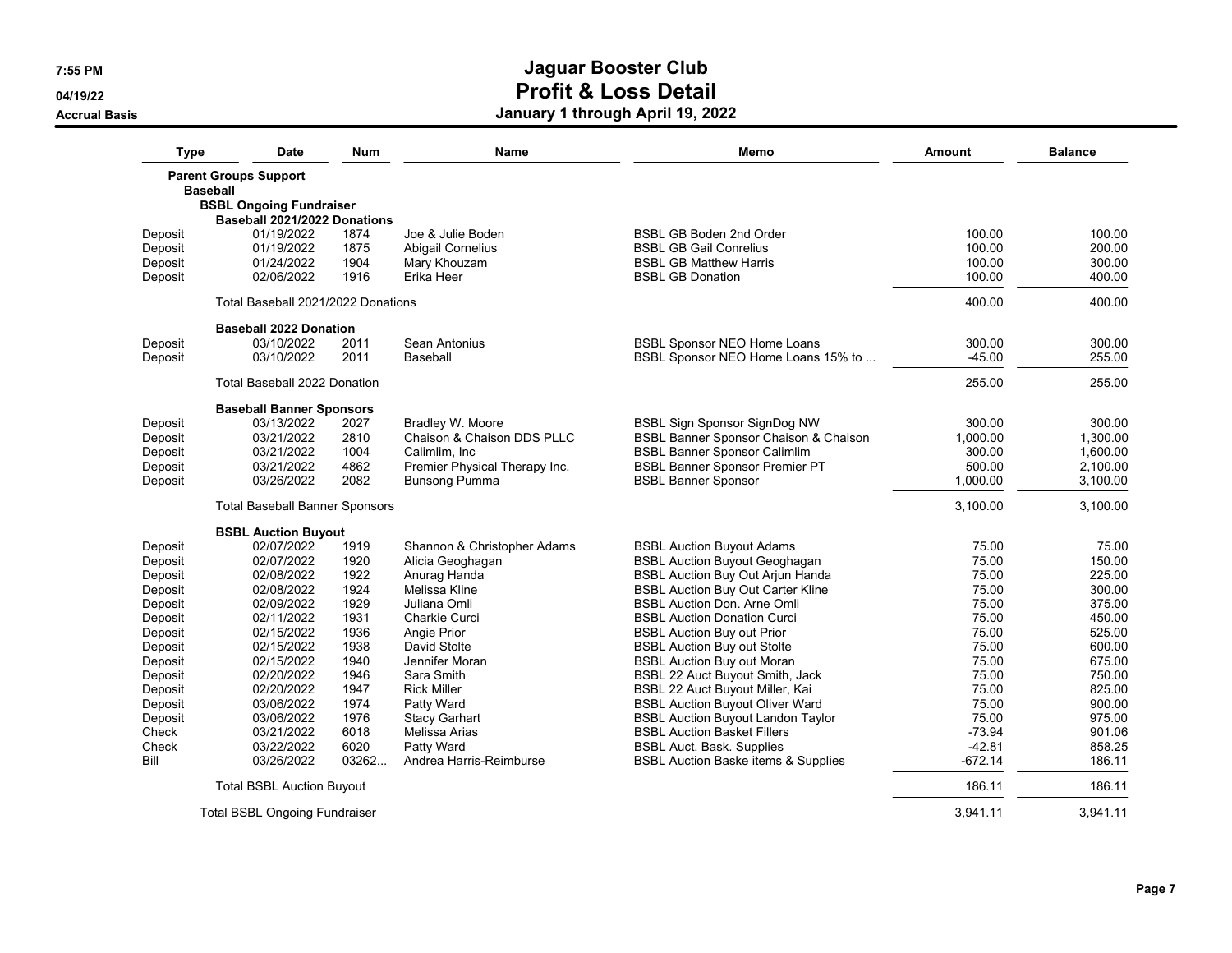**04/19/22**

#### **Accrual Basis**

| <b>Type</b>           | Date                                      | <b>Num</b> | <b>Name</b>                                      | Memo                                       | Amount         | <b>Balance</b> |
|-----------------------|-------------------------------------------|------------|--------------------------------------------------|--------------------------------------------|----------------|----------------|
|                       | <b>Baseball - Other</b>                   |            |                                                  |                                            |                |                |
| Deposit               | 02/01/2022                                | 1911       | Karen Cohen                                      | <b>BSBL Donation Cohen</b>                 | 500.00         | 500.00         |
| Deposit               | 02/01/2022                                | 1911       | Baseball                                         | BSBL Donation Cohen 15% to JBC             | $-75.00$       | 425.00         |
| Deposit               | 03/25/2022                                | <b>DEP</b> | Tim & Robin Johnson                              | <b>BSBL Corp Match Johnson</b>             | 103.50         | 528.50         |
| Bill                  | 03/26/2022                                | 03262      | Andrea Harris-Reimburse                          | <b>BSBL Food Costco</b>                    | $-130.41$      | 398.09         |
| Bill                  | 03/30/2022                                | 03302      | Karla DeLong                                     | <b>BSBL Sr. Banners</b>                    | $-580.00$      | $-181.91$      |
| General Journal       | 04/04/2022                                | 59         | Jaguar Booster Club                              | 2022 Auction Disbursement                  | 5,012.00       | 4,830.09       |
|                       | <b>Total Baseball - Other</b>             |            |                                                  |                                            | 4,830.09       | 4,830.09       |
| <b>Total Baseball</b> |                                           |            |                                                  |                                            | 8,771.20       | 8,771.20       |
| Basketball-Boy's      |                                           |            |                                                  |                                            |                |                |
| General Journal       | <b>Auction BBB</b><br>04/04/2022          | 59         | Jaguar Booster Club                              | 2022 Auction Disbursement                  | 1,820.00       | 1,820.00       |
|                       |                                           |            |                                                  |                                            |                |                |
|                       | <b>Total Auction BBB</b>                  |            |                                                  |                                            | 1,820.00       | 1,820.00       |
|                       | <b>Basketball-Boy's Concessions</b>       |            |                                                  |                                            |                |                |
| Deposit               | 03/06/2022                                |            | <b>Boys Basketball</b>                           | BBB 3.5 to 3.6 Concessions                 | 153.50         | 153.50         |
| Deposit               | 03/06/2022                                |            | Boys Basketball                                  | BBB 3.5 to 3.6 Concessions 40% Restock     | $-61.40$       | 92.10          |
|                       | <b>Total Basketball-Boy's Concessions</b> |            |                                                  |                                            | 92.10          | 92.10          |
|                       | <b>Basketball-Boy's Ongoing Fundra</b>    |            |                                                  |                                            |                |                |
|                       | <b>BBB Lanyards</b>                       |            |                                                  |                                            |                |                |
| Deposit<br>Deposit    | 01/18/2022<br>02/15/2022                  |            | <b>Boys Basketball</b><br><b>Boys Basketball</b> | <b>BB LAnyard</b><br><b>BBB LAnyards</b>   | 10.00<br>10.00 | 10.00<br>20.00 |
|                       |                                           |            |                                                  |                                            |                |                |
|                       | <b>Total BBB Lanyards</b>                 |            |                                                  |                                            | 20.00          | 20.00          |
|                       | <b>BBB Ornament</b>                       |            |                                                  |                                            |                |                |
| Deposit               | 01/18/2022                                |            | Boy's Basketball                                 | <b>BBB ORnament</b>                        | 10.00          | 10.00          |
|                       | <b>Total BBB Ornament</b>                 |            |                                                  |                                            | 10.00          | 10.00          |
|                       | <b>BBB Socks 2022</b>                     |            |                                                  |                                            |                |                |
| Check                 | 01/28/2022                                | Debit      | Strideline                                       | <b>BBB Sock Fundraiser</b>                 | $-1,681.20$    | $-1,681.20$    |
| Deposit               | 02/15/2022                                |            | <b>Boys Basketball</b>                           | <b>BBB Socks</b>                           | 39.00          | $-1,642.20$    |
| Deposit               | 02/15/2022                                |            | Boys Basketball                                  | <b>BBB Socks</b>                           | 83.00          | $-1,559.20$    |
| Deposit               | 03/14/2022                                | 4499       | Boy's Basketball                                 | <b>BBB Socks at cost</b>                   | 150.00         | $-1,409.20$    |
| General Journal       | 04/04/2022                                | 59         | Jaguar Booster Club                              | 2022 8 pairs of socks Auction Disbursement | 128.00         | $-1,281.20$    |
|                       | Total BBB Socks 2022                      |            |                                                  |                                            | $-1,281.20$    | $-1,281.20$    |
|                       | Total Basketball-Boy's Ongoing Fundra     |            |                                                  |                                            | $-1,251.20$    | $-1,251.20$    |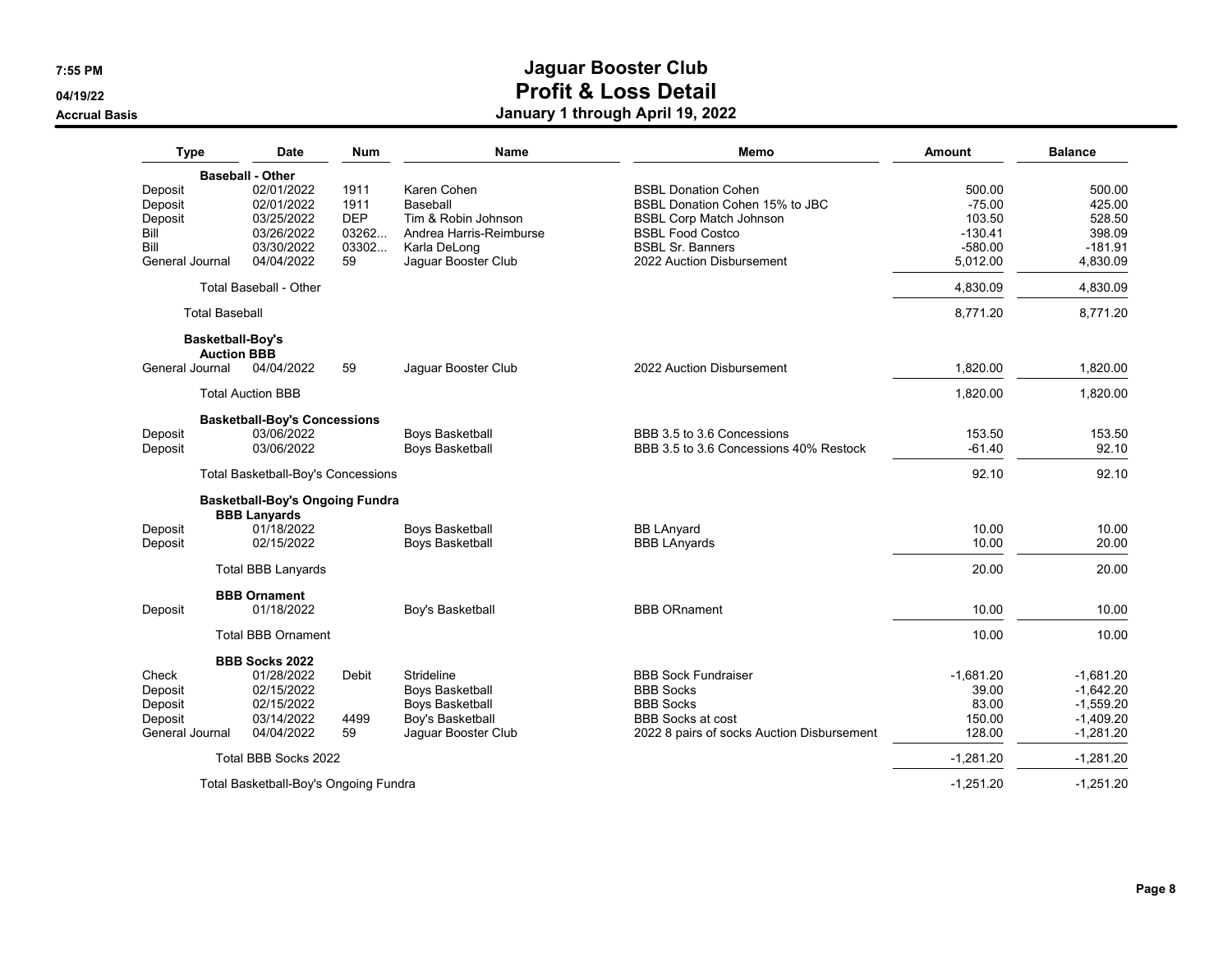**04/19/22**

#### **Accrual Basis**

| <b>Type</b> | Date                                                          | <b>Num</b> | <b>Name</b>                      | Memo                                    | Amount      | <b>Balance</b> |
|-------------|---------------------------------------------------------------|------------|----------------------------------|-----------------------------------------|-------------|----------------|
|             | <b>Basketball-Boy's Tournament Fun</b><br><b>Ticket Sales</b> |            |                                  |                                         |             |                |
| Deposit     | 02/15/2022                                                    |            | <b>Boys Basketball</b>           | <b>BBB Ticket Sales WTA</b>             | 488.50      | 488.50         |
| Deposit     | 02/15/2022                                                    |            | Boys Basketball                  | <b>BBB WTA Ticket Sales</b>             | 5,983.75    | 6,472.25       |
| Deposit     | 03/06/2022                                                    |            | <b>Boys Basketball</b>           | BBB 3.5 to 3.6 Ticket Sales             | 989.00      | 7,461.25       |
| Bill        | 03/13/2022                                                    | 03132      | Julie Boden Reimburse            | BBB ETL 3/4-3/6 Signage & Stamp         | $-48.51$    | 7,412.74       |
| Deposit     | 03/14/2022                                                    |            | Boy's Basketball                 | BBB ETL Ticket Sales 3/4-3/6            | 3,831.00    | 11,243.74      |
|             | <b>Total Ticket Sales</b>                                     |            |                                  |                                         | 11,243.74   | 11,243.74      |
|             | <b>Tournament Concessions</b>                                 |            |                                  |                                         |             |                |
| Deposit     | 02/15/2022                                                    |            | <b>Boys Basketball</b>           | <b>BBB Tourny Concessions</b>           | 201.25      | 201.25         |
| Deposit     | 02/15/2022                                                    |            | <b>Boys Basketball</b>           | BBB Tourny Conc -40% Restock            | $-80.50$    | 120.75         |
| Deposit     | 02/15/2022                                                    |            | Boys Basketball                  | <b>BBB WTA Concessions</b>              | 765.00      | 885.75         |
| Deposit     | 02/15/2022                                                    |            | <b>Boys Basketball</b>           | <b>BBB WTA Concessions 40% Restock</b>  | $-306.00$   | 579.75         |
| Deposit     | 03/14/2022                                                    |            | <b>Boys Basketball</b>           | BBB ETL Concessions 3/4-3/6             | 352.00      | 931.75         |
| Deposit     | 03/14/2022                                                    |            | <b>Boys Basketball</b>           | BBB ETL Concessions 3/4-3/6 40% Restock | $-140.80$   | 790.95         |
|             | <b>Total Tournament Concessions</b>                           |            |                                  |                                         | 790.95      | 790.95         |
|             | Basketball-Boy's Tournament Fun - Other                       |            |                                  |                                         |             |                |
| Bill        | 03/15/2022                                                    | AR22       | Northshore School District       | BBB 2/12-2/13 Tournament Gym Fee        | $-884.75$   | $-884.75$      |
|             | Total Basketball-Boy's Tournament Fun - Other                 |            |                                  |                                         | $-884.75$   | $-884.75$      |
|             | Total Basketball-Boy's Tournament Fun                         |            |                                  |                                         | 11,149.94   | 11,149.94      |
|             | <b>End of Season Expenses BBB</b>                             |            |                                  |                                         |             |                |
| Bill        | 01/22/2022                                                    | 718929     | Kristie McVay-Reimburse          | <b>BBB Fatheads</b>                     | $-175.00$   | $-175.00$      |
| Bill        | 01/27/2022                                                    | 01272      | Laura Jensen-                    | BBB Sr. Nt Flowers & Balloons           | $-193.82$   | $-368.82$      |
| Bill        | 03/01/2022                                                    | 03012      | Wayde Knowles-Reimburse          | <b>BBB 42 Stat booklets</b>             | $-255.26$   | $-624.08$      |
| Check       | 03/02/2022                                                    | Debit      | Northwest Trophies & Awards Inc. | <b>BBB Awards</b>                       | $-148.64$   | $-772.72$      |
| Bill        | 03/13/2022                                                    | 03132      | Wayde Knowles-Reimburse          | <b>BBB Volunteer Gifts</b>              | $-200.00$   | $-972.72$      |
| Bill        | 03/13/2022                                                    | 03132      | Julie Boden Reimburse            | <b>BBB Banquet</b>                      | $-76.42$    | $-1,049.14$    |
| Bill        | 03/13/2022                                                    | 03132      | Julie Boden Reimburse            | <b>BBB Banquet</b>                      | $-13.10$    | $-1,062.24$    |
| Bill        | 03/13/2022                                                    | 03132      | Julie Boden Reimburse            | BBB Banquet Dessert & Vol Gifts         | $-105.04$   | $-1,167.28$    |
| Bill        | 03/13/2022                                                    | 03132      | Julie Boden Reimburse            | BBB Banquet Coaches & Vol. Gifts        | $-1,241.90$ | $-2,409.18$    |
| Bill        | 03/13/2022                                                    | 03132      | Julie Boden Reimburse            | <b>BBB Banquet Dessert Plates</b>       | $-16.53$    | $-2,425.71$    |
| Bill        | 03/13/2022                                                    | 03132      | Julie Boden Reimburse            | BBB Banquet Coaches Gifts & Mochi Des   | $-267.93$   | $-2,693.64$    |
| Bill        | 03/13/2022                                                    | 03132      | Julie Boden Reimburse            | <b>BBB Fr. Book Printing</b>            | $-176.48$   | $-2,870.12$    |
|             | Total End of Season Expenses BBB                              |            |                                  |                                         | $-2,870.12$ | $-2,870.12$    |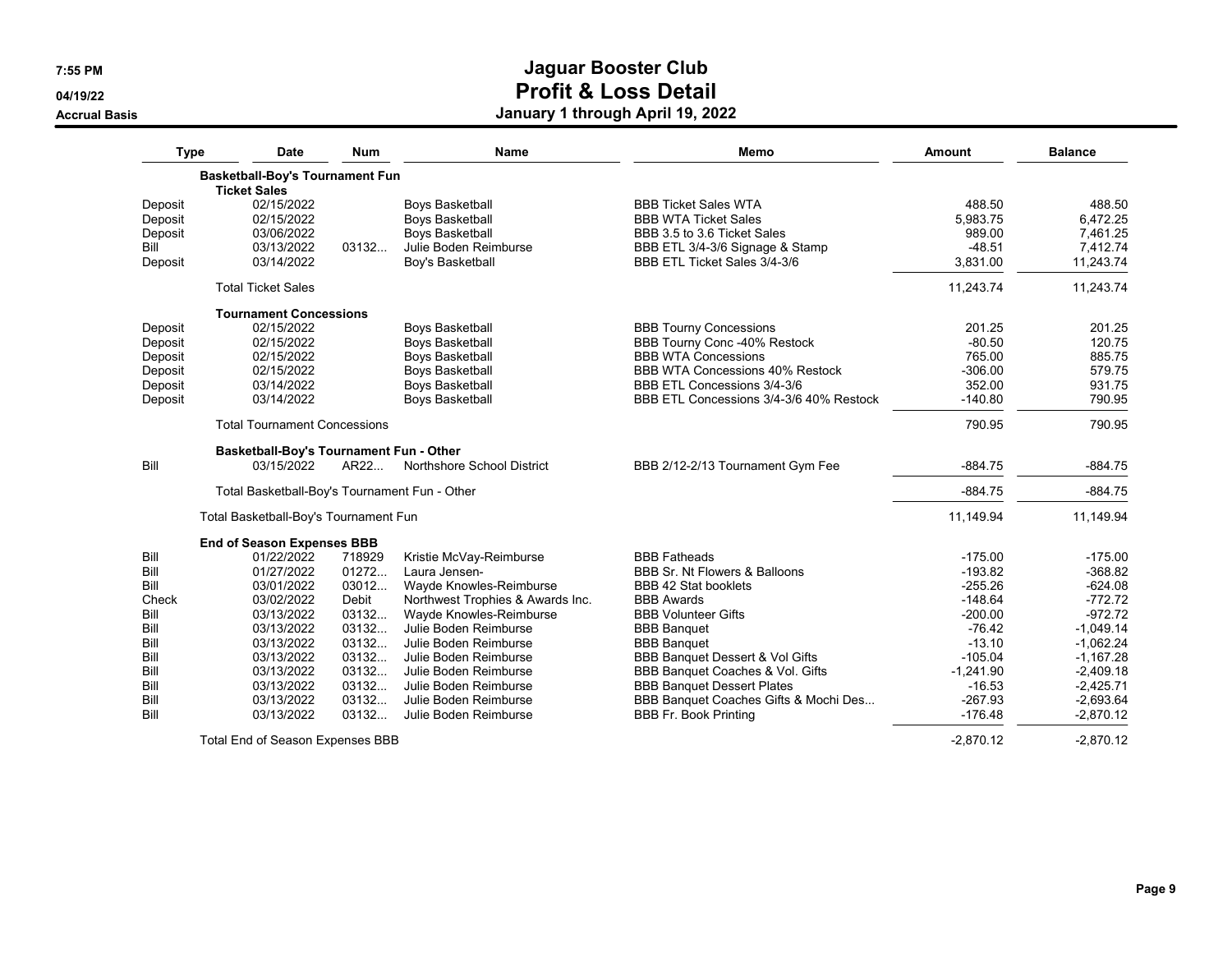**04/19/22**

#### **Accrual Basis**

| <b>Meals BBB</b><br>Bill<br>01/19/2022<br>01192<br>Julie Boden Reimburse<br><b>BBB Meals &amp; Team Nutrition</b><br>$-2.106.80$<br>$-2.106.80$<br>Bill<br>01222<br>$-538.70$<br>01/22/2022<br>Joel & Robyn Martin<br>BBB Team Dinner 1/20/22<br>$-2,645.50$<br>01/24/2022<br>5986<br>$-3,505.37$<br>Check<br>Michael Ordona<br><b>BBB Team Dinner</b><br>$-859.87$<br>Bill<br>Melissa Bissenden<br>01/26/2022<br>01262<br>BBB Team Meal 1/20/22<br>$-48.13$<br>$-3,553.50$<br>Bill<br>02/20/2022<br>02202<br>Julie Boden Reimburse<br>$-225.97$<br>$-3,779.47$<br><b>BBB Away Meals</b><br><b>Total Meals BBB</b><br>$-3,779.47$<br>$-3,779.47$<br><b>Player Gear BBB</b><br>01/17/2022<br>1872<br>Gini Scott<br>48.00<br>48.00<br><b>BBB Shooting Shirt Scott</b><br>Deposit<br>01/17/2022<br>48.00<br>96.00<br>Deposit<br>1873<br>Jessica Coulter<br><b>BBB Shooting Shirt Coulter</b><br>3259<br>15.00<br>111.00<br>01/18/2022<br>Joel & Robyn Martin<br><b>BBB Player Gear</b><br>Deposit<br>15.00<br>01/18/2022<br><b>Boys Basketball</b><br><b>BBB Player Gear</b><br>126.00<br>Deposit<br>48.00<br>01/18/2022<br>5911<br>kristie & Todd McVay<br><b>BBB Shooting Shirt McVay</b><br>174.00<br>Deposit<br>01/18/2022<br>3260<br>48.00<br>222.00<br>Deposit<br>Joel & Robyn Martin<br><b>BBB Shooting Shirt Martin</b><br>Rodney Fleming<br><b>BBB Shooting Shirt Fleming</b><br>48.00<br>270.00<br>Deposit<br>01/18/2022<br>2373<br>01/18/2022<br>96.00<br>366.00<br><b>Boys Basketball</b><br><b>BBB Player Gear Cash</b><br>Deposit<br><b>Ritu Bhullar</b><br>01/23/2022<br>1881<br><b>BBB Shooting Shirt Bhullar</b><br>48.00<br>414.00<br>Deposit<br>01242<br>Bill<br>01/24/2022<br>Melissa Bissenden<br><b>BBB Shooting Shirt Names</b><br>$-44.04$<br>369.96<br>Bill<br>03/13/2022<br>03132<br>BBB Shooting Shirts name printing<br>Julie Boden Reimburse<br>$-27.53$<br>342.43<br><b>Total Player Gear BBB</b><br>342.43<br>342.43<br><b>Sponsors</b><br>01/18/2022<br><b>BBB Donation Martin</b><br>3268<br>Joel & Robyn Martin<br>100.00<br>100.00<br>Deposit<br>01/18/2022<br>3268<br>Boys Basketball<br>BBB Donation Martin 15% to JBC<br>$-15.00$<br>85.00<br>Deposit<br>80.00<br>165.00<br>01/31/2022<br><b>Benevity Fund</b><br>Deposit<br><b>BBB Djorgee Match</b><br>165.00<br><b>Total Sponsors</b><br>165.00<br>Basketball-Boy's - Other<br><b>BBB 70 Fan Tshirts</b><br>$-679.32$<br>$-679.32$<br>Bill<br>01/07/2022<br>1005<br><b>Ember Branding</b><br>03/01/2022<br><b>Benevity Fund</b><br><b>BBB Djorgee Corp Donation</b><br>178.95<br>$-500.37$<br>Deposit<br>03/25/2022<br><b>DEP</b><br>BBB Corp Don Djorgee, Khi<br>80.00<br>$-420.37$<br>Joseph Djorgee<br>Deposit<br>04/07/2022<br>BBB Corp Match Djorgee, Khi<br>40.00<br>$-380.37$<br>Joseph Djorgee<br>Deposit<br>$-380.37$<br>$-380.37$<br>Total Basketball-Boy's - Other | <b>Type</b> | <b>Date</b>            | <b>Num</b> | <b>Name</b> | Memo | <b>Amount</b> | <b>Balance</b> |
|---------------------------------------------------------------------------------------------------------------------------------------------------------------------------------------------------------------------------------------------------------------------------------------------------------------------------------------------------------------------------------------------------------------------------------------------------------------------------------------------------------------------------------------------------------------------------------------------------------------------------------------------------------------------------------------------------------------------------------------------------------------------------------------------------------------------------------------------------------------------------------------------------------------------------------------------------------------------------------------------------------------------------------------------------------------------------------------------------------------------------------------------------------------------------------------------------------------------------------------------------------------------------------------------------------------------------------------------------------------------------------------------------------------------------------------------------------------------------------------------------------------------------------------------------------------------------------------------------------------------------------------------------------------------------------------------------------------------------------------------------------------------------------------------------------------------------------------------------------------------------------------------------------------------------------------------------------------------------------------------------------------------------------------------------------------------------------------------------------------------------------------------------------------------------------------------------------------------------------------------------------------------------------------------------------------------------------------------------------------------------------------------------------------------------------------------------------------------------------------------------------------------------------------------------------------------------------------------------------------------------------------------------------------------------------------------------------------------------------------------------------------------------------------------------------------------------------------------------------------------|-------------|------------------------|------------|-------------|------|---------------|----------------|
|                                                                                                                                                                                                                                                                                                                                                                                                                                                                                                                                                                                                                                                                                                                                                                                                                                                                                                                                                                                                                                                                                                                                                                                                                                                                                                                                                                                                                                                                                                                                                                                                                                                                                                                                                                                                                                                                                                                                                                                                                                                                                                                                                                                                                                                                                                                                                                                                                                                                                                                                                                                                                                                                                                                                                                                                                                                                     |             |                        |            |             |      |               |                |
|                                                                                                                                                                                                                                                                                                                                                                                                                                                                                                                                                                                                                                                                                                                                                                                                                                                                                                                                                                                                                                                                                                                                                                                                                                                                                                                                                                                                                                                                                                                                                                                                                                                                                                                                                                                                                                                                                                                                                                                                                                                                                                                                                                                                                                                                                                                                                                                                                                                                                                                                                                                                                                                                                                                                                                                                                                                                     |             |                        |            |             |      |               |                |
|                                                                                                                                                                                                                                                                                                                                                                                                                                                                                                                                                                                                                                                                                                                                                                                                                                                                                                                                                                                                                                                                                                                                                                                                                                                                                                                                                                                                                                                                                                                                                                                                                                                                                                                                                                                                                                                                                                                                                                                                                                                                                                                                                                                                                                                                                                                                                                                                                                                                                                                                                                                                                                                                                                                                                                                                                                                                     |             |                        |            |             |      |               |                |
|                                                                                                                                                                                                                                                                                                                                                                                                                                                                                                                                                                                                                                                                                                                                                                                                                                                                                                                                                                                                                                                                                                                                                                                                                                                                                                                                                                                                                                                                                                                                                                                                                                                                                                                                                                                                                                                                                                                                                                                                                                                                                                                                                                                                                                                                                                                                                                                                                                                                                                                                                                                                                                                                                                                                                                                                                                                                     |             |                        |            |             |      |               |                |
|                                                                                                                                                                                                                                                                                                                                                                                                                                                                                                                                                                                                                                                                                                                                                                                                                                                                                                                                                                                                                                                                                                                                                                                                                                                                                                                                                                                                                                                                                                                                                                                                                                                                                                                                                                                                                                                                                                                                                                                                                                                                                                                                                                                                                                                                                                                                                                                                                                                                                                                                                                                                                                                                                                                                                                                                                                                                     |             |                        |            |             |      |               |                |
|                                                                                                                                                                                                                                                                                                                                                                                                                                                                                                                                                                                                                                                                                                                                                                                                                                                                                                                                                                                                                                                                                                                                                                                                                                                                                                                                                                                                                                                                                                                                                                                                                                                                                                                                                                                                                                                                                                                                                                                                                                                                                                                                                                                                                                                                                                                                                                                                                                                                                                                                                                                                                                                                                                                                                                                                                                                                     |             |                        |            |             |      |               |                |
|                                                                                                                                                                                                                                                                                                                                                                                                                                                                                                                                                                                                                                                                                                                                                                                                                                                                                                                                                                                                                                                                                                                                                                                                                                                                                                                                                                                                                                                                                                                                                                                                                                                                                                                                                                                                                                                                                                                                                                                                                                                                                                                                                                                                                                                                                                                                                                                                                                                                                                                                                                                                                                                                                                                                                                                                                                                                     |             |                        |            |             |      |               |                |
|                                                                                                                                                                                                                                                                                                                                                                                                                                                                                                                                                                                                                                                                                                                                                                                                                                                                                                                                                                                                                                                                                                                                                                                                                                                                                                                                                                                                                                                                                                                                                                                                                                                                                                                                                                                                                                                                                                                                                                                                                                                                                                                                                                                                                                                                                                                                                                                                                                                                                                                                                                                                                                                                                                                                                                                                                                                                     |             |                        |            |             |      |               |                |
|                                                                                                                                                                                                                                                                                                                                                                                                                                                                                                                                                                                                                                                                                                                                                                                                                                                                                                                                                                                                                                                                                                                                                                                                                                                                                                                                                                                                                                                                                                                                                                                                                                                                                                                                                                                                                                                                                                                                                                                                                                                                                                                                                                                                                                                                                                                                                                                                                                                                                                                                                                                                                                                                                                                                                                                                                                                                     |             |                        |            |             |      |               |                |
|                                                                                                                                                                                                                                                                                                                                                                                                                                                                                                                                                                                                                                                                                                                                                                                                                                                                                                                                                                                                                                                                                                                                                                                                                                                                                                                                                                                                                                                                                                                                                                                                                                                                                                                                                                                                                                                                                                                                                                                                                                                                                                                                                                                                                                                                                                                                                                                                                                                                                                                                                                                                                                                                                                                                                                                                                                                                     |             |                        |            |             |      |               |                |
|                                                                                                                                                                                                                                                                                                                                                                                                                                                                                                                                                                                                                                                                                                                                                                                                                                                                                                                                                                                                                                                                                                                                                                                                                                                                                                                                                                                                                                                                                                                                                                                                                                                                                                                                                                                                                                                                                                                                                                                                                                                                                                                                                                                                                                                                                                                                                                                                                                                                                                                                                                                                                                                                                                                                                                                                                                                                     |             |                        |            |             |      |               |                |
|                                                                                                                                                                                                                                                                                                                                                                                                                                                                                                                                                                                                                                                                                                                                                                                                                                                                                                                                                                                                                                                                                                                                                                                                                                                                                                                                                                                                                                                                                                                                                                                                                                                                                                                                                                                                                                                                                                                                                                                                                                                                                                                                                                                                                                                                                                                                                                                                                                                                                                                                                                                                                                                                                                                                                                                                                                                                     |             | Total Basketball-Boy's |            |             |      | 5,288.31      | 5,288.31       |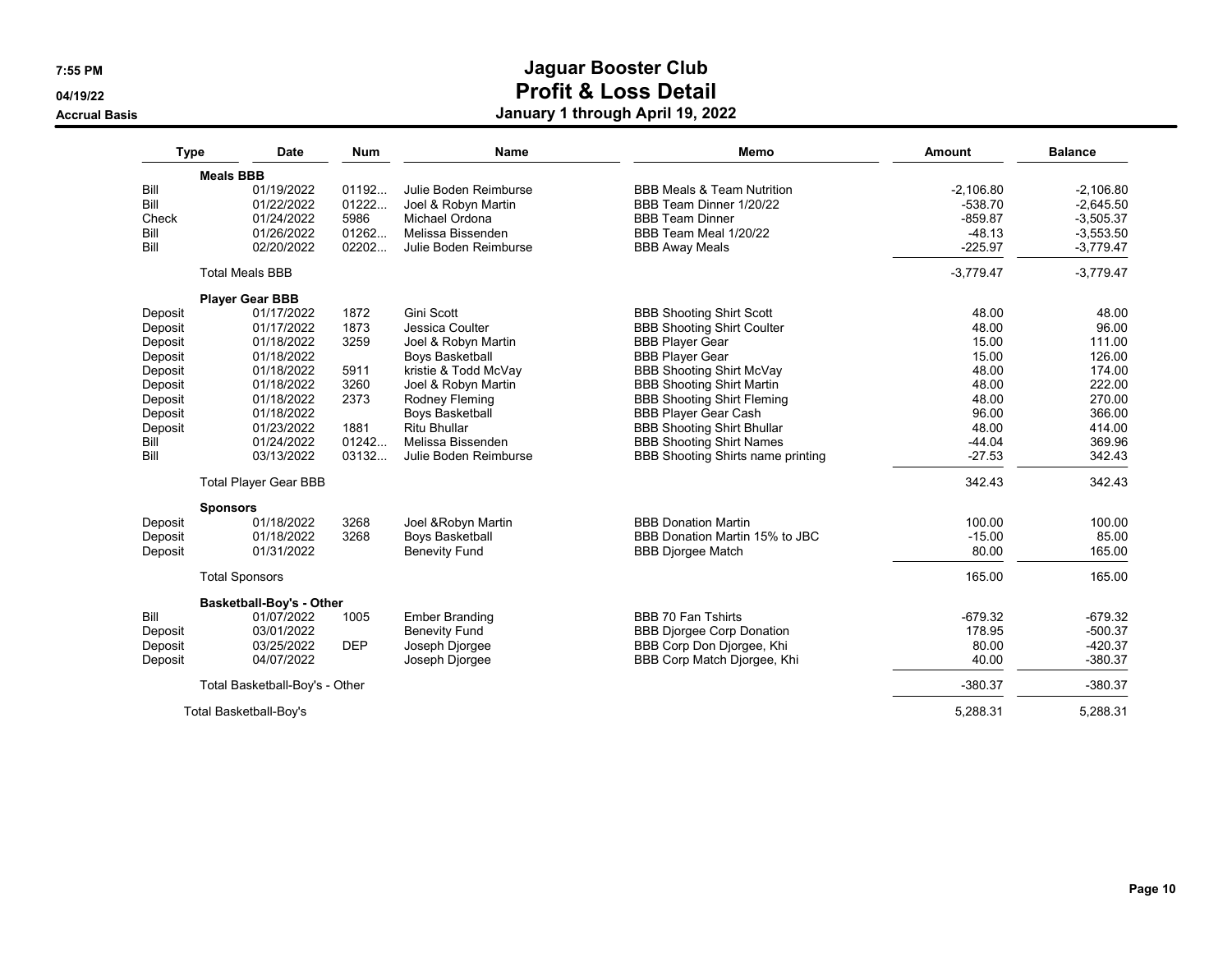**04/19/22**

**Accrual Basis**

| Type                     | Date                                       | <b>Num</b> | <b>Name</b>                 | Memo                                    | Amount      | <b>Balance</b> |
|--------------------------|--------------------------------------------|------------|-----------------------------|-----------------------------------------|-------------|----------------|
| <b>Basketball-Girl's</b> |                                            |            |                             |                                         |             |                |
|                          | <b>Basketball-Girl's Concessions</b>       |            |                             |                                         |             |                |
| Deposit                  | 01/06/2022                                 |            | Basketball-Girl's           | GBB Concessions 12/23/21                | 165.68      | 165.68         |
| Deposit                  | 01/06/2022                                 |            | <b>Basketball-Girl's</b>    | GBB Concessions 12/21/21 @ BBB Game     | 24.45       | 190.13         |
| Deposit                  | 01/17/2022                                 |            | Basketball-Girl's           | GBB Concessions 1/14/22                 | 21.00       | 211.13         |
| Deposit                  | 01/19/2022                                 |            | Basketball-Girl's           | GBB 1.14.22 Concessions                 | 184.95      | 396.08         |
| Deposit                  | 01/23/2022                                 |            | Basketball-Girl's           | GBB Concessions 1/22/22                 | 21.90       | 417.98         |
| Deposit                  | 02/11/2022                                 |            | Basketball-Girl's           | GBB 1/14 1/26 & 2/1 Concessions         | 111.00      | 528.98         |
|                          | <b>Total Basketball-Girl's Concessions</b> |            |                             |                                         | 528.98      | 528.98         |
|                          | <b>Basketball-Girl's - Other</b>           |            |                             |                                         |             |                |
| Check                    | 02/07/2022                                 | 5991       | Robyn Filimaua-Reimburse    | <b>GBB Sr. Night Gifts</b>              | $-299.23$   | $-299.23$      |
| Deposit                  | 02/17/2022                                 | 17974      | Chipotle                    | <b>GBB Fundraiser</b>                   | 38.49       | $-260.74$      |
| Deposit                  | 02/17/2022                                 | 17974      | Chipotle                    | GBB Fundraiser 15% to JBC               | $-5.77$     | $-266.51$      |
| Bill                     | 02/27/2022                                 | 1208       | Mr. T's Trophies and Awards | <b>GBB Year End Awards</b>              | $-433.57$   | $-700.08$      |
| Bill                     | 03/10/2022                                 | 83046      | <b>BSN Sports, LLC</b>      | <b>GBB Warm Ups</b>                     | $-3,172.96$ | $-3,873.04$    |
| Bill                     | 03/10/2022                                 | 83048.     | <b>BSN Sports, LLC</b>      | <b>GBB Long Sleeve Shirts</b>           | $-1,125.03$ | $-4,998.07$    |
| Check                    | 03/16/2022                                 | Debit      | Lombardi's                  | <b>GBB Banquet Dinner</b>               | $-742.50$   | $-5,740.57$    |
| Bill                     | 03/19/2022                                 | 03192      | Julie Kerr-Reimburse        | <b>GBB Jamboree Snacks</b>              | $-60.44$    | $-5,801.01$    |
| Bill                     | 03/19/2022                                 | 03192      | Julie Kerr-Reimburse        | GBB Snacks for away games               | $-46.25$    | $-5,847.26$    |
| Bill                     | 03/19/2022                                 | 03192      | Julie Kerr-Reimburse        | GBB Snacks for away games               | $-29.04$    | $-5,876.30$    |
| Bill                     | 03/19/2022                                 | 03192      | Julie Kerr-Reimburse        | GBB Snacks for away games               | $-49.40$    | $-5,925.70$    |
| Bill                     | 03/19/2022                                 | 03192      | Julie Kerr-Reimburse        | GBB Snacks for away games               | $-52.33$    | $-5.978.03$    |
| Bill                     | 03/19/2022                                 | 03192      | Julie Kerr-Reimburse        | GBB Snacks for away games               | $-68.63$    | $-6,046.66$    |
| Bill                     | 03/19/2022                                 | 03192      | Julie Kerr-Reimburse        | GBB Snacks for away games               | $-41.74$    | $-6,088.40$    |
| Bill                     | 03/19/2022                                 | 03192      | Julie Kerr-Reimburse        | GBB Snacks for away games               | $-41.83$    | $-6,130.23$    |
| Bill                     | 03/19/2022                                 | 03192      | Julie Kerr-Reimburse        | <b>GBB End of Season Banquet</b>        | $-33.15$    | $-6, 163.38$   |
| Bill                     | 03/19/2022                                 | 03192      | Karen Dilloo                | GBB Cake & Cupcakes Banquet             | $-197.60$   | $-6,360.98$    |
|                          | Total Basketball-Girl's - Other            |            |                             |                                         | $-6,360.98$ | $-6,360.98$    |
|                          | <b>Total Basketball-Girl's</b>             |            |                             |                                         | $-5,832.00$ | $-5,832.00$    |
| <b>Cheer</b>             |                                            |            |                             |                                         |             |                |
| Deposit                  | 01/31/2022                                 |            | <b>Benevity Fund</b>        | <b>Cheer Jennings Donation</b>          | 150.00      | 150.00         |
| Deposit                  | 02/17/2022                                 | 3530       | Pivital                     | Cheer corp. Match                       | 50.00       | 200.00         |
| Deposit                  | 03/01/2022                                 | 27201      | MOD Super Fast Pizza, LLC   | <b>Cheer MOD Fundraiser</b>             | 87.43       | 287.43         |
| Deposit                  | 03/01/2022                                 | 27201      | Cheer                       | Cheer MOD Fundraiser 15% to JBC         | $-13.11$    | 274.32         |
| Deposit                  | 03/25/2022                                 | <b>DEP</b> | Janelle Jennings            | <b>Cheer Benevity Donation Jennings</b> | 40.00       | 314.32         |
| Bill                     | 03/25/2022                                 | 32522      | Danielle Stoecklin          | <b>Cheer Lombardi's Catering</b>        | $-848.46$   | $-534.14$      |
| Bill                     | 03/25/2022                                 | 32522      | Danielle Stoecklin          | <b>Cheer Hoodies</b>                    | $-83.98$    | $-618.12$      |
| Bill                     | 03/25/2022                                 | 32522      | Danielle Stoecklin          | Cheer Banquet Safeway Food              | $-65.88$    | $-684.00$      |
| Bill                     | 03/25/2022                                 | 32522      | Danielle Stoecklin          | Cheer Banquet Costco Food               | $-78.05$    | $-762.05$      |
| General Journal          | 04/04/2022                                 | 59         | Jaguar Booster Club         | 2022 Auction Disbursement               | 7,735.00    | 6,972.95       |
| <b>Total Cheer</b>       |                                            |            |                             |                                         | 6,972.95    | 6,972.95       |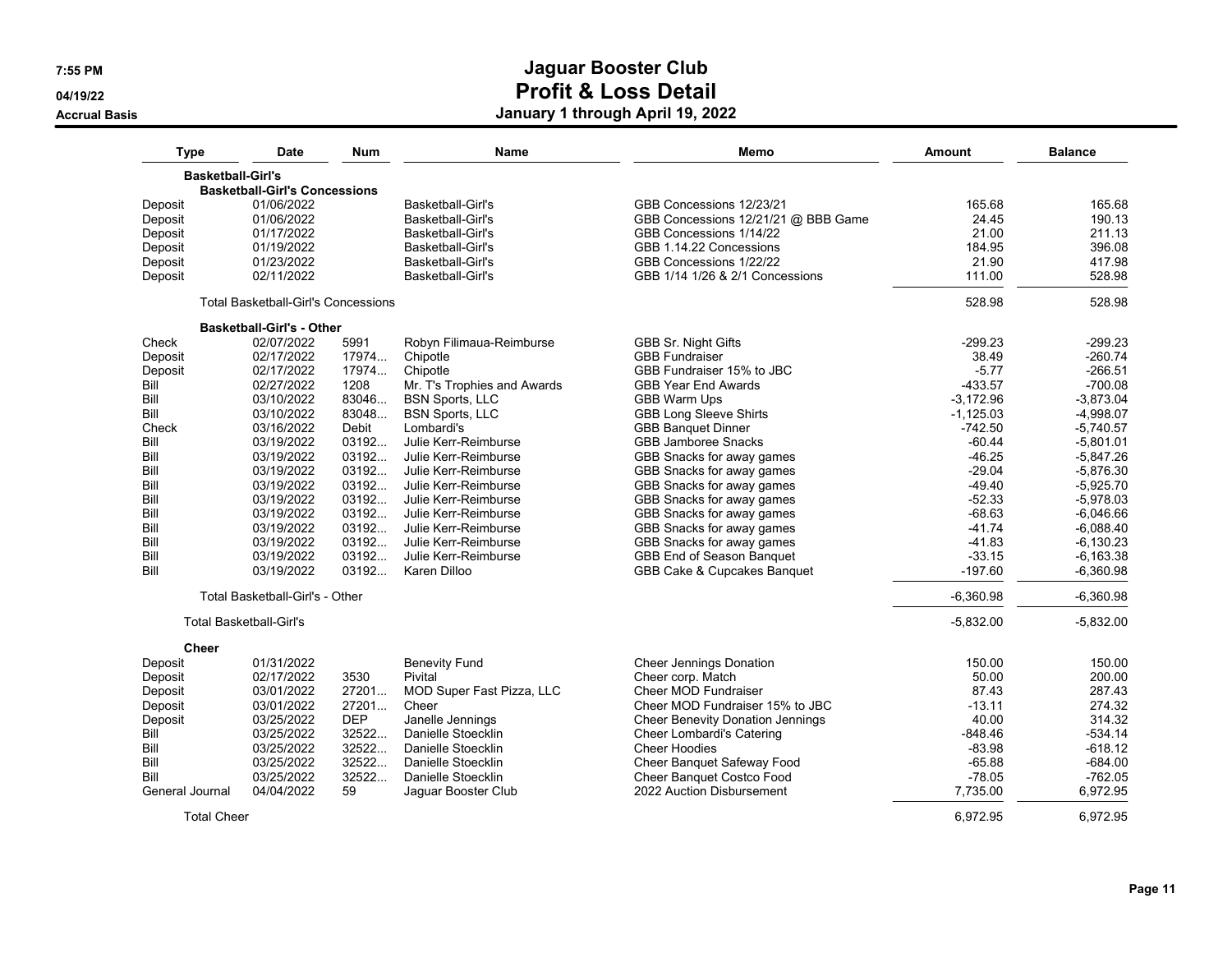**04/19/22**

**Accrual Basis**

| <b>Type</b>                              |                         | Date                                                                                       | <b>Num</b>                             | Name                                                                                     | Memo                                                                                             | Amount                              | <b>Balance</b>                           |
|------------------------------------------|-------------------------|--------------------------------------------------------------------------------------------|----------------------------------------|------------------------------------------------------------------------------------------|--------------------------------------------------------------------------------------------------|-------------------------------------|------------------------------------------|
| Crew                                     |                         |                                                                                            |                                        |                                                                                          |                                                                                                  |                                     |                                          |
| General Journal                          |                         | 04/04/2022                                                                                 | 59                                     | Jaguar Booster Club                                                                      | 2022 Auction Disbursement                                                                        | 695.00                              | 695.00                                   |
|                                          | <b>Total Crew</b>       |                                                                                            |                                        |                                                                                          |                                                                                                  | 695.00                              | 695.00                                   |
|                                          | Football                | <b>Camps/Training for Players</b><br>2022 FB CWU Camp                                      |                                        |                                                                                          |                                                                                                  |                                     |                                          |
| Deposit<br>Deposit                       |                         | 04/19/2022<br>04/19/2022                                                                   | 2132<br>2133                           | Krista Ehlers<br>Diana Van                                                               | FB CWU Camp Ehlers, Damien<br>FB CWU Camp Nguyen, Jayded                                         | 225.00<br>225.00                    | 225.00<br>450.00                         |
|                                          |                         | Total 2022 FB CWU Camp                                                                     |                                        |                                                                                          |                                                                                                  | 450.00                              | 450.00                                   |
| Bill                                     |                         | <b>Gervais Training</b><br>03/30/2022                                                      | 00004                                  | Steve Gervais Academy                                                                    | FB 3/20 & 3/27 Training                                                                          | $-1,100.00$                         | $-1,100.00$                              |
|                                          |                         | <b>Total Gervais Training</b>                                                              |                                        |                                                                                          |                                                                                                  | $-1,100.00$                         | $-1,100.00$                              |
|                                          |                         |                                                                                            |                                        |                                                                                          |                                                                                                  |                                     |                                          |
|                                          |                         | <b>Total Camps/Training for Players</b>                                                    |                                        |                                                                                          |                                                                                                  | $-650.00$                           | $-650.00$                                |
| Bill<br>Bill                             | <b>Equipment</b>        | 03/02/2022<br>04/04/2022                                                                   | 91623<br>91664                         | <b>BSN Sports, LLC</b><br><b>BSN Sports, LLC</b>                                         | FB Gear Girdles, Knee pads, Socks, mout<br><b>FB Helmet Decals</b>                               | $-1,868.30$<br>$-511.30$            | $-1,868.30$<br>$-2,379.60$               |
|                                          | <b>Total Equipment</b>  |                                                                                            |                                        |                                                                                          |                                                                                                  | $-2,379.60$                         | $-2,379.60$                              |
| General Journal<br>General Journal       | <b>FB Auction</b>       | 04/04/2022<br>04/04/2022                                                                   | 59<br>59                               | Jaquar Booster Club<br>Alicia Goff                                                       | 2022 Auction Disbursement<br>FB 1/3 50/50 Winner-Alicia Goff                                     | 13,395.00<br>448.33                 | 13,395.00<br>13,843.33                   |
|                                          | <b>Total FB Auction</b> |                                                                                            |                                        |                                                                                          |                                                                                                  | 13,843.33                           | 13,843.33                                |
| Deposit<br>Deposit<br>Deposit<br>Deposit |                         | <b>FB Corporate Donation/Match</b><br>03/25/2022<br>03/25/2022<br>03/25/2022<br>04/07/2022 | <b>DEP</b><br><b>DEP</b><br><b>DEP</b> | Tim & Robin Johnson<br>Tim & Robin Johnson<br>Melynie Elvidge<br>Aubrey Justesen Richins | FB Corp Match Johnson<br>FB Corp Match Johnson<br>FB Corp Match Elvidge<br>FB Corp Match Richins | 871.26<br>103.50<br>85.00<br>198.18 | 871.26<br>974.76<br>1,059.76<br>1,257.94 |
|                                          |                         | <b>Total FB Corporate Donation/Match</b>                                                   |                                        |                                                                                          |                                                                                                  | 1,257.94                            | 1,257.94                                 |
|                                          | Apparel                 | <b>FB Ongoing Fundraiser</b><br>2021 FB Apparel                                            |                                        |                                                                                          |                                                                                                  |                                     |                                          |
| Deposit<br>Deposit<br>Deposit<br>Deposit |                         | 03/31/2022<br>03/31/2022<br>03/31/2022<br>04/01/2022                                       |                                        | Football<br>Football<br>Football<br>Football                                             | FB Apparel Sales<br><b>FB Apparel Sales</b><br>FB Hoodie 3/30 Track Meet<br>FB Beanie/Hat        | 20.00<br>40.00<br>35.00<br>40.00    | 20.00<br>60.00<br>95.00<br>135.00        |
|                                          |                         | Total 2021 FB Apparel                                                                      |                                        |                                                                                          |                                                                                                  | 135.00                              | 135.00                                   |
|                                          |                         | <b>Total Apparel</b>                                                                       |                                        |                                                                                          |                                                                                                  | 135.00                              | 135.00                                   |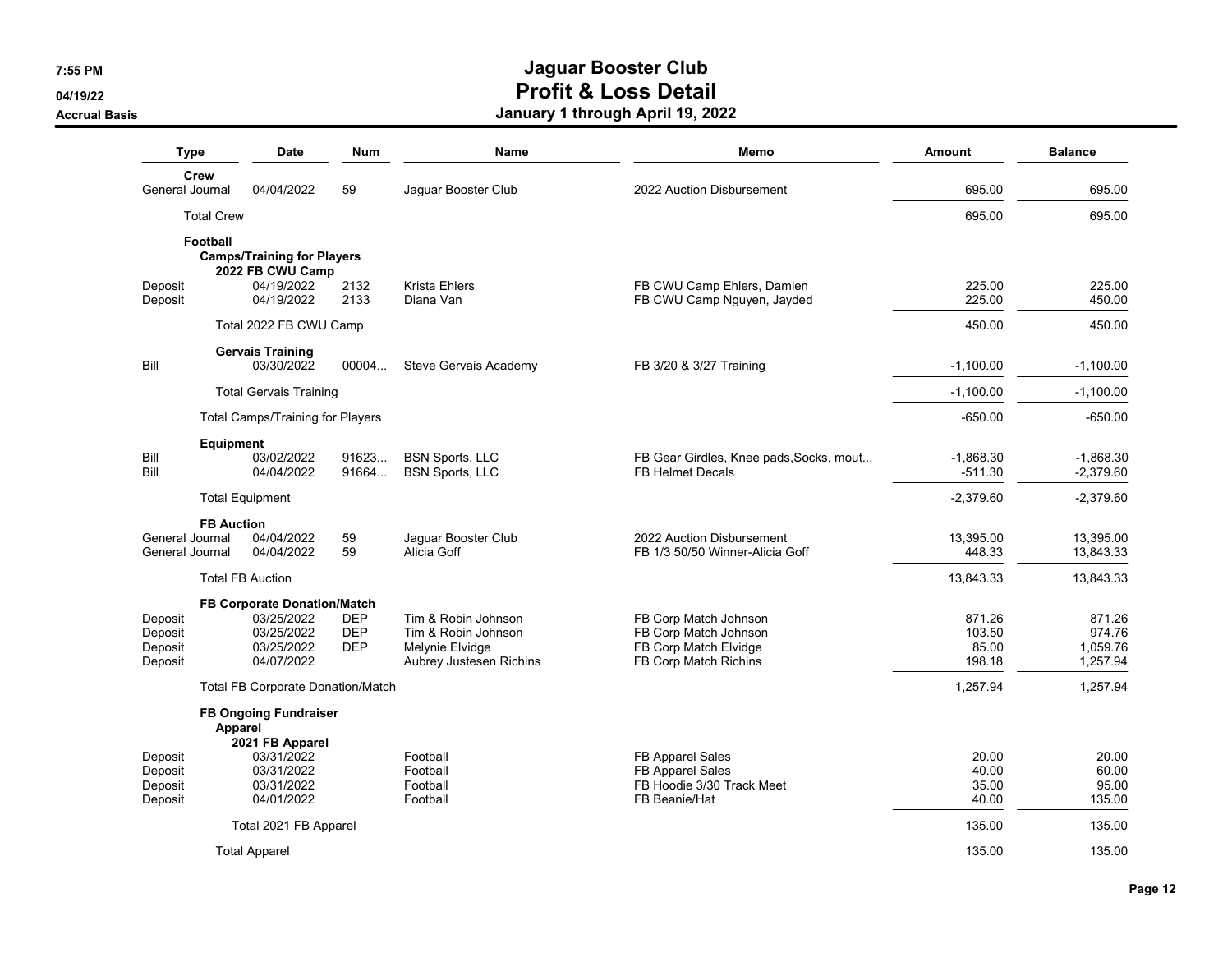**04/19/22**

#### **Accrual Basis**

| <b>Type</b>                   | <b>Date</b>                                                                                   | <b>Num</b>           | <b>Name</b>                                                          | Memo                                                                                                                | <b>Amount</b>                | <b>Balance</b>             |
|-------------------------------|-----------------------------------------------------------------------------------------------|----------------------|----------------------------------------------------------------------|---------------------------------------------------------------------------------------------------------------------|------------------------------|----------------------------|
|                               | <b>Jag Cards</b>                                                                              |                      |                                                                      |                                                                                                                     |                              |                            |
| Deposit                       | 01/19/2022                                                                                    | 10196                | <b>Adrenaline Fundraising</b>                                        | FB Cold Card Sales                                                                                                  | 135.50                       | 135.50                     |
|                               | <b>Total Jag Cards</b>                                                                        |                      |                                                                      |                                                                                                                     | 135.50                       | 135.50                     |
|                               | <b>Total FB Ongoing Fundraiser</b>                                                            |                      |                                                                      |                                                                                                                     | 270.50                       | 270.50                     |
| Deposit<br>Deposit<br>Deposit | <b>FB Sponsors</b><br>2022 FB Sponsor<br>02/17/2022<br>03/08/2022<br>03/08/2022               | 1945<br>2002<br>2002 | Tim & Robin Johnson<br><b>Krista Ehlers</b><br>Football              | FB Sponsor Johnson, Robin & Tim<br>FB Sponsor Ehlers Rough Cut Publishing<br>FB Sponsor Ehlers Rough Cut Publishing | 200.00<br>200.00<br>$-30.00$ | 200.00<br>400.00<br>370.00 |
|                               | Total 2022 FB Sponsor                                                                         |                      |                                                                      |                                                                                                                     | 370.00                       | 370.00                     |
|                               | <b>Total FB Sponsors</b>                                                                      |                      |                                                                      |                                                                                                                     | 370.00                       | 370.00                     |
| Deposit                       | <b>Football Support</b><br>2021 Football Support<br>02/10/2022<br>Total 2021 Football Support | jd6y                 | Cathie Carmical                                                      | FB 2021 Team Fee                                                                                                    | 300.00<br>300.00             | 300.00<br>300.00           |
| Deposit<br>Deposit            | 2022 Football Support<br>02/28/2022<br>04/19/2022                                             | 1956<br>2133         | <b>Krista Ehlers</b><br>Diana Van                                    | FB 22 Support Ehlers, Damien<br>FB CC Support Nguyen, JAyden                                                        | 300.00<br>300.00             | 300.00<br>600.00           |
|                               | Total 2022 Football Support                                                                   |                      |                                                                      |                                                                                                                     | 600.00                       | 600.00                     |
|                               | <b>Total Football Support</b>                                                                 |                      |                                                                      |                                                                                                                     | 900.00                       | 900.00                     |
|                               | <b>Meals</b>                                                                                  |                      |                                                                      |                                                                                                                     |                              |                            |
| Bill                          | 03/22/2022                                                                                    | 91647                | <b>BSN Sports, LLC</b>                                               | FB Gatorade Bars                                                                                                    | $-1,425.95$                  | $-1,425.95$                |
|                               | <b>Total Meals</b>                                                                            |                      |                                                                      |                                                                                                                     | $-1,425.95$                  | $-1,425.95$                |
| Bill                          | <b>Pictures/Streaming</b><br>03/31/2022                                                       | 03312                | Andrew Ferng                                                         | FB End Zone Sun Shade                                                                                               | $-16.00$                     | $-16.00$                   |
|                               | <b>Total Pictures/Streaming</b>                                                               |                      |                                                                      |                                                                                                                     | $-16.00$                     | $-16.00$                   |
| Check<br>Check                | Year End Party (Trophies, gifts<br>03/01/2022<br>03/02/2022                                   | Debit<br>Debit       | Northwest Trophies & Awards Inc.<br>Northwest Trophies & Awards Inc. | FB Perpetual Award Updates<br>FB4 Perpetual Award Updates                                                           | $-323.40$<br>$-323.40$       | $-323.40$<br>$-646.80$     |
|                               | Total Year End Party (Trophies, gifts                                                         |                      |                                                                      |                                                                                                                     | $-646.80$                    | $-646.80$                  |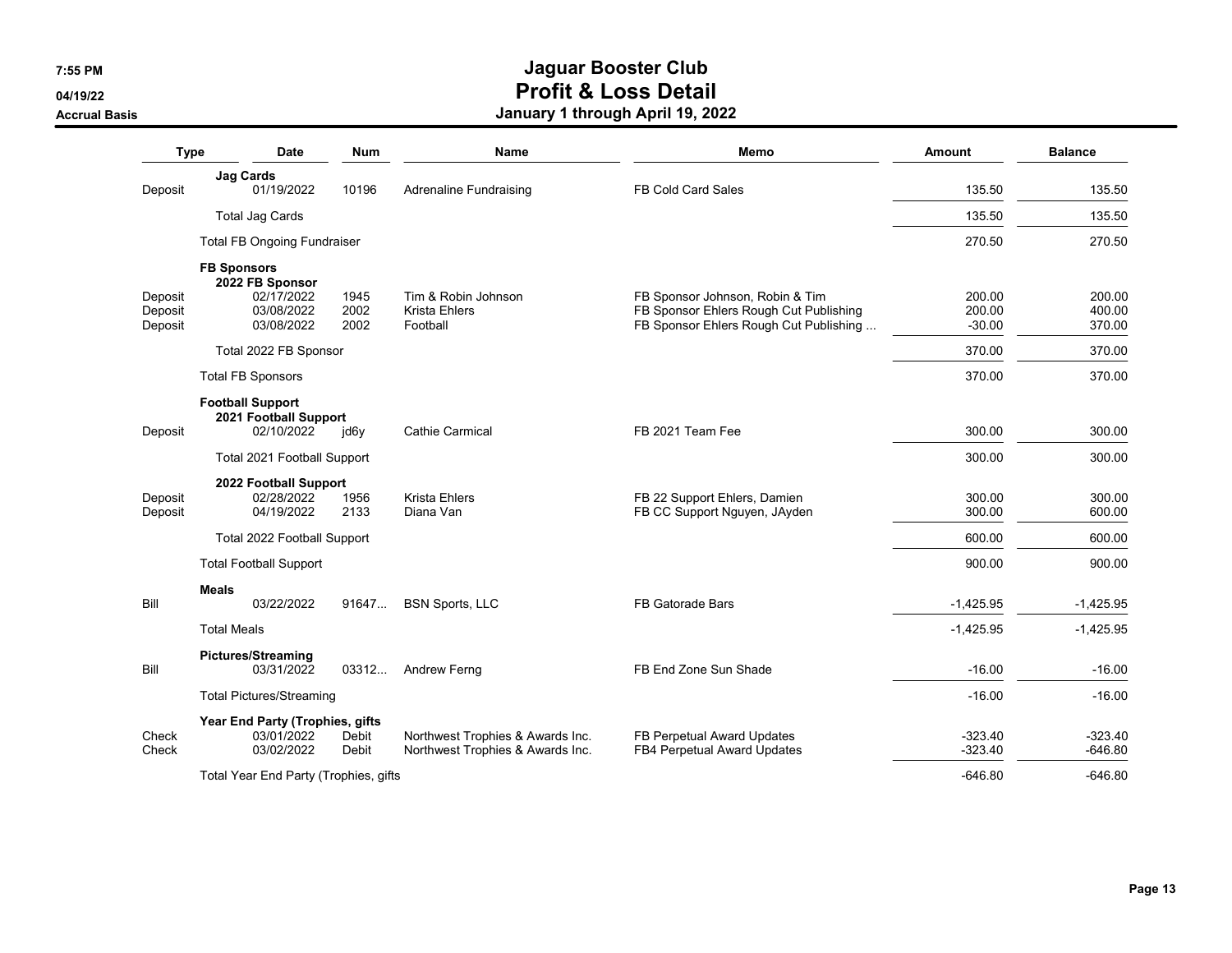**04/19/22**

#### **Accrual Basis**

|                          | <b>Type</b>               | <b>Date</b>                                                             | <b>Num</b>    | Name                              | Memo                                                    | Amount                | <b>Balance</b>       |
|--------------------------|---------------------------|-------------------------------------------------------------------------|---------------|-----------------------------------|---------------------------------------------------------|-----------------------|----------------------|
|                          | <b>Football - Other</b>   |                                                                         |               |                                   |                                                         |                       |                      |
| Bill<br>Deposit          |                           | 01/03/2022<br>04/19/2022                                                | 01032<br>2132 | Mac Clark<br><b>Krista Ehlers</b> | FB Laundry Soap<br>FB 22 Support Ehlers, Damien         | $-32.33$<br>300.00    | $-32.33$<br>267.67   |
|                          |                           | <b>Total Football - Other</b>                                           |               |                                   |                                                         | 267.67                | 267.67               |
|                          | <b>Total Football</b>     |                                                                         |               |                                   |                                                         | 11,791.09             |                      |
|                          |                           |                                                                         |               |                                   |                                                         |                       | 11,791.09            |
| Check                    | <b>Gymnastics</b>         | 02/07/2022                                                              | 5990          | Melton Jefferson-Reimburse        | Gymnastics Setup-Pizza for BBB                          | $-24.50$              | $-24.50$             |
|                          | <b>Total Gymnastics</b>   |                                                                         |               |                                   |                                                         | $-24.50$              | $-24.50$             |
|                          | <b>Instrumental Music</b> |                                                                         |               |                                   |                                                         |                       |                      |
| Bill                     |                           | 03/17/2022                                                              | 1068          | <b>Historic Productions</b>       | IM Pearl Harbor Mem. Parade Registration                | $-1.000.00$           | $-1,000.00$          |
| Bill                     |                           | 03/30/2022                                                              | 03302         | Michael Meechan                   | IM Staff pay for Drumline Rehersals                     | $-180.00$             | $-1,180.00$          |
| General Journal<br>Check |                           | 04/04/2022<br>04/06/2022                                                | 59<br>6037    | Jaguar Booster Club<br>Pamela Lan | 2022 Auction Disbursement<br>IM Band & Orchestra Awards | 6,800.00<br>$-210.00$ | 5,620.00<br>5,410.00 |
|                          |                           |                                                                         |               |                                   |                                                         |                       |                      |
|                          |                           | <b>Total Instrumental Music</b>                                         |               |                                   |                                                         | 5,410.00              | 5,410.00             |
| Deposit                  | Lacrosse-Boy's            | 03/25/2022                                                              | <b>DEP</b>    | Melynie Elvidge                   | FB Corp Match Elvidge                                   | 85.00                 | 85.00                |
|                          | Total Lacrosse-Boy's      |                                                                         |               |                                   |                                                         | 85.00                 | 85.00                |
| General Journal          | 2022 Senior               | <b>2022 Senior Donations</b><br><b>22 Seniors Auction</b><br>04/04/2022 | 59            | Jaguar Booster Club               | 2022 Auction Disbursement                               | 245.00                | 245.00               |
|                          |                           |                                                                         |               |                                   |                                                         |                       |                      |
|                          |                           | <b>Total 22 Seniors Auction</b>                                         |               |                                   |                                                         | 245.00                | 245.00               |
| Deposit                  |                           | 2022 Senior Donations - Other<br>03/03/2022                             | 9180          | Northshore School Foundation      | 22 Sr. Donations Northshore Found.                      | 1.513.00              | 1,513.00             |
|                          |                           | Total 2022 Senior Donations - Other                                     |               |                                   |                                                         | 1.513.00              | 1.513.00             |
|                          |                           | <b>Total 2022 Senior Donations</b>                                      |               |                                   |                                                         | 1.758.00              | 1,758.00             |
|                          |                           | 2022 Sr. Sales                                                          |               |                                   |                                                         |                       |                      |
|                          |                           | 2022 Grad Night<br>01/06/2022                                           | 1840          | Lori Stevens                      | 22 Sr. GN Ticket Sam Stevens                            | 150.00                | 150.00               |
| Deposit<br>Deposit       |                           | 01/09/2022                                                              | 1853          | Laryssa Schwartz                  | 22 Sr. GN Ticket Conner Schwartz                        | 150.00                | 300.00               |
| Deposit                  |                           | 01/09/2022                                                              | 1854          | <b>Kate Williams</b>              | 22 Sr. GN Ticket Adrian Williams                        | 150.00                | 450.00               |
| Deposit                  |                           | 01/10/2022                                                              | 1855          | Amembal Wikram Pai                | 22 Sr. GN Ticket Vaibhav Pai                            | 150.00                | 600.00               |
| Deposit                  |                           | 01/10/2022                                                              | 1857          | Amy Surace                        | 22 Sr. GN Ticket Hailey Surace                          | 150.00                | 750.00               |
| Deposit                  |                           | 01/11/2022                                                              | 1858          | Sool-Lim Sarah Ordona             | 22 Sr. GN Ticket Aria Gowler                            | 150.00                | 900.00               |
| Deposit                  |                           | 01/12/2022                                                              | 1861          | Reena Goyal                       | 22 Sr. GN Tick Manan Goyal                              | 150.00                | 1,050.00             |
| Deposit                  |                           | 01/12/2022                                                              | 1862          | Karanbir Sidhu                    | 22 Sr. GN Tick Yuvrinder Sidhu                          | 150.00                | 1,200.00             |
| Deposit                  |                           | 01/12/2022                                                              | 1863          | Chris Ellis                       | 22 Sr. GN Tick Reagan Ellis                             | 150.00                | 1,350.00             |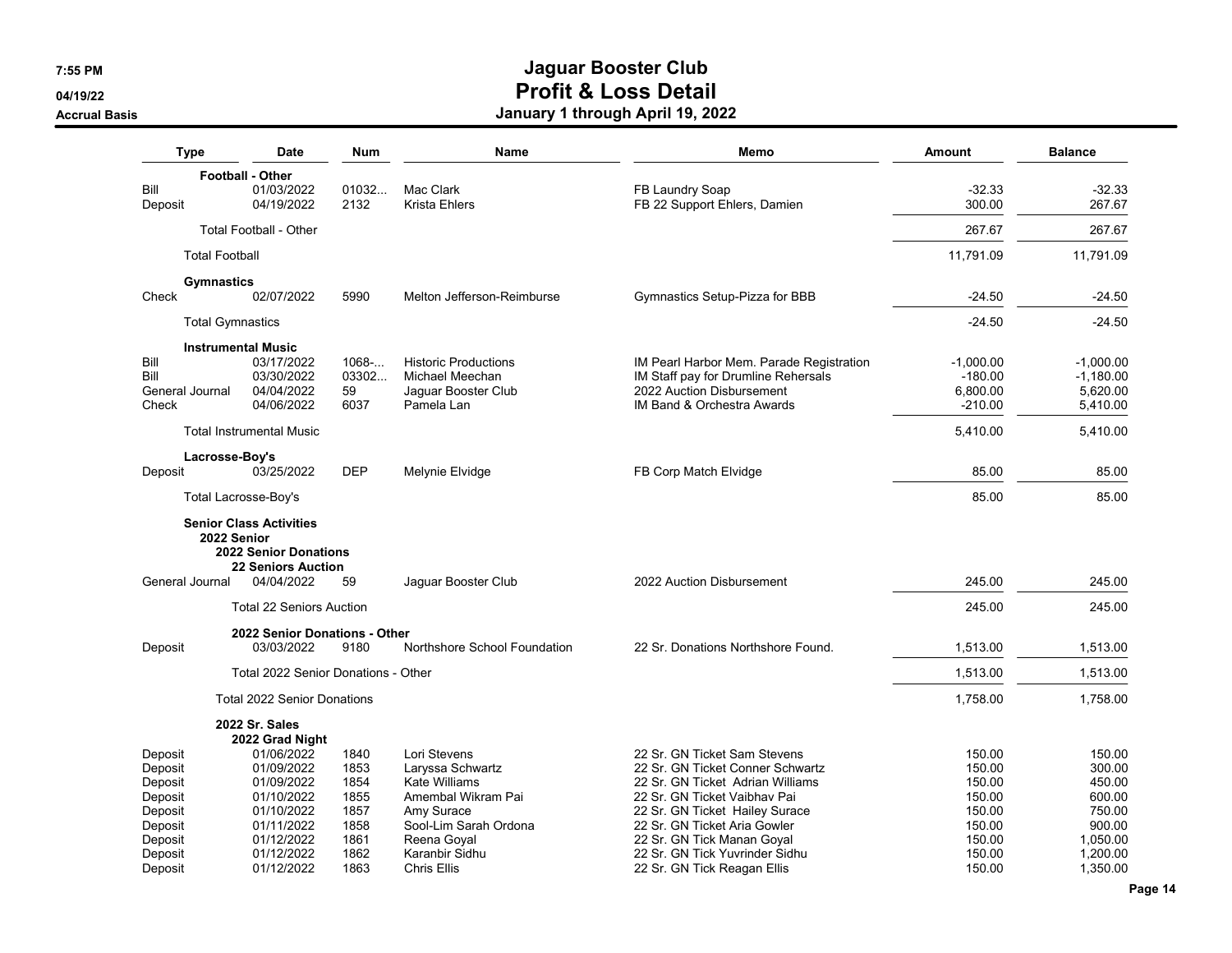**04/19/22**

**Accrual Basis**

| <b>Type</b> | <b>Date</b> | Num       | Name                          | Memo                                 | Amount      | <b>Balance</b> |
|-------------|-------------|-----------|-------------------------------|--------------------------------------|-------------|----------------|
| Deposit     | 01/17/2022  | 1864      | Mathew Kuzh Aniyan            | 22 Sr. GN Tick Philip Mathew         | 150.00      | 1,500.00       |
| Deposit     | 01/17/2022  | 1865      | Baskar Kesavulu               | 22 Sr. GN Tick Harish Baskar         | 150.00      | 1,650.00       |
| Deposit     | 01/17/2022  | 1867      | sarah Fernandez               | 22 Sr. GN Tick Tony Fernandez        | 150.00      | 1.800.00       |
| Deposit     | 01/17/2022  | 1869      | Connor Yarbrough              | 22 Sr. GN Tick Connor Yarbrough      | 150.00      | 1,950.00       |
| Deposit     | 01/19/2022  | 1876      | Tina Shriner-                 | 22 Sr. GN Tick Keegan Morse          | 150.00      | 2,100.00       |
| Deposit     | 01/20/2022  | 1878      | Hayden Ramberg                | 22 Sr. GN Tick Hayden Ramberg        | 150.00      | 2,250.00       |
| Deposit     | 01/20/2022  | 1879      | <b>Bradley Gochenour</b>      | 22 Sr. GN Tick Max Gochenour         | 150.00      | 2,400.00       |
| Deposit     | 01/20/2022  | 1879      | <b>Bradley Gochenour</b>      | 22 Sr. GN Tick Tylar Pitts           | 150.00      | 2,550.00       |
| Deposit     | 01/23/2022  | 1887      | Delia O'Malley                | 22 SR GN Tick Rosie O'Malley-Knudson | 150.00      | 2,700.00       |
| Deposit     | 01/23/2022  | 1891      | Herman Polloni                | 22 Sr. GN Tick Xaviera Polloni       | 150.00      | 2.850.00       |
| Deposit     | 01/23/2022  | 1894      | Susan Carroll                 | 22 Sr. GN Tick Escher Carroll        | 150.00      | 3,000.00       |
| Deposit     | 01/23/2022  | 1896      | Tim & Robin Johnson           | 22 Sr. GN Tick Kord Hohnson          | 150.00      | 3,150.00       |
| Deposit     | 01/23/2022  | 1899      | <b>Karin Rowles</b>           | 22 Sr. GN Tick Faith Rowles          | 150.00      | 3,300.00       |
| Deposit     | 01/24/2022  | 1902      | Poonam Wayse                  | 22 Sr. GN Tick Wayse, Atharv         | 150.00      | 3,450.00       |
| Deposit     | 01/24/2022  | 1903      | Gini Scott                    | 22 Sr. GN Tick Scott, Jackson        | 150.00      | 3,600.00       |
| Deposit     | 01/25/2022  | 1907      | Leah Plaxton                  | 22 SR GN Ticket Willow Mercer        | 150.00      | 3,750.00       |
| Deposit     | 01/26/2022  | 1909      | DiemTrang Nguyen              | 22 Sr. GN Ticket                     | 150.00      | 3,900.00       |
| Deposit     | 02/02/2022  | 1914      | Shannon & Christopher Adams   | 22 Sr. GN Tick Adams, Shane          | 150.00      | 4,050.00       |
| Deposit     | 02/06/2022  | 1915      | Violeta Quirino               | 22 Sr. GN Tick Marco Saenz           | 150.00      | 4,200.00       |
| Deposit     | 02/07/2022  | 1918      | Stephanie Hoerlein            | 22 Sr. GN Tick Howerlein, Hans       | 150.00      | 4,350.00       |
| Deposit     | 02/08/2022  | 1921      | Demetra Biros                 | 22 Sr. GN Tick Kosta Biros           | 150.00      | 4,500.00       |
| Deposit     | 02/11/2022  | 1932      | Jennifer Anderson             | 22 GN Tick Anderson, Caitlin         | 150.00      | 4,650.00       |
| Deposit     | 02/15/2022  | 1933      | Young & Eun Park              | 22 Sr. GN Tick Park, Joonho          | 150.00      | 4,800.00       |
| Deposit     | 02/15/2022  | 1934      | Korine Haynes                 | 22 Sr. GN Tick Haynes, Ashley        | 150.00      | 4,950.00       |
| Deposit     | 02/15/2022  | 1935      | Lara Irish                    | 22 Sr. GN Tick Irish, Benjamin       | 150.00      | 5,100.00       |
| Deposit     | 02/15/2022  | 1937      | Deepak Jain                   | 22 Sr. GN Tick Nikhil Jain           | 150.00      | 5,250.00       |
| Deposit     | 02/15/2022  | 1939      | Erica Drenckpohl              | 22 Sr. GN Tick Drenckpohl, Rachel    | 150.00      | 5,400.00       |
| Deposit     | 02/16/2022  | 1941      | Jennifer Robert               | 22 Sr. GN Tick Spataro, Olivia       | 150.00      | 5,550.00       |
| Bill        | 02/16/2022  | $417 - 2$ | <b>Grad Nights</b>            | Jag Night 2nd Payment                | $-6,722.98$ | $-1,172.98$    |
| Deposit     | 02/17/2022  | 1944      | Heejin Shin                   | 22 Sr. GN Tick Lee, Eric             | 150.00      | $-1,022.98$    |
| Deposit     | 02/28/2022  | 1957      | Donald Nielsen                | 22 GN Tick Nielsen, Emma             | 150.00      | $-872.98$      |
| Deposit     | 02/28/2022  | 1958      | Kimberlyn Woodard             | 22 GN Tick Woodard, Matthew          | 150.00      | $-722.98$      |
| Deposit     | 02/28/2022  | 1959      | Archana Kunde                 | 22 GN Tick Nitya Kulkarni            | 150.00      | $-572.98$      |
| Deposit     | 02/28/2022  | 1960      | Kimberly & Matthew Rosenberry | 22 Sr. GN Tick Rosenberry, Connor    | 150.00      | $-422.98$      |
| Deposit     | 03/02/2022  | 1963      | Rachel Uslan                  | 22 Sr GN Tick Uslan, Sia             | 150.00      | $-272.98$      |
| Deposit     | 03/02/2022  | 1964      | Artak Sukhudyan               | 22 Sr. GN Tick Levon Sukhudyan       | 150.00      | $-122.98$      |
| Deposit     | 03/03/2022  | 1968      | Leslie Frank                  | 22 SR GN Tick Hosie Hofstead         | 150.00      | 27.02          |
| Deposit     | 03/15/2022  | 2056      | Mario Garza                   | 22 Sr. Tick Garza, Alberto           | 150.00      | 177.02         |
| Deposit     | 03/23/2022  | 2071      | Jessica Kollman               | 22 Sr GN Tick Kollman, Jake          | 150.00      | 327.02         |
| Deposit     | 03/28/2022  | 2083      | Laurie Cohen                  | 22 Sr GN Tick Carlie Cohen           | 150.00      | 477.02         |
| Deposit     | 03/28/2022  | 2084      | Dave L Bakshani               | 22 Sr. GN Tick                       | 150.00      | 627.02         |
| Deposit     | 03/30/2022  | 2085      | Karla Beavo                   | 22 Sr. GN Tick Ryan Beavo            | 150.00      | 777.02         |
| Deposit     | 03/30/2022  | 2086      | Amy S Raschella-Oliver        | 22 Sr. GN Tick Brendan Oliver        | 150.00      | 927.02         |
| Deposit     | 03/30/2022  | 2089      | Dana Cuthbert                 | 22 Sr. GN Tick Spencer Cuthbert      | 150.00      | 1,077.02       |
| Deposit     | 04/04/2022  | 2091      | Amy Lewis                     | 22 Sr. GN Tick Bennett, Brandon      | 150.00      | 1,227.02       |
| Deposit     | 04/06/2022  | 2093      | Nathan Drees                  | 22 Sr. GN Tick Nathan Drees          | 150.00      | 1,377.02       |
| Bill        | 04/06/2022  | North     | <b>Grad Nights</b>            | 22 Sr. GN 3rd Payment                | $-6,722.97$ | $-5,345.95$    |
| Deposit     | 04/07/2022  | 2105      | Pamela Lan                    | 22 Sr. GN Tick Lan, Rachel           | 150.00      | $-5,195.95$    |
| Deposit     | 04/10/2022  | 2110      | Romina Rivera                 | 22 Sr. GN Tick John Matthew Rivera   | 150.00      | $-5.045.95$    |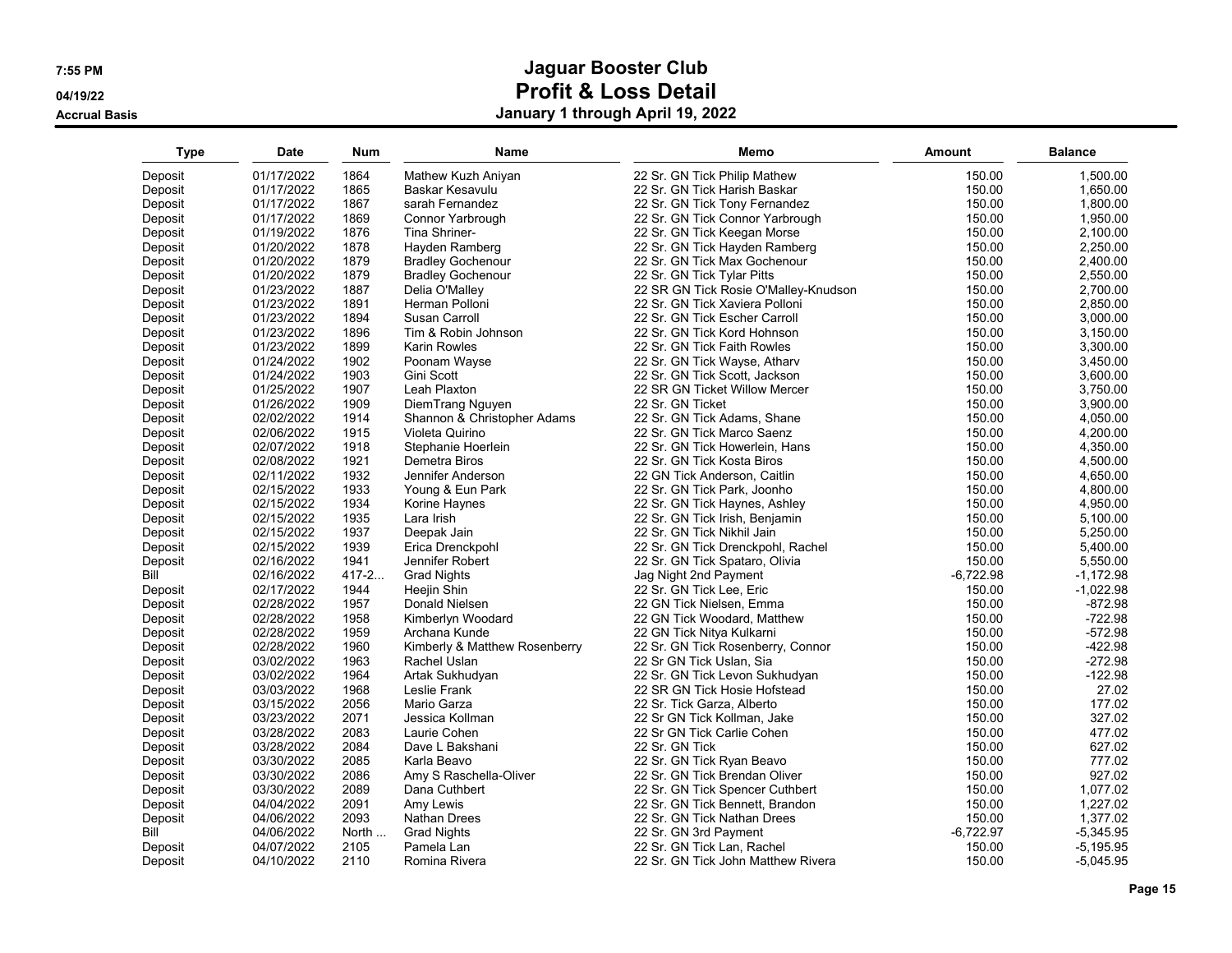**04/19/22**

**Accrual Basis**

| <b>Type</b> | <b>Date</b>                            | <b>Num</b> | <b>Name</b>                | Memo                                 | Amount      | <b>Balance</b> |
|-------------|----------------------------------------|------------|----------------------------|--------------------------------------|-------------|----------------|
| Deposit     | 04/14/2022                             | 2117       | Lisa Chacon                | 22 Sr. GN Tick Vivienne Chacon       | 150.00      | $-4,895.95$    |
| Deposit     | 04/18/2022                             | 2124       | Jennifer Hough             | 22 Sr. GN Tick Charlie Hough         | 150.00      | $-4,745.95$    |
| Deposit     | 04/18/2022                             | 2126       | Cynthia Alderete-Medjo     | 22 Sr. GN Tick Grace Medjo           | 150.00      | $-4,595.95$    |
| Deposit     | 04/18/2022                             | 2127       | Lauri Shoemake             | 22 Sr. GN Tick Hayden Cook           | 150.00      | $-4.445.95$    |
| Deposit     | 04/18/2022                             | 2128       | Nihal Verma                | 22 Sr. GN Tick NIhal Verma           | 150.00      | $-4,295.95$    |
| Deposit     | 04/19/2022                             | 2130       | Saravuth Hor               | 22 Sr. GN Tick Brenda How            | 150.00      | $-4,145.95$    |
| Deposit     | 04/19/2022                             | 2135       | Lori Stevens               | 22 Sr. GN Tick Stevens, Sam          | 150.00      | $-3,995.95$    |
|             | Total 2022 Grad Night                  |            |                            |                                      | $-3,995.95$ | $-3,995.95$    |
|             | 2022 Senior Flock                      |            |                            |                                      |             |                |
| Deposit     | 01/05/2022                             | 1830       | Delia O'Malley             | 22 SR. Flock                         | 50.00       | 50.00          |
| Deposit     | 01/09/2022                             | 1854       | <b>Kate Williams</b>       | 22 Sr. Flock Adrian Williams         | 50.00       | 100.00         |
| Deposit     | 01/10/2022                             | 1856       | Amembal Wikram Pai         | 22 Sr. Flock Vaibhav Pai             | 50.00       | 150.00         |
| Deposit     | 01/12/2022                             | 1860       | Kristina Armstrong         | 22 Sr. Flock Rylee Armstrong         | 50.00       | 200.00         |
| Deposit     | 01/17/2022                             | 1866       | Eric Lindamood             | 22 Sr. Flock Alexander Lindamood     | 50.00       | 250.00         |
| Deposit     | 01/17/2022                             | 1868       | Shawn Hjort                | 22 Sr. Flock Ally Hjort              | 50.00       | 300.00         |
| Deposit     | 01/17/2022                             | 1870       | kristie & Todd McVay       | 22 Sr. Flock Alec McVay              | 50.00       | 350.00         |
| Deposit     | 01/17/2022                             | 1871       | Laryssa Schwartz           | 22 Sr. Flock Connor Reece            | 50.00       | 400.00         |
| Deposit     | 01/19/2022                             | 1877       | Kristina Stolte-           | 22 Sr. Flock                         | 50.00       | 450.00         |
| Deposit     | 01/23/2022                             | 1897       | Teresa Holmberg            | 22 Sr. Flock Bryce Holmberg          | 50.00       | 500.00         |
| Deposit     | 01/24/2022                             | 1905       | <b>Christopher McNully</b> | 22 Sr. Flock McNulty, Nate           | 50.00       | 550.00         |
| Deposit     | 02/01/2022                             | 1912       | Amy Surace                 | 22 Sr. Flock Surace, Hailey          | 50.00       | 600.00         |
| Deposit     | 02/16/2022                             | 1943       | Leslie Frank               | 22 Sr. Flock                         | 50.00       | 650.00         |
| Deposit     | 02/21/2022                             | 1950       | Miriam Daniel              | 22 Sr. Flock, Daniel, Claire & MAddy | 50.00       | 700.00         |
| Deposit     | 03/21/2022                             | 2068       | Rebecca Barton             | 22 SR. Flock Julia Barton            | 50.00       | 750.00         |
| Deposit     | 03/30/2022                             | 2088       | Mike Ziegler               | 22 Sr. Flock Chloe Ziegler           | 50.00       | 800.00         |
| Deposit     | 04/06/2022                             | 2095       | Yvonne Sylvan              | 22 Sr. Flock Alex Sylvan             | 50.00       | 850.00         |
| Deposit     | 04/19/2022                             | 2129       | Holli Bishop               | 22 Sr. Flock Ashley Bishop           | 50.00       | 900.00         |
|             | Total 2022 Senior Flock                |            |                            |                                      | 900.00      | 900.00         |
|             | 2022 Sr. Blanket                       |            |                            |                                      |             |                |
| Deposit     | 03/06/2022                             | 1977       | Andrea Harris              | 22 Sr. Blanket Harris, Andrea        | 75.00       | 75.00          |
|             | Total 2022 Sr. Blanket                 |            |                            |                                      | 75.00       | 75.00          |
| Deposit     | 2022 Sr. Stickers Online<br>03/10/2022 | 2012       | <b>Heather Cotton</b>      | 22 Sr. Stickers 4                    | 14.00       | 14.00          |
|             |                                        |            |                            |                                      |             |                |
|             | Total 2022 Sr. Stickers Online         |            |                            |                                      | 14.00       | 14.00          |
|             | Total 2022 Sr. Sales                   |            |                            |                                      | $-3,006.95$ | $-3,006.95$    |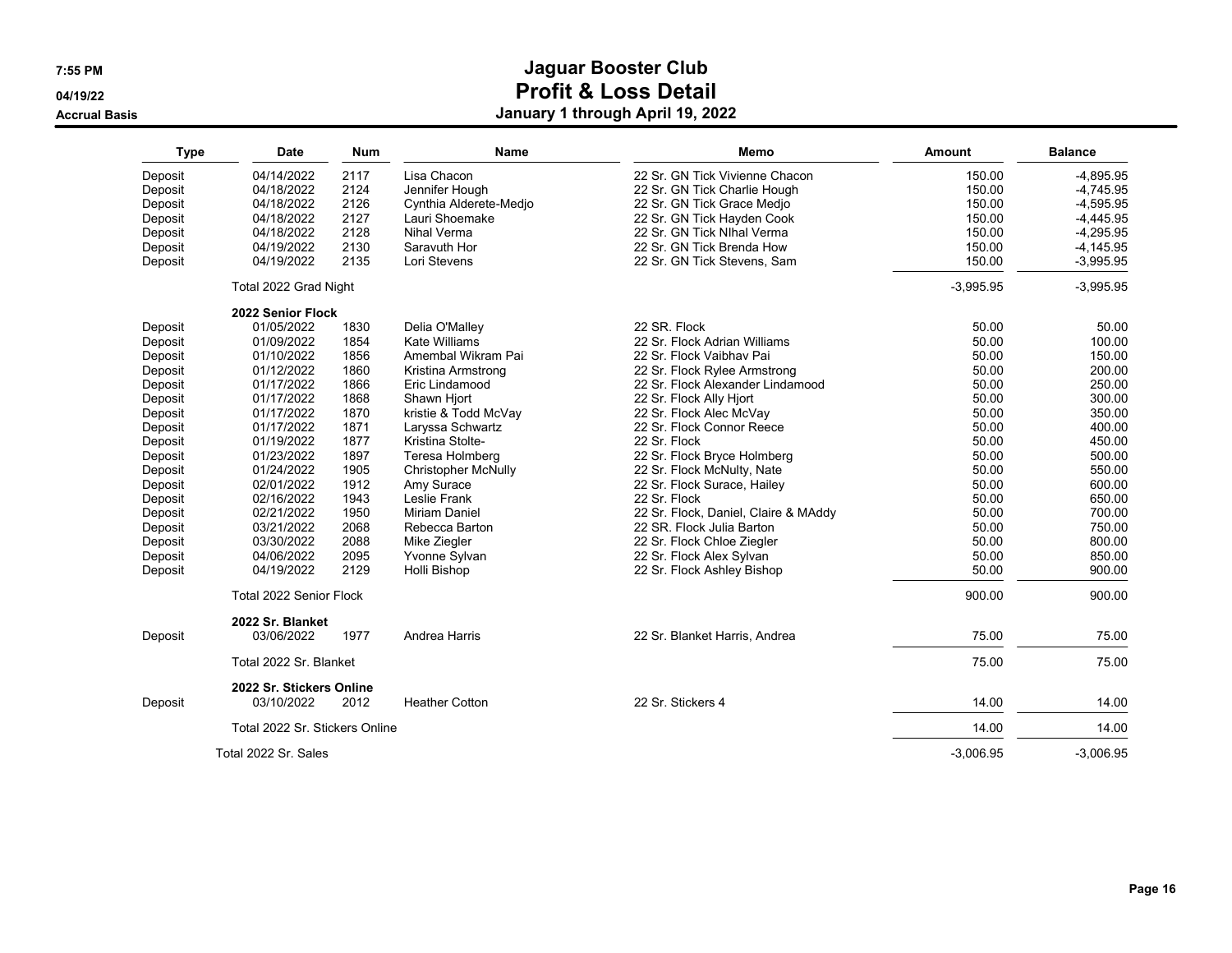**04/19/22**

#### **Accrual Basis**

| <b>Type</b>  | Date                                 | <b>Num</b> | Name                             | Memo                                    | Amount    | <b>Balance</b> |
|--------------|--------------------------------------|------------|----------------------------------|-----------------------------------------|-----------|----------------|
|              | 2022 Senior - Other                  |            |                                  |                                         |           |                |
| Deposit      | 01/12/2022                           | 27201      | MOD Super Fast Pizza, LLC        | 22 Sr. Fundraiser-MOD Pizza             | 119.78    | 119.78         |
| Deposit      | 03/30/2022                           | 27201      | <b>MOD Super Fast Pizza, LLC</b> | 22 Sr. MOD Fundraiser                   | 179.18    | 298.96         |
|              | Total 2022 Senior - Other            |            |                                  |                                         | 298.96    | 298.96         |
|              | Total 2022 Senior                    |            |                                  |                                         | $-949.99$ | $-949.99$      |
|              | <b>Total Senior Class Activities</b> |            |                                  |                                         | $-949.99$ | $-949.99$      |
| Soccer Boy's |                                      |            |                                  |                                         |           |                |
|              | <b>BSOC Team Fee</b>                 |            |                                  |                                         |           |                |
|              | 2022 BSOC Team Fee                   |            |                                  |                                         |           |                |
| Deposit      | 03/11/2022                           | 2015       | <b>Janet Fernandes</b>           | <b>BSOC Team Fee Samuel Fernandes</b>   | 45.00     | 45.00          |
| Deposit      | 03/11/2022                           | 2016       | Jesus Ramos                      | <b>BSOC Team Fee Ethan Ramos</b>        | 45.00     | 90.00          |
| Deposit      | 03/11/2022                           | 2017       | David Carroll                    | <b>BSOC Team Fee Colton Carroll</b>     | 45.00     | 135.00         |
| Deposit      | 03/11/2022                           | 2018       | Sergey Kolosov                   | <b>BSOC Team Fee Misha Kolosov</b>      | 45.00     | 180.00         |
| Deposit      | 03/11/2022                           | 2019       | Cory Strawn                      | <b>BSOC Team Fee Madden Strawn</b>      | 45.00     | 225.00         |
| Deposit      | 03/11/2022                           | 2021       | Sanjiv Vora                      | <b>BSOC Team Fee Alex Vora</b>          | 45.00     | 270.00         |
| Deposit      | 03/11/2022                           | 2022       | Jennifer Hough                   | <b>BSOC Team Fee Charles Hough</b>      | 45.00     | 315.00         |
| Deposit      | 03/11/2022                           | 2022       | Jennifer Hough                   | BSOC Team Fee Sam Hough                 | 45.00     | 360.00         |
| Deposit      | 03/11/2022                           | 2023       | Yvonne Sylvan                    | BSOC Team Fee Alex Sylvan               | 45.00     | 405.00         |
| Deposit      | 03/13/2022                           | 2025       | Ahmad Ali                        | <b>BSOC Team Fee Rashaad Ahmad</b>      | 45.00     | 450.00         |
| Deposit      | 03/13/2022                           | 2026       | Julia Hangara                    | <b>BSOC Team Fee Mbeurora Kambatuku</b> | 45.00     | 495.00         |
| Deposit      | 03/14/2022                           | 2028       | Kevin Adcock                     | <b>BSOC Team Fee Logan Adcock</b>       | 45.00     | 540.00         |
| Deposit      | 03/14/2022                           | 2037       | Connie Kwok                      | <b>BSOC Team Fee Hansel Lee</b>         | 45.00     | 585.00         |
| Deposit      | 03/14/2022                           | 2038       | <b>Heather Cotton</b>            | <b>BSOC Team Fee Emmett Cotton</b>      | 45.00     | 630.00         |
| Deposit      | 03/14/2022                           | 2038       | <b>Heather Cotton</b>            | <b>BSOC Team Fee Riley Cotton</b>       | 45.00     | 675.00         |
| Deposit      | 03/14/2022                           | 2042       | Katherine Dahlgren               | <b>BSOC Team Fee Henrik Dahlgren</b>    | 45.00     | 720.00         |
| Deposit      | 03/15/2022                           | 2048       | Laura Uriza                      | <b>BSOC Team Fee Sevastian Uriza</b>    | 45.00     | 765.00         |
| Deposit      | 03/15/2022                           | 2049       | Ernest Liu                       | <b>BSOC Team Fee Sean Liu</b>           | 45.00     | 810.00         |
| Deposit      | 03/15/2022                           | 2051       | Parveen Kumar                    | <b>BSOC Team Fee Bhuvit Verma</b>       | 45.00     | 855.00         |
| Deposit      | 03/15/2022                           | 2054       | Amber Manning                    | <b>BSOC Team Fee Gavin Manning</b>      | 45.00     | 900.00         |
| Deposit      | 03/15/2022                           | 2058       | Jessica Coulter                  | <b>BSOC Team Fee Trey Coulter</b>       | 45.00     | 945.00         |
| Deposit      | 03/19/2022                           | 2065       | Carolina Pinzon                  | <b>BSOC Team Fee Sebastian Gomez</b>    | 45.00     | 990.00         |
| Deposit      | 03/19/2022                           | 2067       | Jace Cortinas                    | <b>BSOC Team Fee Jace Cortinas</b>      | 45.00     | 1,035.00       |
| Deposit      | 03/22/2022                           | 2070       | Kelly Holliman                   | BSOC Team Fee Holliman, Christopher     | 45.00     | 1,080.00       |
| Deposit      | 03/25/2022                           | 2072       | Rajesh Ramamurthy                | <b>BSOC Team Fee Roshan Ramamurthy</b>  | 45.00     | 1,125.00       |
| Deposit      | 03/25/2022                           | 2073       | Kindra Holmer                    | <b>BSOC Team Fee Exekiel Holmer</b>     | 45.00     | 1,170.00       |
| Deposit      | 03/25/2022                           | 2074       | Mary Jacob                       | BSOC Team Fee John Abraham              | 45.00     | 1,215.00       |
| Deposit      | 03/25/2022                           | 2075       | Kyong O Park                     | BSOC Team Fee Eugene Chung              | 45.00     | 1,260.00       |
| Deposit      | 03/25/2022                           | 2076       | Priyanka Pant                    | <b>BSOC Team Fee Yash Pant</b>          | 45.00     | 1,305.00       |
| Deposit      | 03/25/2022                           | 2077       | Mohan Sunderam                   | <b>BSOC Team Fee Arvind Sunderam</b>    | 45.00     | 1,350.00       |
| Deposit      | 03/25/2022                           | 2078       | Aruna Devi Ramaiah               | BSOC Team Fee Shashank Vadlamudi Gi     | 45.00     | 1,395.00       |
| Deposit      | 03/25/2022                           | 2079       | Jessica Lundeen                  | <b>BSOC Team Fee Zachariah Sumbundu</b> | 45.00     | 1,440.00       |
| Deposit      | 03/26/2022                           | 2080       | Debora Bickford                  | 22 BSOC Team Fee Dylan Bickford         | 45.00     | 1,485.00       |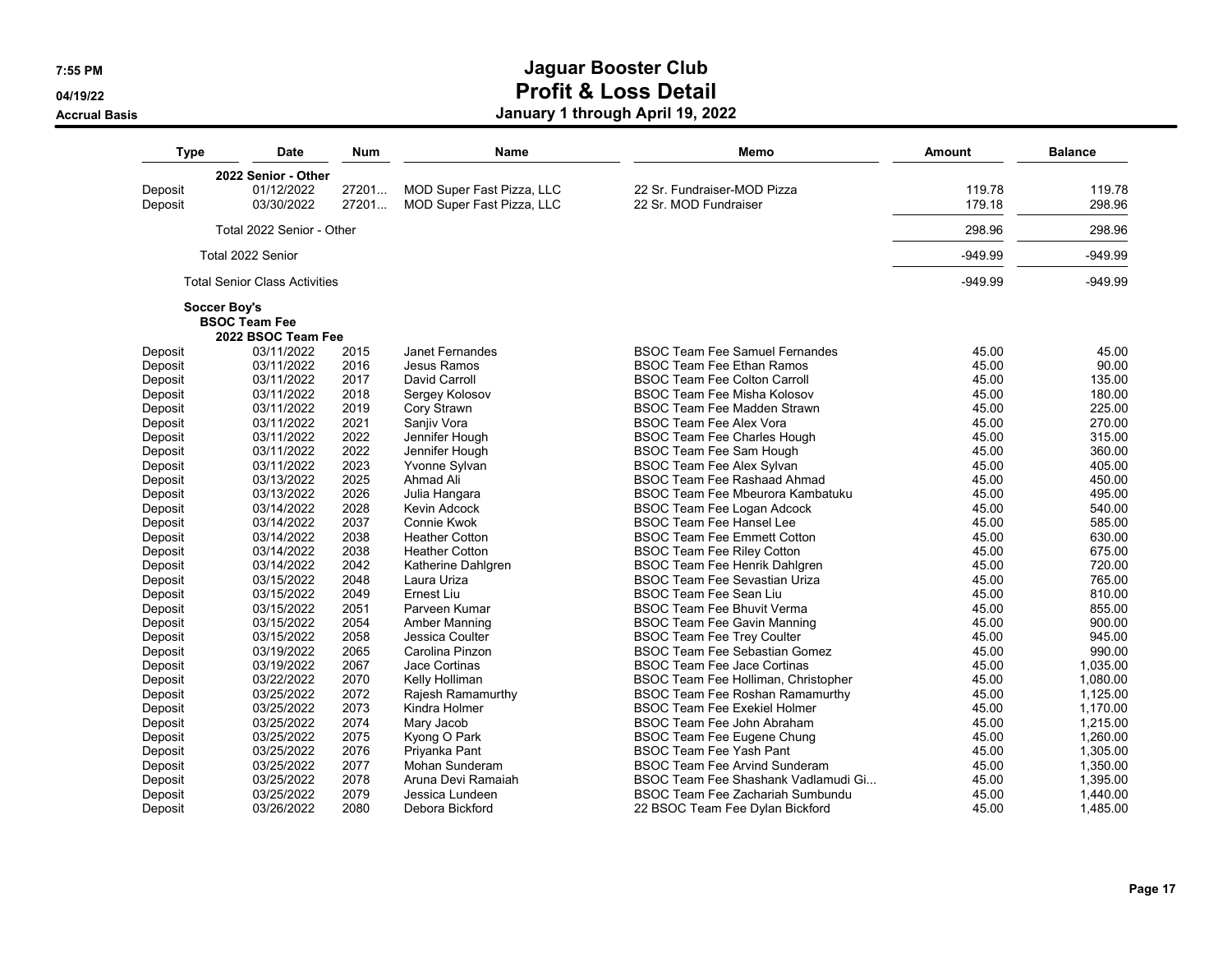**04/19/22**

#### **Accrual Basis**

| Type                       | Date                                     | Num          | Name                                    | Memo                                                             | <b>Amount</b>  | <b>Balance</b>       |
|----------------------------|------------------------------------------|--------------|-----------------------------------------|------------------------------------------------------------------|----------------|----------------------|
| Deposit<br>Deposit         | 04/18/2022<br>04/18/2022                 | 2120<br>2123 | Srujana Karlapalem<br>Kimberlyn Woodard | BSOC Team Fee Amogh Babu<br><b>BSCO Team Fee Matthew Woodard</b> | 45.00<br>45.00 | 1,530.00<br>1,575.00 |
|                            | Total 2022 BSOC Team Fee                 |              |                                         |                                                                  | 1,575.00       | 1,575.00             |
|                            | <b>Total BSOC Team Fee</b>               |              |                                         |                                                                  | 1,575.00       | 1,575.00             |
|                            | Soccer Boy's - Other                     |              |                                         |                                                                  |                |                      |
| Check                      | 02/15/2022                               | 5996         | Dustin Short-Reimburse                  | BSOC Coaches Jackets & Backpack Emb                              | $-1,122.98$    | $-1,122.98$          |
| Deposit                    | 03/14/2022                               | 2029         | Kevin Adcock                            | <b>BSOC Donation Adcock, Logan</b>                               | 500.00         | $-622.98$            |
| Deposit                    | 03/14/2022                               | 2029         | Soccer-Boy's                            | BSOC Donation Adcock, Logan 15% to JBC                           | $-75.00$       | $-697.98$            |
| Bill                       | 03/14/2022                               | 03142        | Dustin Short-Reimburse                  | <b>BSOC Training T's</b>                                         | $-1,539.20$    | $-2,237.18$          |
| Deposit                    | 03/17/2022                               | 2062         | <b>Traci Fontyn</b>                     | <b>BSOC Donation Madden Strawn</b>                               | 100.00         | $-2,137.18$          |
| Bill                       | 03/25/2022                               | 56018        | Dustin Short-Reimburse                  | <b>BSOC Shorts &amp; Socks</b>                                   | $-574.64$      | $-2.711.82$          |
| General Journal            | 04/04/2022                               | 59           | Jaguar Booster Club                     | 2022 Auction Disbursement                                        | 1,070.00       | $-1,641.82$          |
|                            | Total Soccer Boy's - Other               |              |                                         |                                                                  | $-1,641.82$    | $-1,641.82$          |
| <b>Total Soccer Boy's</b>  |                                          |              |                                         |                                                                  | $-66.82$       | $-66.82$             |
| <b>Soccer Girl's</b>       |                                          |              |                                         |                                                                  |                |                      |
| Deposit                    | 02/17/2022                               | 27201        | MOD Super Fast Pizza, LLC               | <b>GSOC MOD Fundraiser</b>                                       | 136.55         | 136.55               |
| Deposit                    | 02/17/2022                               | 27201        | Soccer-Girl's                           | GSOC MOD Fundraiser 15% to JBC                                   | $-20.48$       | 116.07               |
| General Journal            | 04/04/2022                               | 59           | Jaquar Booster Club                     | 2022 Auction Disbursement                                        | 380.00         | 496.07               |
| <b>Total Soccer Girl's</b> |                                          |              |                                         |                                                                  | 496.07         | 496.07               |
| Softball                   |                                          |              |                                         |                                                                  |                |                      |
|                            | <b>Softball-Ongoing Fundraiser</b>       |              |                                         |                                                                  |                |                      |
| Deposit                    | 03/15/2022                               | 2052         | Matthew Johnson                         | <b>SFBL Donation Skylar Nokes</b>                                | 100.00         | 100.00               |
| Deposit                    | 03/15/2022                               | 2053         | Joelle Nokes                            | <b>SFBL Donation Skylar Nokes</b>                                | 28.00          | 128.00               |
|                            | <b>Total Softball-Ongoing Fundraiser</b> |              |                                         |                                                                  | 128.00         | 128.00               |
|                            | Softball - Other                         |              |                                         |                                                                  |                |                      |
| Check                      | 01/21/2022                               | Debit        | Hype Socks LLC                          | <b>SFBL Socks</b>                                                | -462.85        | $-462.85$            |
| Deposit                    | 01/22/2022                               | 1880         | Lauri Shoemake                          | <b>SB Donation</b>                                               | 500.00         | 37.15                |
| Deposit                    | 01/22/2022                               | 1880         | Softball                                | SB Donation 15% to JBC                                           | $-75.00$       | $-37.85$             |
| Deposit                    | 02/21/2022                               | 1949         | amy Cisneroz                            | <b>SFBL Donation Jade Cisneroz</b>                               | 250.00         | 212.15               |
| Deposit                    | 02/21/2022                               | 1949         | Softball                                | SFBL Donation Jade Cisneroz 15% to JBC                           | $-37.50$       | 174.65               |
| Check                      | 02/23/2022                               | Debit        | In Skyline Vinyl                        | <b>SFBL Decals</b>                                               | -761.07        | $-586.42$            |
| Deposit                    | 03/03/2022                               | 1965         | Jerone Nokes                            | SFBL Donation Skylar Nokes                                       | 100.00         | $-486.42$            |
| Deposit                    | 03/03/2022                               | 1966         | Leah Crawford                           | SFBL Donation Izzy Crawford                                      | 250.00         | $-236.42$            |
| Deposit                    | 03/03/2022                               | 1967         | Courtney Bookwalter                     | <b>SFBL Donation Skylar Nokes</b>                                | 25.00          | $-211.42$            |
| Deposit                    | 03/03/2022                               | 1970         | Erin Ingersoll                          | <b>SFBL Donation Emily Ingersoll</b>                             | 25.00          | $-186.42$            |
| Deposit                    | 03/03/2022                               | 1972         | Linda Bookwalter                        | <b>SFBL Donation Skylar Nokes</b>                                | 50.00          | $-136.42$            |
| Deposit                    | 03/06/2022                               | 1975         | Melissa Leikam-Trout                    | SFBL Donation Skylar Nokes                                       | 25.00          | $-111.42$            |
| Bill                       | 03/10/2022                               | 03102        | <b>Chris Ellis-Reimburse</b>            | SFBL Sr. Night                                                   | $-213.10$      | $-324.52$            |
| Bill                       | 03/10/2022                               | 03102        | <b>Chris Ellis-Reimburse</b>            | <b>SFBL Stirrups</b>                                             | $-163.80$      | $-488.32$            |
| Bill                       | 03/10/2022                               | 03102        | <b>Chris Ellis-Reimburse</b>            | <b>SFBL Umpire Gift</b>                                          | $-50.00$       | $-538.32$            |
| Bill                       | 03/11/2022                               | 54778        | Risan Athletics, Inc.                   | <b>SFBL Shirts for Players</b>                                   | -595.00        | $-1,133.32$          |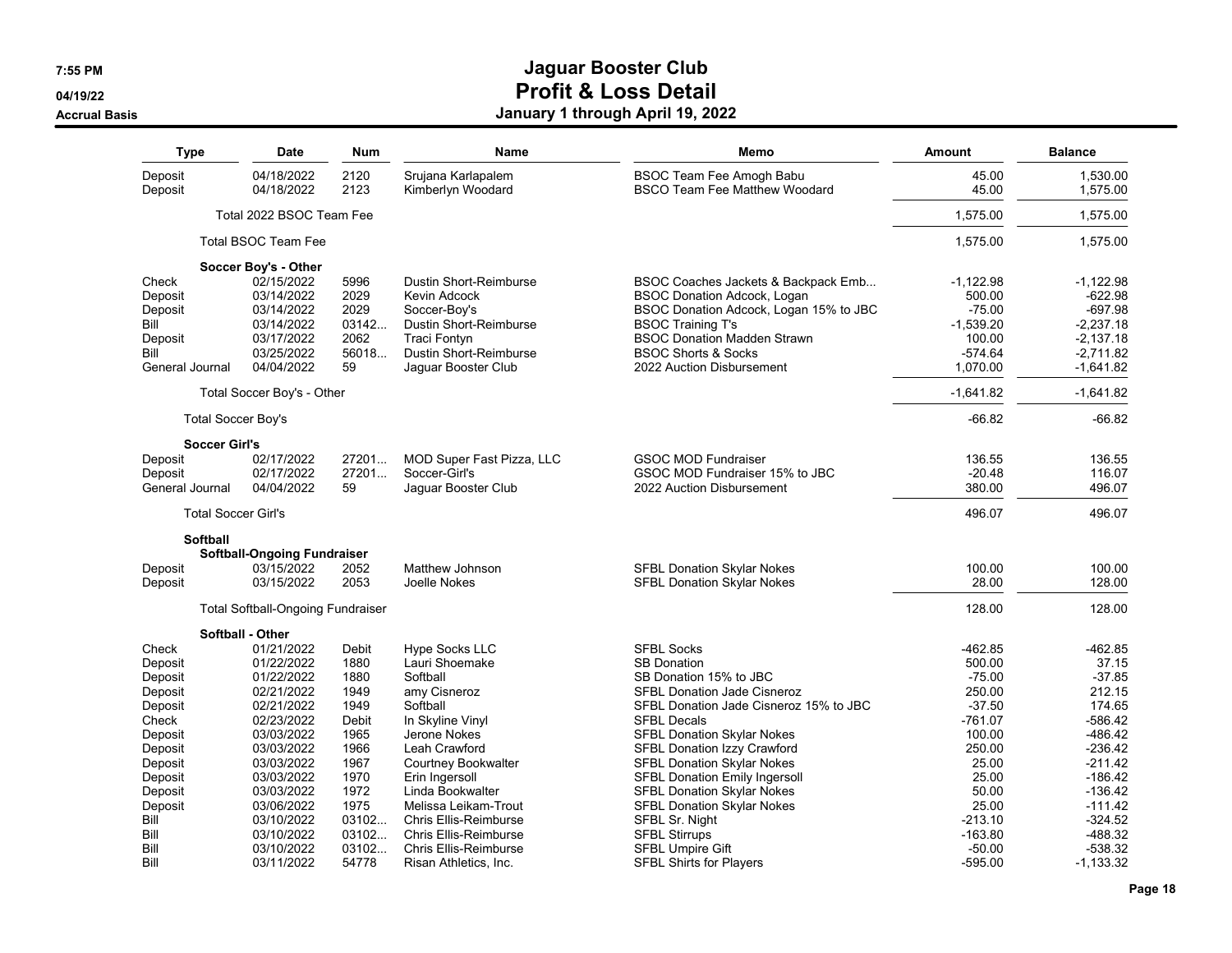**04/19/22**

#### **Accrual Basis**

| <b>Type</b>               | Date                          | <b>Num</b> | <b>Name</b>                  | Memo                                         | Amount      | <b>Balance</b> |
|---------------------------|-------------------------------|------------|------------------------------|----------------------------------------------|-------------|----------------|
| Deposit                   | 03/14/2022                    | 2030       | amy Cisneroz                 | SFBL Stirrups Jade Cisneroz                  | 25.00       | $-1,108.32$    |
| Deposit                   | 03/14/2022                    | 2031       | Chris Ellis                  | <b>SFBL Donation Ellis</b>                   | 25.00       | $-1,083.32$    |
| Deposit                   | 03/14/2022                    | 2033       | Lacey Hiersche               | SFBL Stirrups Nevaeh Bambolo                 | 25.00       | $-1,058.32$    |
| Deposit                   | 03/14/2022                    | 2034       | Jennifer Anderson            | SFBL Stirrups Caitlin Anderson               | 25.00       | $-1,033.32$    |
| Deposit                   | 03/14/2022                    | 2035       | Camas & Joey Key             | SFBL Cayle Key                               | 20.00       | $-1,013.32$    |
| Deposit                   | 03/14/2022                    | 2036       | Janine Schmoll               | SFBL Schmoll, Jaycee                         | 20.00       | $-993.32$      |
| Deposit                   | 03/15/2022                    | 2053       | Joelle Nokes                 | SFBL Donation Stirrups Skylar Nokes          | 12.00       | $-981.32$      |
| Deposit                   | 03/15/2022                    | 2059       | Erin Ingersoll               | SFBL Stirrups Ingersoll                      | 12.00       | $-969.32$      |
| Deposit                   | 03/17/2022                    | 2063       | Kristina Armstrong           | <b>SFBL Stirrups Rylee</b>                   | 20.00       | $-949.32$      |
| Check                     | 03/17/2022                    | 6013       | Reagan Ellis                 | SFBL Team Bonding-Menchies                   | $-101.84$   | $-1,051.16$    |
| Deposit                   | 03/19/2022                    | 2066       | James Hobson                 | SFBL Donation Skylar NokesGo Sky!!!          | 50.00       | $-1,001.16$    |
| Check                     | 03/22/2022                    | 6022       | <b>Chris Ellis-Reimburse</b> | SFBL Game Changer                            | $-66.23$    | $-1,067.39$    |
| Check                     | 03/22/2022                    | 6023       | Janine Schmoll               | SFBL Box lunches away game                   | $-258.58$   | $-1,325.97$    |
| General Journal           | 04/04/2022                    | 59         | Jaquar Booster Club          | 2022 Auction Disbursement                    | 1,405.00    | 79.03          |
|                           | <b>Total Softball - Other</b> |            |                              |                                              | 79.03       | 79.03          |
| <b>Total Softball</b>     |                               |            |                              |                                              | 207.03      | 207.03         |
|                           |                               |            |                              |                                              |             |                |
| Swimming-Boy's<br>Deposit | 01/23/2022                    | 1882       | Jin Zhang                    | <b>BSWM Team Fee Zhang</b>                   | 50.00       | 50.00          |
| Deposit                   | 01/23/2022                    | 1883       | Mathew Aniyan-               | <b>BSWM Team Fee Aniyan</b>                  | 50.00       | 100.00         |
| Deposit                   | 01/23/2022                    | 1884       | Baskar Kesavulu              | <b>BSWM Team Fee Kesavulu</b>                | 50.00       | 150.00         |
| Deposit                   | 01/23/2022                    | 1885       | Mary Jacob                   | <b>BSWM Team Fee Jaco</b>                    | 50.00       | 200.00         |
| Deposit                   | 01/23/2022                    | 1886       | Cynthia Brown                | <b>BSWM Team Fee Brown</b>                   | 50.00       | 250.00         |
| Deposit                   | 01/23/2022                    | 1888       | Elesha Ostrander             | <b>BSWM Team Fee Ostrander</b>               | 50.00       | 300.00         |
| Deposit                   | 01/23/2022                    | 1889       | Vinod Kurpad                 | <b>BSWM Team Fee Kurpad</b>                  | 50.00       | 350.00         |
| Deposit                   | 01/23/2022                    | 1890       | Anne & Zach Grout            | <b>BSWM Team Fee Grout</b>                   | 50.00       | 400.00         |
| Deposit                   | 01/23/2022                    | 1892       | Kaibao Nie                   | <b>BSWM Team Fee Nie 2</b>                   | 100.00      | 500.00         |
|                           | 01/23/2022                    | 1893       | Miran Kim                    | <b>BSWM Team Fee Kim 2</b>                   | 100.00      | 600.00         |
| Deposit                   |                               |            |                              |                                              |             |                |
| Deposit                   | 01/23/2022                    | 1895       | Di Da                        | <b>BSWM Team Fee Da</b>                      | 50.00       | 650.00         |
| Deposit                   | 01/23/2022                    | 1898       | Kristin Choi                 | <b>BSWM Team Fee Choi</b>                    | 50.00       | 700.00         |
| Deposit                   | 01/23/2022                    | 1900       | Bao Khong                    | BSWM Team Fee Khong 2                        | 100.00      | 800.00         |
| Deposit                   | 01/24/2022                    | 1901       | Hyun Jun Kim                 | <b>BSWM Team Fee kim</b>                     | 50.00       | 850.00         |
| Deposit                   | 01/25/2022                    | 1906       | Jong Pak                     | <b>BSWM Team Fee Joshua Pak</b>              | 50.00       | 900.00         |
| Deposit                   | 01/26/2022                    | 1908       | <b>Tabita Regus</b>          | <b>BSWM Team Fee Roland Regus</b>            | 50.00       | 950.00         |
| Deposit                   | 01/26/2022                    | 1910       | Hoang-Tram Truong            | BSWM Team Fee Kevin Ly                       | 50.00       | 1,000.00       |
| Deposit                   | 02/02/2022                    | 1913       | Lidia Baraiac                | <b>BSWM Team Fee</b>                         | 50.00       | 1,050.00       |
| Deposit                   | 02/06/2022                    | 1917       | <b>Carson Sanderson</b>      | <b>BSWM Team Fee</b>                         | 50.00       | 1,100.00       |
| Deposit                   | 02/08/2022                    | 1923       | Mathew Aniyan-               | <b>BSWM Auction Don. Aniyan</b>              | 20.00       | 1,120.00       |
| Deposit                   | 02/08/2022                    | 1925       | Mazen Aladwan                | <b>BSWM Auction AbdulAziz</b>                | 20.00       | 1,140.00       |
| Deposit                   | 02/09/2022                    | 1926       | Anne & Zach Grout            | <b>BSWM Auction Don James Grout</b>          | 100.00      | 1,240.00       |
| Deposit                   | 02/10/2022                    | 1930       | Stephanie Simmons            | <b>BSWM Auction Donation</b>                 | 20.00       | 1,260.00       |
| Deposit                   | 02/10/2022                    | 1930       | Stephanie Simmons            | <b>BSWM Team Fee</b>                         | 50.00       | 1,310.00       |
| Deposit                   | 02/16/2022                    | 1942       | Jong Pak                     | <b>BSWM Team Fee</b>                         | 50.00       | 1,360.00       |
| Deposit                   | 02/16/2022                    | 1942       | Jong Pak                     | <b>BSWM Auction Donation</b>                 | 20.00       | 1,380.00       |
| Check                     | 02/17/2022                    | 5997       | Elesha Ostrander             | <b>BSWM Sr. Nt Gifts</b>                     | $-88.46$    | 1,291.54       |
| Deposit                   | 02/22/2022                    | 1951       | Hoang-Tram Truong            | <b>BSWM Auc Donation</b>                     | 20.00       | 1,311.54       |
| Bill                      | 02/26/2022                    | 02262      | Elesha Ostrander             | <b>BSWM Banquet &amp; Coach Appreciation</b> | $-184.70$   | 1,126.84       |
| Bill                      | 03/02/2022                    | 03022.     | Deepa Mohanasundaram         | <b>BSWM Jackets</b>                          | $-1,155.00$ | $-28.16$       |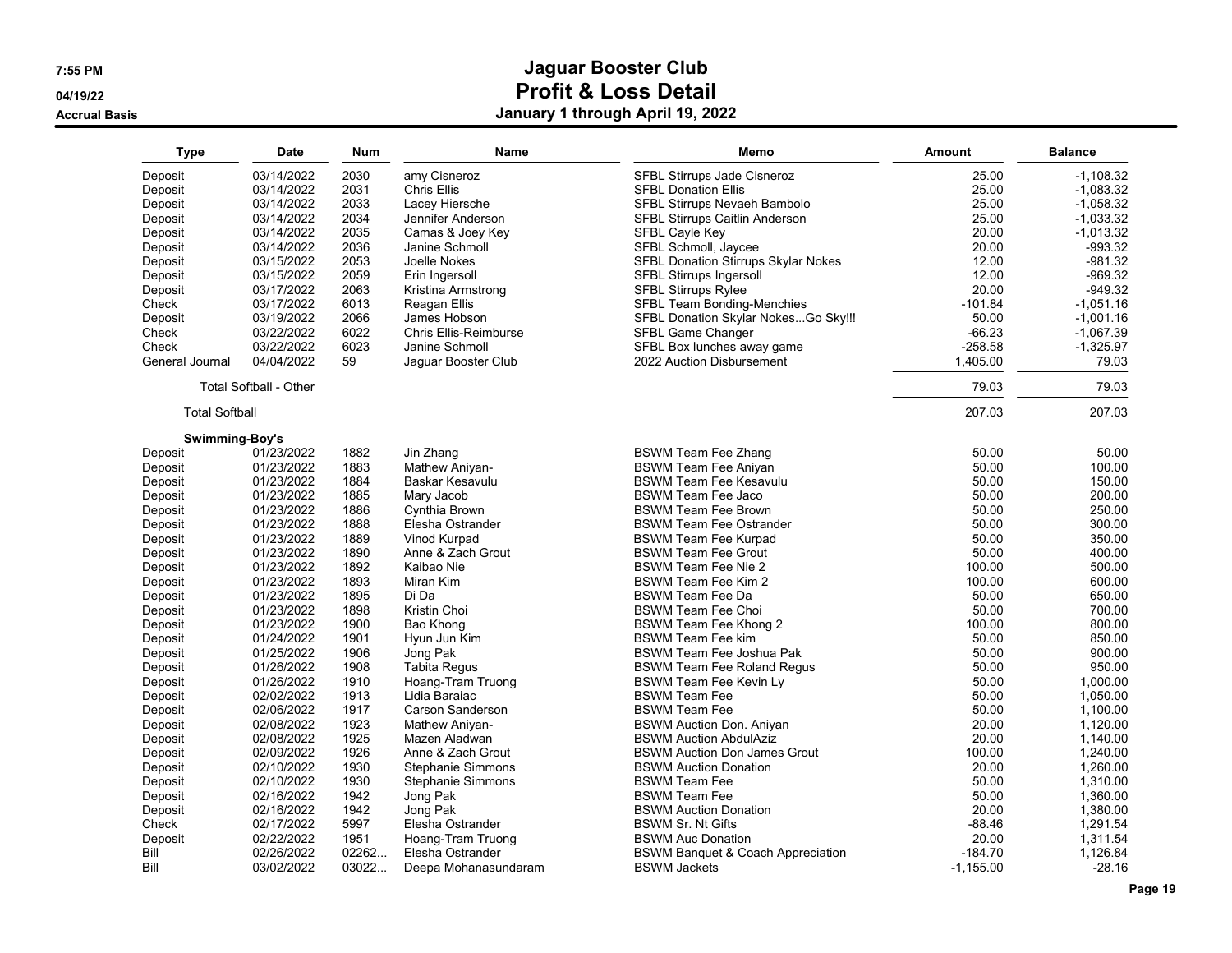**04/19/22**

#### **Accrual Basis**

| <b>Type</b>                             | <b>Date</b>                                  | <b>Num</b> | <b>Name</b>                 | Memo                                   | Amount    | <b>Balance</b> |
|-----------------------------------------|----------------------------------------------|------------|-----------------------------|----------------------------------------|-----------|----------------|
| Bill                                    | 03/02/2022                                   | 03022      | Deepa Mohanasundaram        | <b>BSWM Towels</b>                     | $-127.08$ | $-155.24$      |
| Bill                                    | 03/09/2022                                   | 03092      | Elesha Ostrander            | <b>BSWM Auction Baskets</b>            | $-193.67$ | $-348.91$      |
| Bill                                    | 03/15/2022                                   | AR22       | Northshore School District  | <b>BSWM Banquet Fee NCHS Commons</b>   | $-166.50$ | $-515.41$      |
| Deposit                                 | 03/25/2022                                   | <b>DEP</b> | Baskar Kesavulu             | <b>BSWM Vol MAtch Kesavulu</b>         | 75.00     | $-440.41$      |
| General Journal                         | 04/04/2022                                   | 59         | Jaguar Booster Club         | 2022 Auction Disbursement              | 535.00    | 94.59          |
|                                         | Total Swimming-Boy's                         |            |                             |                                        | 94.59     | 94.59          |
| <b>Swimming-Girls</b>                   |                                              |            |                             |                                        |           |                |
| General Journal                         | 04/04/2022                                   | 59         | Jaquar Booster Club         | 2022 Auction Disbursement              | 190.00    | 190.00         |
|                                         | <b>Total Swimming-Girls</b>                  |            |                             |                                        | 190.00    | 190.00         |
| <b>Tennis-Girl's</b><br>General Journal | 04/04/2022                                   | 59         | Jaguar Booster Club         | 2022 Auction Disbursement              | 1,000.00  | 1,000.00       |
|                                         |                                              |            |                             |                                        |           |                |
|                                         | <b>Total Tennis-Girl's</b>                   |            |                             |                                        | 1,000.00  | 1.000.00       |
|                                         | <b>Theater Company</b><br><b>Concessions</b> |            |                             |                                        |           |                |
| Deposit                                 | 02/08/2022                                   |            | Theatre Company             | TC Concessions 12/21                   | 229.05    | 229.05         |
| Deposit                                 | 03/01/2022                                   | 104458     | <b>Theatre Company</b>      | <b>TC Winter Musical Concessions</b>   | 491.50    | 720.55         |
| Deposit                                 | 03/01/2022                                   | 104458     | <b>Theatre Company</b>      | TC Winter Musical Concessions 40% Rest | $-196.60$ | 523.95         |
| Deposit                                 | 03/01/2022                                   | 104460     | Theatre Company             | <b>TC 1Act Concessions</b>             | 105.00    | 628.95         |
| Deposit                                 | 03/01/2022                                   | 104460     | <b>Theatre Company</b>      | TC 1Act Concessions 40% Restocking     | $-42.00$  | 586.95         |
|                                         | <b>Total Concessions</b>                     |            |                             |                                        | 586.95    | 586.95         |
|                                         | <b>Theatre Ongoing Fundraiser</b>            |            |                             |                                        |           |                |
| Bill                                    | <b>Patron Tickets</b><br>02/17/2022          | 02172      | North Creek High School ASB | TC Charlie Brown Patron Tickets        | $-405.00$ | $-405.00$      |
| Bill                                    | 02/17/2022                                   | 02172      | North Creek High School ASB | TC One Act Patron Tickets              | $-204.00$ | $-609.00$      |
|                                         | <b>Total Patron Tickets</b>                  |            |                             |                                        | $-609.00$ | $-609.00$      |
|                                         | <b>Total Theatre Ongoing Fundraiser</b>      |            |                             |                                        | $-609.00$ | $-609.00$      |
|                                         | <b>Theater Company - Other</b>               |            |                             |                                        |           |                |
| General Journal                         | 04/04/2022                                   | 59         | Jaguar Booster Club         | 2022 Auction Disbursement              | 955.00    | 955.00         |
|                                         | Total Theater Company - Other                |            |                             |                                        | 955.00    | 955.00         |
|                                         | <b>Total Theater Company</b>                 |            |                             |                                        | 932.95    | 932.95         |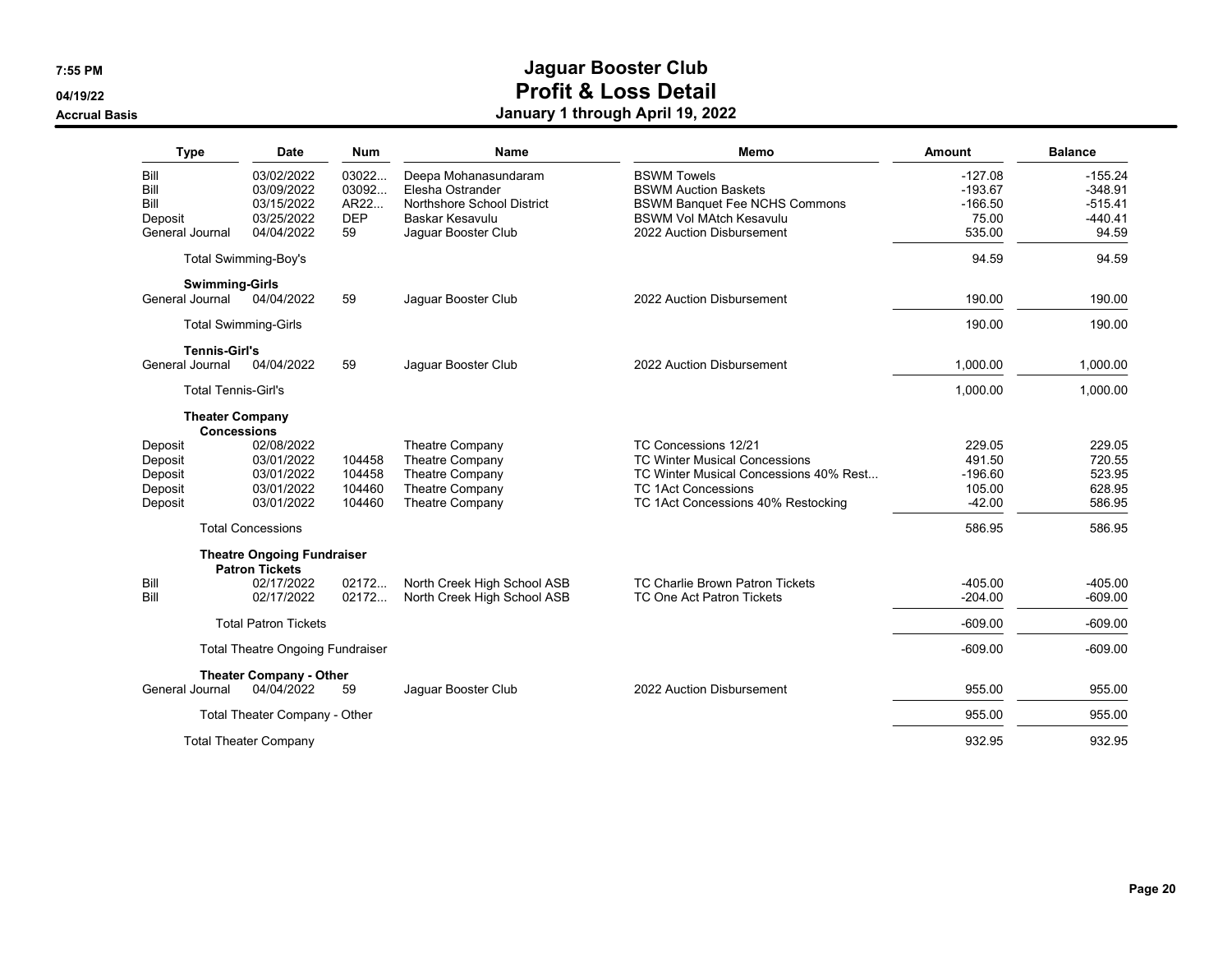**04/19/22**

#### **Accrual Basis**

| Type                     | Date                               | <b>Num</b> | Name                 | Memo                                    | Amount   | <b>Balance</b> |
|--------------------------|------------------------------------|------------|----------------------|-----------------------------------------|----------|----------------|
| <b>Track &amp; Field</b> |                                    |            |                      |                                         |          |                |
|                          | <b>Concessions</b>                 |            |                      |                                         |          |                |
| Deposit                  | 03/31/2022                         |            | Track & Field        | TNF 3.31.22 Concessions                 | 212.50   | 212.50         |
| Deposit                  | 03/31/2022                         |            | Track & Field        | TNF 3.31.22 Concessions 40 % restocking | $-85.00$ | 127.50         |
| Deposit                  | 03/31/2022                         |            | Track & Field        | TNF 3.30.22 Concessions                 | 80.00    | 207.50         |
| Deposit                  | 03/31/2022                         |            | Track & Field        | TNF 3.30.22 Concessions 40% Restock     | $-12.00$ | 195.50         |
| Deposit                  | 03/31/2022                         |            | Track & Field        | TNF 3/30 Concessions                    | 18.00    | 213.50         |
| Deposit                  | 03/31/2022                         |            | Track & Field        | TNF 3/30 Concessions 40% Restocking     | $-7.20$  | 206.30         |
| Deposit                  | 04/01/2022                         |            | Track & Field        | TNF 3/30 Concessions                    | 80.00    | 286.30         |
| Deposit                  | 04/01/2022                         |            | Track & Field        | TNF 3/30 Concessions 40 % Restocking    | $-32.00$ | 254.30         |
|                          | <b>Total Concessions</b>           |            |                      |                                         | 254.30   | 254.30         |
|                          | <b>Ongoing Fundraise</b>           |            |                      |                                         |          |                |
|                          | <b>Sunglasses</b>                  |            |                      |                                         |          |                |
| Deposit                  | 03/31/2022                         | 2090       | Jennifer Marshall    | TNF Sunglasses Aidan Ferreira           | 12.00    | 12.00          |
| Deposit                  | 04/01/2022                         | 2090       | Jennifer Marshall    | TNF Sunglasses Ferreira, Aidan          | 12.00    | 24.00          |
| General Journal          | 04/04/2022                         | 59         | Jaguar Booster Club  | 2022 Auction Disbursement               | 232.00   | 256.00         |
|                          | <b>Total Sunglasses</b>            |            |                      |                                         | 256.00   | 256.00         |
|                          | <b>Total Ongoing Fundraise</b>     |            |                      |                                         | 256.00   | 256.00         |
| <b>TNF Auction</b>       |                                    |            |                      |                                         |          |                |
| General Journal          | 04/04/2022                         | 59         | Jaquar Booster Club  | 2022 Auction Disbursement               | 1,040.00 | 1.040.00       |
| General Journal          | 04/04/2022                         | 59         | Alicia Goff          | TNF 1/3 50/50 Winner-Alicia Goff        | 448.34   | 1,488.34       |
|                          | <b>Total TNF Auction</b>           |            |                      |                                         | 1,488.34 | 1,488.34       |
|                          | <b>TNF Donations</b>               |            |                      |                                         |          |                |
|                          | <b>OR Donation</b>                 |            |                      |                                         |          |                |
| Deposit                  | 03/30/2022                         | 2087       | Deborah Garrard      | TNF Sponsor Athlete Oregon Relays Garr  | 500.00   | 500.00         |
| Deposit                  | 04/07/2022                         | 2104       | Gary Keller          | <b>TNF OR Donation Keller</b>           | 50.00    | 550.00         |
| Deposit                  | 04/12/2022                         | 2113       | Seungjin Haam        | TNF OR Fee DonationAndrew Haam          | 125.00   | 675.00         |
| Deposit                  | 04/14/2022                         | 2116       | Rachel Cunningham    | ORegon Athlete Sponsorship              | 400.00   | 1,075.00       |
| Deposit                  | 04/19/2022                         | 2131       | Rikki Stride         | <b>TNF OR Donation Rikki Stride</b>     | 125.00   | 1,200.00       |
|                          | <b>Total OR Donation</b>           |            |                      |                                         | 1,200.00 | 1,200.00       |
|                          | <b>TNF Donations - Other</b>       |            |                      |                                         |          |                |
| Deposit                  | 03/08/2022                         | 2002       | <b>Krista Ehlers</b> | TNF Auction Donation Ehlers, Krista     | 200.00   | 200.00         |
| Deposit                  | 03/31/2022                         |            | Track & Field        | TNF Donations @ Concessions 3/31/22     | 24.00    | 224.00         |
| Deposit                  | 03/31/2022                         |            | Track & Field        | TNF Donations @ Concessions 3/31/22 1   | $-3.60$  | 220.40         |
| Deposit                  | 03/31/2022                         | 2090       | Jennifer Marshall    | <b>TNF Donation Aidan Ferreira</b>      | 20.00    | 240.40         |
| Deposit                  | 04/01/2022                         | 2090       | Jennifer Marshall    | TNF Donation Ferreira, Aidan            | 20.00    | 260.40         |
| Deposit                  | 04/06/2022                         | 2092       | Ray Chen             | TNF Team Fee Howard Chen                | 10.00    | 270.40         |
|                          |                                    |            |                      |                                         |          |                |
|                          | <b>Total TNF Donations - Other</b> |            |                      |                                         | 270.40   | 270.40         |
|                          | <b>Total TNF Donations</b>         |            |                      |                                         | 1.470.40 | 1.470.40       |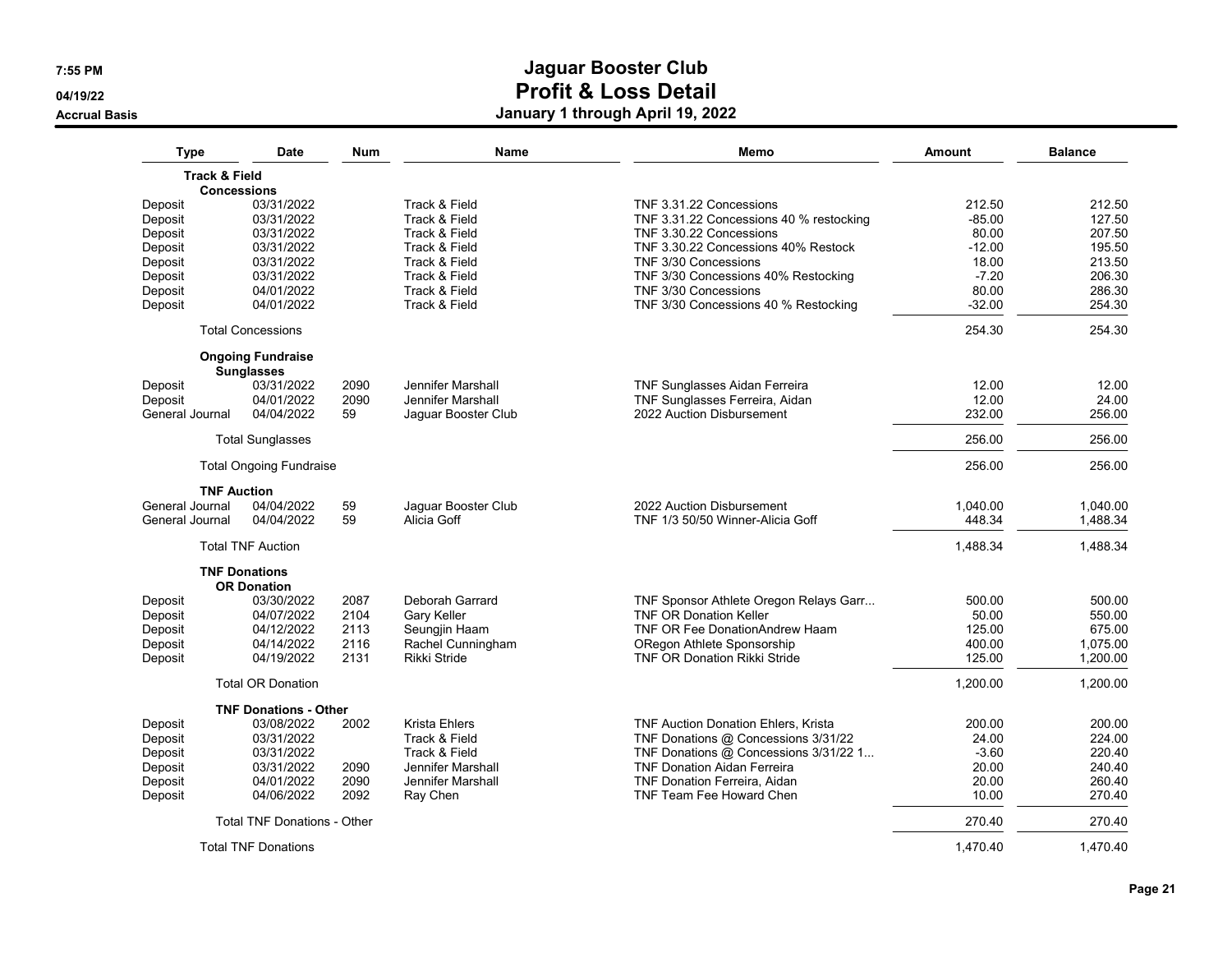**04/19/22**

**Accrual Basis**

| <b>Type</b> | Date                                   | <b>Num</b> | Name                          | Memo                                    | Amount      | <b>Balance</b> |
|-------------|----------------------------------------|------------|-------------------------------|-----------------------------------------|-------------|----------------|
|             | <b>TNF Expenses</b>                    |            |                               |                                         |             |                |
|             | <b>TNF Athlete Gear/Expenses</b>       |            |                               |                                         |             |                |
| Check       | 03/01/2022                             | Debit      | Amazon                        | TNF Purp. Drawstring Bags               | $-103.40$   | $-103.40$      |
| Check       | 03/28/2022                             | Debit      | Amazon                        | <b>TNF Safety Pins</b>                  | $-5.38$     | $-108.78$      |
|             | <b>Total TNF Athlete Gear/Expenses</b> |            |                               |                                         | $-108.78$   | $-108.78$      |
|             | <b>TNF CoachesExpenses</b>             |            |                               |                                         |             |                |
| Check       | 02/22/2022                             | Debit      | <b>Kocreators Apparel</b>     | <b>TNF 2 Coaches Pullovers</b>          | $-55.05$    | -55.05         |
|             | <b>Total TNF CoachesExpenses</b>       |            |                               |                                         | $-55.05$    | $-55.05$       |
|             | <b>TNF Equipment</b>                   |            |                               |                                         |             |                |
| Check       | 03/07/2022                             | Debit      | Amazon                        | TNF Cones, Bags & Balance Pads          | $-378.24$   | $-378.24$      |
| Check       | 03/17/2022                             | 6017       | Nicole Luckenback-Reimburse   | TNF Timing Station 3 Months             | $-59.95$    | $-438.19$      |
| Check       | 03/25/2022                             | Debit      | <b>UCS Spirit</b>             | <b>TNF Pole Vault</b>                   | $-584.00$   | $-1,022.19$    |
| Check       | 03/28/2022                             | Debit      | Amazon                        | <b>TNF Twine &amp; Bamboo Stakes</b>    | $-46.83$    | $-1,069.02$    |
| Check       | 03/28/2022                             | Debit      | Amazon                        | <b>TNF Waterproof Paper</b>             | $-37.72$    | $-1,106.74$    |
| Check       | 03/28/2022                             | Debit      | Amazon                        | TNF Squeegee Discus & Shotput rings     | $-137.64$   | $-1,244.38$    |
| Check       | 04/05/2022                             | Debit      | Walmart                       | <b>TNF Equipment</b>                    | $-129.47$   | $-1,373.85$    |
|             | <b>Total TNF Equipment</b>             |            |                               |                                         | $-1,373.85$ | $-1,373.85$    |
|             | <b>TNF Meet Expense</b>                |            |                               |                                         |             |                |
| Check       | 03/18/2022                             | Debit      | Costco                        | TNF Sat. Practice Meet Food for Parents | $-63.59$    | $-63.59$       |
| Check       | 03/21/2022                             | Transfer   | Alicia Goff                   | <b>TNF Parent Training Coffee</b>       | $-118.90$   | $-182.49$      |
|             | <b>Total TNF Meet Expense</b>          |            |                               |                                         | $-182.49$   | $-182.49$      |
|             | <b>TNF Year End Exp. Seniors, Bang</b> |            |                               |                                         |             |                |
| Bill        | 04/11/2022                             | 50743      | Isaiah Hwang Design           | TNF Sr. Banners                         | $-2,329.74$ | $-2,329.74$    |
|             | Total TNF Year End Exp. Seniors, Bang  |            |                               |                                         | $-2.329.74$ | $-2,329.74$    |
|             | <b>Total TNF Expenses</b>              |            |                               |                                         | -4,049.91   | $-4,049.91$    |
|             | <b>Track &amp; Field-Team Fee</b>      |            |                               |                                         |             |                |
| Deposit     | 2022 TNF Team Fee<br>02/20/2022        | 1948       | Shannon & Christopher Adams   | TNF Team Fee Adams, Declan              | 100.00      | 100.00         |
|             |                                        |            |                               |                                         |             |                |
| Deposit     | 02/28/2022                             | 1952       | Anne & Zach Grout             | <b>TNF Team Fee Grout, James</b>        | 100.00      | 200.00         |
| Deposit     | 02/28/2022                             | 1953       | Chengyuan Lin                 | TNF Team Fee Lin, Hannah                | 100.00      | 300.00         |
| Deposit     | 02/28/2022                             | 1954       | Sathish Kumar Balasubramanian | TNF Team Fee Vibhaakshayaa Sathish K    | 100.00      | 400.00         |
| Deposit     | 02/28/2022                             | 1955       | Jodie McClure                 | TNF Team McLure, Carson                 | 100.00      | 500.00         |
| Deposit     | 02/28/2022                             | 1956       | <b>Krista Ehlers</b>          | TNF Team Fee Ehlers, Damien             | 100.00      | 600.00         |
| Deposit     | 03/01/2022                             | 1961       | Rajinder Banga                | TNF Team Fee Banga                      | 100.00      | 700.00         |
| Deposit     | 03/02/2022                             | 1962       | Katie & Tony Morrison         | <b>TNF Team Fee Morrison</b>            | 100.00      | 800.00         |
| Deposit     | 03/03/2022                             | 1969       | Tracie Jackman                | TNF Team Fee Drew Jackman               | 100.00      | 900.00         |
| Deposit     | 03/03/2022                             | 1971       | Stephanie Campbell            | TNF Team Fee Shelby Campbell            | 100.00      | 1,000.00       |
| Deposit     | 03/06/2022                             | 1973       | Lakshmi Sasidharan            | TNF Team Fee Nandan Manu                | 100.00      | 1,100.00       |
| Deposit     | 03/06/2022                             | 1978       | Diana Van                     | TNF Team Fee Kaitlynn Nguyen            | 100.00      | 1,200.00       |
| Deposit     | 03/07/2022                             | 1979       | Satoko Tava                   | TNF Team Fee Naomi Pak                  | 100.00      | 1,300.00       |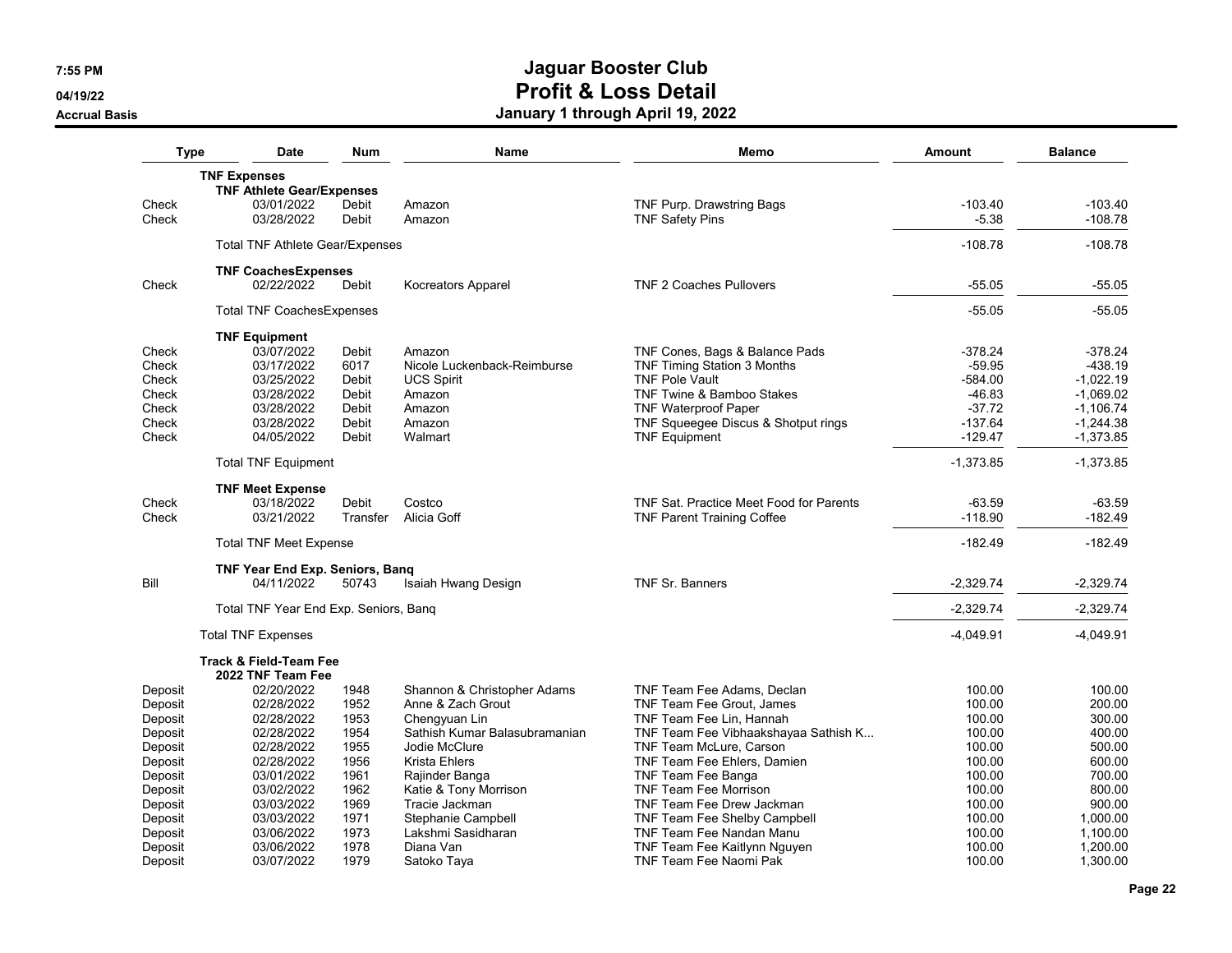**04/19/22**

**Accrual Basis**

| <b>Type</b> | <b>Date</b> | <b>Num</b> | Name                     | Memo                                     | Amount | <b>Balance</b> |
|-------------|-------------|------------|--------------------------|------------------------------------------|--------|----------------|
| Deposit     | 03/07/2022  | 1980       | Seungjin Haam            | TNF Team Fee Andrew Haam                 | 100.00 | 1,400.00       |
| Deposit     | 03/07/2022  | 1981       | <b>Tabita Regus</b>      | <b>TNF Team Fee Tabita Requs</b>         | 100.00 | 1,500.00       |
| Deposit     | 03/07/2022  | 1982       | <b>Christopher Fotos</b> | TNF Team Fee Tony Fotos                  | 100.00 | 1,600.00       |
| Deposit     | 03/07/2022  | 1983       | William Warburton        | TNF Team Fee Mikaela Warburton           | 100.00 | 1,700.00       |
| Deposit     | 03/07/2022  | 1984       | Tina Forehand            | TNF Team Fee Emma Forehand               | 100.00 | 1,800.00       |
| Deposit     | 03/07/2022  | 1985       | Segan Jobe               | TNF Team Fee Mariama Jankeh Jobe         | 100.00 | 1,900.00       |
| Deposit     | 03/07/2022  | 1986       | <b>Babe Dacones</b>      | <b>TNF Team Fee Miles Ledet</b>          | 100.00 | 2,000.00       |
| Deposit     | 03/07/2022  | 1987       | Kevin Funston            | TNF Team Fee Ben Funston                 | 100.00 | 2,100.00       |
| Deposit     | 03/07/2022  | 1988       | Michael Donahue          | TNF Team Fee Aidan Donahue               | 100.00 | 2,200.00       |
| Deposit     | 03/07/2022  | 1989       | Alisa Shtromberg         | TNF Team Fee Ethan Craig                 | 100.00 | 2,300.00       |
| Deposit     | 03/07/2022  | 1990       | <b>Michael Naldrett</b>  | TNF Team Fee Luc Naldrett                | 100.00 | 2,400.00       |
| Deposit     | 03/07/2022  | 1991       | Sumitha Fernando         | TNF Team Fee Pranay Choudhary            | 100.00 | 2,500.00       |
| Deposit     | 03/07/2022  | 1992       | Holly Liu                | TNF Team Fee Leanne Quach                | 100.00 | 2,600.00       |
| Deposit     | 03/07/2022  | 1993       | Kim Lance                | <b>TNF Team Fee Kalista Lance</b>        | 100.00 | 2,700.00       |
| Deposit     | 03/07/2022  | 1994       | Hyunjoo Lee              | TNF Team Fee Peter Choi                  | 100.00 | 2,800.00       |
| Deposit     | 03/07/2022  | 1995       | Rachel Cunningham        | TNF Team Fee Peyton Cunningham           | 100.00 | 2,900.00       |
| Deposit     | 03/07/2022  | 1996       | Alicia Goff              | TNF Team Fee Andrew Goff                 | 100.00 | 3,000.00       |
| Deposit     | 03/07/2022  | 1996       | Alicia Goff              | TNF Team Fee Brady Goff                  | 100.00 | 3,100.00       |
| Deposit     | 03/07/2022  | 1997       | Alicia Goff              | TNF Team Fee Royce Fleischacker          | 100.00 | 3,200.00       |
| Deposit     | 03/07/2022  | 1998       | Robyn Filimaua           | <b>TNF Team Fee Jourdin Filimaua</b>     | 100.00 | 3.300.00       |
| Deposit     | 03/07/2022  | 1998       | Robyn Filimaua           | TNF Team Fee Kyleene Kilimaua            | 100.00 | 3,400.00       |
| Deposit     | 03/07/2022  | 1999       | Jodie McClure            | <b>TNF Team Fee Carson McClure</b>       | 100.00 | 3,500.00       |
| Deposit     | 03/08/2022  | 2000       | Chi Le                   | TNF Team Fee Simon Le                    | 100.00 | 3,600.00       |
| Deposit     | 03/08/2022  | 2001       | Adriana Simicich         | <b>TNF Team Fee Lauren Simicich</b>      | 100.00 | 3,700.00       |
| Deposit     | 03/08/2022  | 2003       | Leslie Frank             | TNF Team Fee Davin Hofstad               | 100.00 | 3,800.00       |
| Deposit     | 03/08/2022  | 2004       | Yuhui Tsien              | TNF Team Fee Ethan Cheng                 | 100.00 | 3,900.00       |
| Deposit     | 03/08/2022  | 2005       | Quynh Le                 | TNF Team Fee Danah Le                    | 100.00 | 4,000.00       |
| Deposit     | 03/08/2022  | 2006       | <b>Kelly Gross</b>       | <b>TNF Team Fee Colin Gross</b>          | 100.00 | 4,100.00       |
| Deposit     | 03/10/2022  | 2007       | Miran Kim                | <b>TNF Team Fee Elliott Kim</b>          | 100.00 | 4,200.00       |
| Deposit     | 03/10/2022  | 2008       | Jenis Bhavsar            | <b>TNF Team Fee Kush Bhavsar</b>         | 100.00 | 4,300.00       |
| Deposit     | 03/10/2022  | 2009       | Jennifer Arulnathan      | <b>TNF Team Fee Ethan Morris</b>         | 100.00 | 4,400.00       |
| Deposit     | 03/10/2022  | 2010       | DiAnna Webber            | <b>TNF Team Fee Nick Webber</b>          | 100.00 | 4,500.00       |
| Deposit     | 03/11/2022  | 2013       | <b>Bulan Dahal</b>       | TNF Team Fee Anuprastha Dahal            | 100.00 | 4,600.00       |
| Deposit     | 03/11/2022  | 2014       | Amy Surace               | <b>TNF Team Fee Hailey Surace</b>        | 100.00 | 4,700.00       |
| Deposit     | 03/11/2022  | 2014       | Amy Surace               | TNF Team Fee Anthony Surace              | 100.00 | 4,800.00       |
| Deposit     | 03/13/2022  | 2024       | Kristin Choi             | TNF Team Fee Ryan Choi                   | 100.00 | 4,900.00       |
| Deposit     | 03/14/2022  | 2032       | <b>Kristin Eis</b>       | TNF Team Fee Eis, Jackson                | 100.00 | 5.000.00       |
| Deposit     | 03/14/2022  | 2039       | Gary Keller              | <b>TNF Team Fee Gavin Watkins-Keller</b> | 100.00 | 5,100.00       |
| Deposit     | 03/14/2022  | 2040       | Jean-Paul Thammavongsa   | TNF Team Fee Theodore Thammavongsa       | 100.00 | 5,200.00       |
| Deposit     | 03/14/2022  | 2041       | Harminder Baidwan        | TNF Team Fee Rohan Baidwan               | 100.00 | 5,300.00       |
| Deposit     | 03/14/2022  | 2043       | Sool-Lim Sarah Ordona    | TNF Team Fee Ayden Ordona                | 100.00 | 5,400.00       |
| Deposit     | 03/14/2022  | 2043       | Sool-Lim Sarah Ordona    | <b>TNF Team Fee Aria Fowler</b>          | 100.00 | 5,500.00       |
| Deposit     | 03/15/2022  | 2044       | <b>Tina Shriner</b>      | TNF Team Fee Keegan Morse                | 100.00 | 5,600.00       |
| Deposit     | 03/15/2022  | 2045       | <b>Stacy Cotton</b>      | <b>TNF Team Fee Parker Cotton</b>        | 100.00 | 5,700.00       |
| Deposit     | 03/15/2022  | 2046       | Nari Park                | <b>TNF Team Fee Daniel Park</b>          | 100.00 | 5,800.00       |
| Deposit     | 03/15/2022  | 2047       | Kristy Johnson           | TNF Team Fee Levi Johnson                | 100.00 | 5,900.00       |
| Deposit     | 03/15/2022  | 2050       | Gisselle Deibler         | <b>TNF Team Fee Kiana Deibler</b>        | 100.00 | 6,000.00       |
| Deposit     | 03/15/2022  | 2055       | Sireesha Kanumuri        | <b>TNF Team Fee SaiLalith Kanumuri</b>   | 100.00 | 6,100.00       |
| Deposit     | 03/15/2022  | 2057       | Leticia Carbajal Uribe   | TNF Team Fee Arteaga                     | 100.00 | 6.200.00       |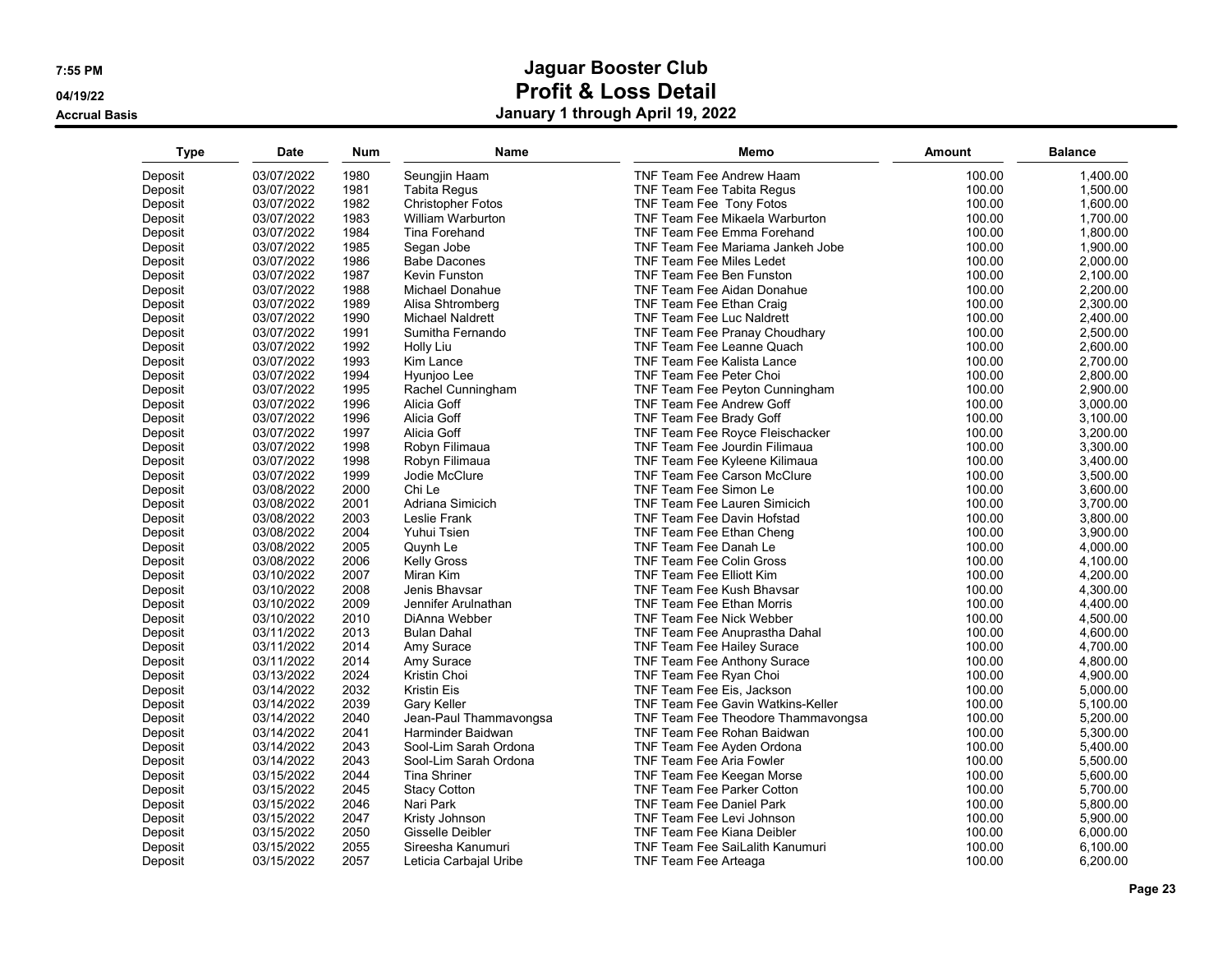**04/19/22**

**Accrual Basis**

| <b>Type</b>        | Date                          | Num          | Name                                | Memo                                         | Amount           | <b>Balance</b>       |
|--------------------|-------------------------------|--------------|-------------------------------------|----------------------------------------------|------------------|----------------------|
| Deposit            | 03/15/2022                    | 2060         | Joe & Julie Boden                   | TNF Team Fee Teddy Boden                     | 100.00           | 6,300.00             |
| Deposit            | 03/15/2022                    | 2061         | Jamal Fanaian                       | <b>TNF Team Fee Donovan Scoville-Bucceri</b> | 100.00           | 6.400.00             |
| Deposit            | 03/18/2022                    | 2064         | Emma Misner                         | TNF Team Fee Misner, Max                     | 100.00           | 6.500.00             |
| Deposit            | 03/21/2022                    |              | Nicole Traore                       | TNF Team Fee Rocco Traore                    | 100.00           | 6.600.00             |
| Deposit            | 03/21/2022                    |              | Sean Chatterjee                     | TNF Team Fee Siddharth Chatterjee            | 100.00           | 6,700.00             |
| Deposit            | 03/22/2022                    | 2069         | Sathia Thirumal                     | TNF Team Fee Suhanraj Thirumal               | 100.00           | 6,800.00             |
| Deposit            | 03/26/2022                    | 2081         | Alicia Macias                       | TNF Team Fee Sophia Olmedo                   | 100.00           | 6,900.00             |
| Deposit            | 03/30/2022                    | 2087         | Deborah Garrard                     | TNF Team Fee Kaymon Dingwall                 | 100.00           | 7.000.00             |
| Deposit            | 03/31/2022                    | 2090         | Jennifer Marshall                   | TNF Team Fee Aidan Ferreira                  | 100.00           | 7,100.00             |
| Deposit            | 04/01/2022                    | 2090         | Jennifer Marshall                   | TNF Team Fee Aidan Ferreira                  | 100.00           | 7.200.00             |
| Deposit            | 04/06/2022                    | 2092         | Ray Chen                            | TNF Team Fee Howard Chen                     | 100.00           | 7,300.00             |
| Deposit            | 04/07/2022                    | 2098         | Subbarao & Syamala Kalagara         | TNF Team Fee Sai Kalagara                    | 100.00           | 7,400.00             |
| Deposit            | 04/07/2022                    | 2099         | Subbarao & Syamala Kalagara         | TNF Team Fee Sai Kalagara Pd Twice           | 100.00           | 7,500.00             |
| Deposit            | 04/07/2022                    | 2100         | Jhansi Peddaiahqari                 | TNF Team Fee Samved Mamillapalli             | 100.00           | 7,600.00             |
| Deposit            | 04/07/2022                    | 2106         | Eric Christensen                    | TNF Team Fee Nadia Christensen               | 100.00           | 7,700.00             |
| Deposit            | 04/07/2022                    | 2108         | Isaac Jacobsen                      | <b>TNF Team Fee</b>                          | 100.00           | 7.800.00             |
| Deposit            | 04/10/2022                    |              | Subbarao & Syamala Kalagara         | TNF Team Fee Pd twice Kalagara               | $-100.00$        | 7,700.00             |
| Deposit            | 04/19/2022                    | 2134         | <b>Bridget Callahan</b>             | TNF Team Fee Bruns, Grayson                  | 100.00           | 7.800.00             |
| Deposit            | 04/19/2022                    | 2136         | Akhila Shabaraya                    | <b>TNF Team Fee Anirudh Kuttuva</b>          | 100.00           | 7,900.00             |
|                    | Total 2022 TNF Team Fee       |              |                                     |                                              | 7,900.00         | 7.900.00             |
|                    | 22 TNF Oregon Relay Fee       |              |                                     |                                              |                  |                      |
| Deposit            | 04/06/2022                    | 2094         | Pamela Green                        | TNF OR Fees Green, Langston                  | 125.00           | 125.00               |
| Deposit            | 04/07/2022                    | 2096         | Holly Liu                           | TNF OR Fee Quach, Leanne                     | 125.00           | 250.00               |
| Deposit            | 04/07/2022                    | 2097         | Leslie Frank                        | TNF OR Fee Hofstead, Davin                   | 125.00           | 375.00               |
| Deposit            | 04/07/2022                    | 2101         | Scott Simicich                      | TNF OR Fee Simicich, Lauren                  | 125.00           | 500.00               |
| Deposit            | 04/07/2022                    | 2102         | Tracy & Michael Naldrett            | TNF OR Fee Naldrett, Luc                     | 125.00           | 625.00               |
| Deposit            | 04/07/2022                    | 2103         | <b>Gary Keller</b>                  | <b>TNF OR Fee Gavin Watkins-Keeler</b>       | 125.00           | 750.00               |
| Deposit            | 04/07/2022                    | 2106         | Eric Christensen                    | TNF OR Fee Nadia Christensen                 | 125.00           | 875.00               |
| Deposit            | 04/07/2022                    | 2107         | Isaac Jacobsen                      | TNF OR Fee Kayla Jacobsen                    | 125.00           | 1.000.00             |
| Deposit            | 04/10/2022                    | 2109         | Deborah Garrard                     | TNF OR Fee Kaymon Dingwall                   | 125.00           | 1.125.00             |
| Deposit            | 04/10/2022                    | 2111         | Christiann Alcasid                  | TNF OR Fee CJ Alcasid                        | 125.00           | 1,250.00             |
| Deposit            | 04/12/2022                    | 2112         | Seungjin Haam                       | TNF OR Fee Andrew Haam                       | 125.00           | 1,375.00             |
| Deposit            | 04/12/2022                    | 2114         | Alicia Goff                         | TNF OR Fee Andrew Goff                       | 125.00           | 1,500.00             |
| Deposit            | 04/12/2022                    | 2115         | Alicia Goff                         | TNF OR Fee Royce Fleischacker                | 125.00           | 1,625.00             |
| Deposit            | 04/14/2022                    | 2118         | Malinda Fleischacker                | TNF OR Fee Royce Fleischacker                | 125.00           | 1,750.00             |
| Deposit            | 04/14/2022                    | 2119         | Quynh Vu le                         | TNF OR Fee Danah Le                          | 125.00           | 1,875.00             |
| Deposit            | 04/18/2022                    | 2121         | Chanmony Boun                       | TNF OR Fee Brady Boun                        | 125.00           | 2.000.00             |
| Deposit            | 04/18/2022                    | 2122         | Amy Surace                          | TNF OR Fee Hailey Surace                     | 125.00           | 2,125.00             |
| Deposit            | 04/18/2022                    | 2125         | <b>William Warburton</b>            | TNF OR Fee Mikaela Warburton                 | 125.00           | 2,250.00             |
| Deposit<br>Deposit | 04/19/2022<br>04/19/2022      | 2131<br>2137 | Rikki Stride<br>Chaithanya Kesineni | <b>TNF OR Fee Rikki Stride</b><br>TNF OR Fee | 125.00<br>125.00 | 2,375.00<br>2,500.00 |
|                    | Total 22 TNF Oregon Relay Fee |              |                                     |                                              | 2.500.00         | 2.500.00             |
|                    | Total Track & Field-Team Fee  |              |                                     |                                              | 10,400.00        | 10.400.00            |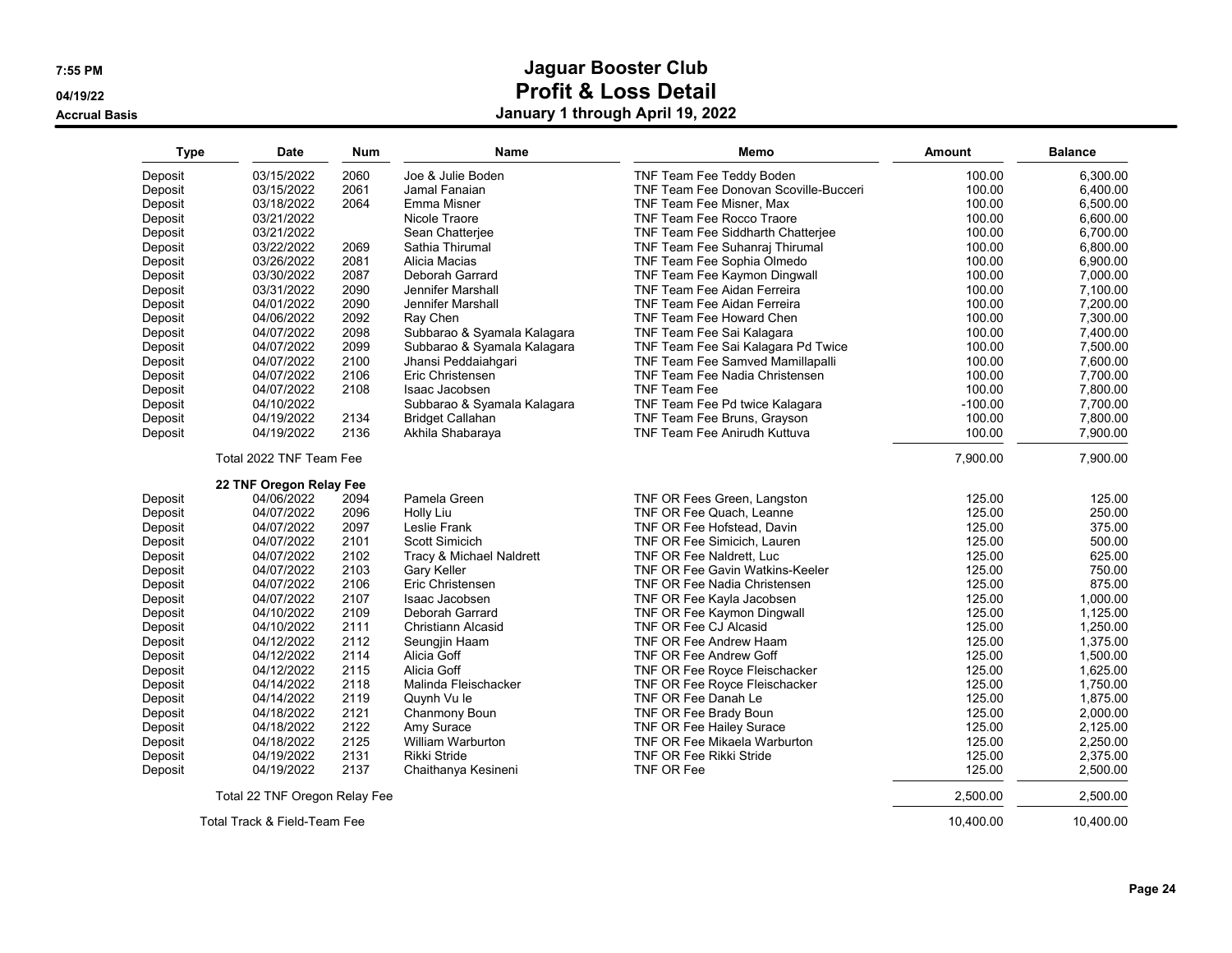**04/19/22**

**Accrual Basis**

|                    | Type                           | <b>Date</b>                                    | Num          | <b>Name</b>                             | Memo                                                                 | Amount          | <b>Balance</b>             |
|--------------------|--------------------------------|------------------------------------------------|--------------|-----------------------------------------|----------------------------------------------------------------------|-----------------|----------------------------|
| Check              |                                | <b>Track &amp; Field - Other</b><br>03/18/2022 | Debit        | Party City                              | Track Body Paint for Sat Home meet                                   | $-39.64$        | $-39.64$                   |
|                    |                                |                                                |              |                                         |                                                                      |                 |                            |
|                    |                                | Total Track & Field - Other                    |              |                                         |                                                                      | $-39.64$        | $-39.64$                   |
|                    | <b>Total Track &amp; Field</b> |                                                |              |                                         |                                                                      | 9,779.49        | 9,779.49                   |
|                    | Volleyball                     |                                                |              |                                         |                                                                      |                 |                            |
| Bill               |                                | 01/18/2022                                     | 01182        | Mary Anne Jorgenson-Reimburse           | VB Sr. Night Expenses                                                | $-498.80$       | $-498.80$                  |
|                    | General Journal                | 04/04/2022                                     | 59           | Jaquar Booster Club                     | 2022 Auction Disbursement                                            | 420.00          | $-78.80$                   |
|                    | <b>Total Volleyball</b>        |                                                |              |                                         |                                                                      | $-78.80$        | $-78.80$                   |
|                    | Wrestling                      |                                                |              |                                         |                                                                      |                 |                            |
| Deposit            |                                | <b>Wrestling Concessions</b><br>02/15/2022     |              |                                         | <b>WRST Concessions</b>                                              | 50.00           | 50.00                      |
| Deposit            |                                | 02/15/2022                                     |              | Wrestling<br>Wrestling                  | <b>WRST Concessions-40% Restock</b>                                  | $-20.00$        | 30.00                      |
|                    |                                |                                                |              |                                         |                                                                      |                 |                            |
|                    |                                | <b>Total Wrestling Concessions</b>             |              |                                         |                                                                      | 30.00           | 30.00                      |
|                    |                                | <b>Wrestling - Other</b>                       |              |                                         |                                                                      |                 |                            |
| Deposit            |                                | 01/02/2022                                     | 1821         | Holly Nicholson                         | <b>WRST Donation Braeden Nicholson</b>                               | 50.00           | 50.00                      |
| Deposit            |                                | 01/02/2022                                     | 1822         | Jung Choi                               | <b>WRST Donation Peter Choi</b>                                      | 100.00          | 150.00                     |
| Deposit            |                                | 01/02/2022                                     | 1823         | Lindsay Cornelius                       | <b>WRST Donation Cavan Cornelius</b>                                 | 100.00          | 250.00                     |
| Deposit            |                                | 01/02/2022                                     | 1824         | Cindy Cornelius                         | <b>WRST Donation Cavan Cornelius</b>                                 | 25.00           | 275.00                     |
| Deposit            |                                | 01/02/2022                                     | 1825         | <b>Bonita Kelly</b>                     | <b>WRST Donation Eric Battle</b>                                     | 20.00           | 295.00                     |
| Deposit            |                                | 01/02/2022                                     | 1826         | Jennifer Borgen                         | <b>WRST Donation Lucas Borgen</b>                                    | 100.00          | 395.00                     |
| Deposit            |                                | 01/02/2022                                     | 1827         | <b>Charles Morton</b>                   | <b>WRST Donation Eric Battle</b>                                     | 50.00           | 445.00                     |
| Deposit            |                                | 01/02/2022                                     | 1828         | Angela Battle                           | <b>WRST Donation Eric Battle</b>                                     | 20.00           | 465.00                     |
| Bill               |                                | 01/03/2022                                     | 4986         | Sanbon Pro Apparel                      | WRST T's. Hoodies & Joggers                                          | $-3,554.63$     | $-3,089.63$                |
| Deposit            |                                | 01/03/2022                                     | 1829<br>1831 | Martin Boschee                          | <b>WRST Donation Joseph Boschee</b>                                  | 25.00<br>100.00 | $-3,064.63$                |
| Deposit            |                                | 01/05/2022<br>01/05/2022                       | 1832         | Claudine Milloy                         | <b>WRST Donation Eric Battle</b>                                     | 20.00           | $-2,964.63$<br>$-2,944.63$ |
| Deposit<br>Deposit |                                | 01/05/2022                                     | 1833         | Erick & Holly Freligh<br>Jeffrey Hudson | <b>WRST Donation Eric Battle</b><br><b>WRST Donation Eric Battle</b> | 25.00           | $-2,919.63$                |
| Deposit            |                                | 01/05/2022                                     | 1834         | Kayla Bosteder                          | <b>WRST Donation Eric Battle</b>                                     | 20.00           | $-2,899.63$                |
| Deposit            |                                | 01/06/2022                                     | 1835         | Sharilyn Patterson                      | <b>WRST Donation Eric Battle</b>                                     | 50.00           | $-2,849.63$                |
| Deposit            |                                | 01/06/2022                                     | 1836         | <b>Heather Hollimon</b>                 | <b>WRST Donation Eric Battle</b>                                     | 25.00           | $-2.824.63$                |
| Deposit            |                                | 01/06/2022                                     | 1837         | Chantha Pich                            | <b>WRST Donation Bryan Chantha</b>                                   | 50.00           | $-2,774.63$                |
| Deposit            |                                | 01/06/2022                                     | 1838         | Chantha Pich                            | <b>WRST Donation Reksmey Chantha</b>                                 | 25.00           | $-2,749.63$                |
| Deposit            |                                | 01/06/2022                                     | 1839         | Paige Longdon                           | <b>WRST Donation Eric Battle</b>                                     | 25.00           | $-2,724.63$                |
| Deposit            |                                | 01/06/2022                                     | 1841         | Jaime Kelly                             | <b>WRST Donation Eric Battle</b>                                     | 25.00           | $-2,699.63$                |
| Deposit            |                                | 01/07/2022                                     | 1842         | <b>Eric Battle</b>                      | <b>WRST Donation Eric Battle</b>                                     | 100.00          | $-2,599.63$                |
| Deposit            |                                | 01/07/2022                                     | 1843         | Michelle Green                          | <b>WRST Donation Luke Green</b>                                      | 40.00           | $-2.559.63$                |
| Deposit            |                                | 01/07/2022                                     | 1844         | Kelsie Barker                           | <b>WRST Donation Austin Barker</b>                                   | 100.00          | $-2,459.63$                |
| Deposit            |                                | 01/07/2022                                     | 1845         | Jeffrey Boschee                         | <b>WRST Donation Joseph Boschee</b>                                  | 25.00           | $-2,434.63$                |
| Bill               |                                | 01/07/2022                                     | 44861        | Winners Sportswear Inc.                 | WRST Sr. Banners                                                     | $-55.05$        | $-2,489.68$                |
| Deposit            |                                | 01/09/2022                                     | 1846         | Zachary Schmitt                         | <b>WRST Donation Andrew Seely</b>                                    | 50.00           | $-2,439.68$                |
| Deposit            |                                | 01/09/2022                                     | 1847         | Matt Edman                              | <b>WRST Donation Andrew Seely</b>                                    | 150.00          | $-2,289.68$                |
| Deposit            |                                | 01/09/2022                                     | 1848         | Alisa Godfrey                           | <b>WRST Donation Andrew Seely</b>                                    | 250.00          | $-2,039.68$                |
| Deposit            |                                | 01/09/2022                                     | 1849         | Robert Tujillo                          | <b>WRST Donation Mason Trujullo</b>                                  | 250.00          | $-1,789.68$                |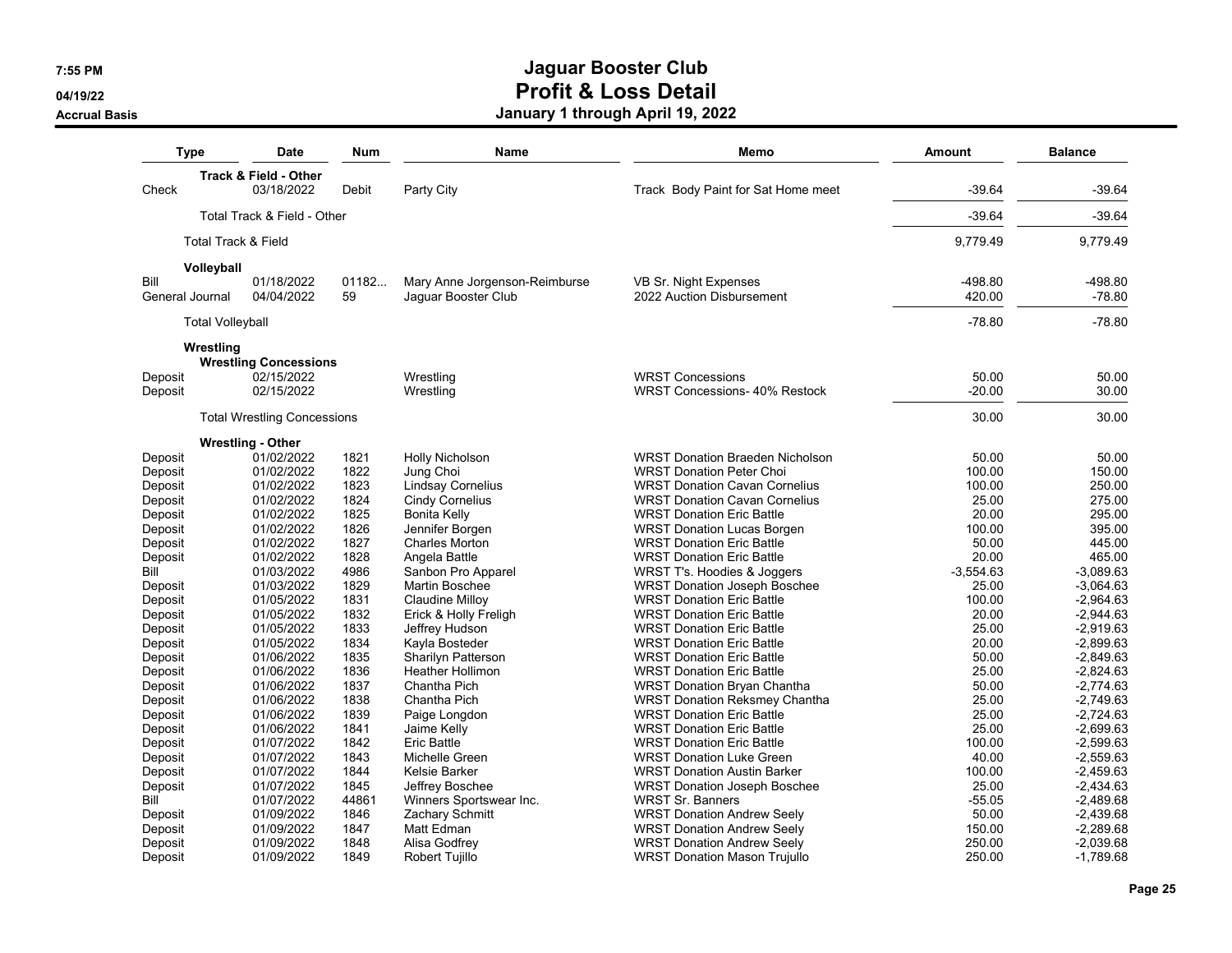**04/19/22**

**Accrual Basis**

| Type                                                | <b>Date</b>                             | Num   | Name                           | Memo                                   | <b>Amount</b> | <b>Balance</b> |
|-----------------------------------------------------|-----------------------------------------|-------|--------------------------------|----------------------------------------|---------------|----------------|
| Deposit                                             | 01/09/2022                              | 1850  | Ty Rauch                       | <b>WRST Donation Andrew Seely</b>      | 50.00         | $-1.739.68$    |
| Deposit                                             | 01/09/2022                              | 1851  | Sarah Seely                    | <b>WRST Donation Andrew Seely</b>      | 25.00         | $-1,714.68$    |
| Deposit                                             | 01/09/2022                              | 1852  | <b>Michael Seely</b>           | <b>WRST Donation Andrew Seely</b>      | 250.00        | $-1,464.68$    |
| Deposit                                             | 01/11/2022                              | 1859  | Nathan Garber                  | <b>WRST Donation Andy Seely</b>        | 100.00        | $-1,364.68$    |
| Check                                               | 01/19/2022                              | Debit | Secret Garden Spa              | Booster Income: General Funds 20%      | $-85.00$      | $-1,449.68$    |
| Deposit                                             | 01/31/2022                              |       | <b>Benevity Fund</b>           | WRST Don MAtch Williams, Hunter        | 500.00        | $-949.68$      |
| Deposit                                             | 02/09/2022                              | 1927  | <b>Franklin Newton</b>         | <b>WRST Donation Newton, Alex</b>      | 50.00         | $-899.68$      |
| Deposit                                             | 02/09/2022                              | 1928  | Hyunio Lee                     | <b>WRST Donation Peter Choi</b>        | 400.00        | $-499.68$      |
| Deposit                                             | 02/11/2022                              | 1354  | Angela Battle                  | WRST Gear & Bag                        | 79.00         | $-420.68$      |
| Deposit                                             | 02/11/2022                              | 1372  | Yessica Lopez Castro           | <b>WRST Gear Castro</b>                | 54.50         | $-366.18$      |
| Deposit                                             | 02/11/2022                              | 2824  | Jamey Boschee                  | <b>WRST Gear Boschee</b>               | 54.50         | $-311.68$      |
| Deposit                                             | 02/11/2022                              | 1942  | Patricia McCormick             | <b>WRST Gear McCormick</b>             | 54.50         | $-257.18$      |
| Deposit                                             | 02/11/2022                              | 1747  | Jennifer Borgen                | <b>WRST Gear Borgen Lucas</b>          | 54.50         | $-202.68$      |
| Deposit                                             | 03/11/2022                              | 2020  | Karen Gunderson                | <b>WRST Donation Cade Taliaferro</b>   | 1.000.00      | 797.32         |
| Deposit                                             | 03/11/2022                              | 2020  | Wrestling                      | WRST Donation Cade Taliaferro 15% to J | $-150.00$     | 647.32         |
| Bill                                                | 03/16/2022                              | 1192  | North Creek High School ASB    | <b>Wrestling Awards</b>                | $-300.00$     | 347.32         |
| General Journal                                     | 04/04/2022                              | 59    | Jaquar Booster Club            | 2022 Auction Disbursement              | 3,690.00      | 4,037.32       |
|                                                     | Total Wrestling - Other                 |       |                                |                                        | 4,037.32      | 4.037.32       |
| <b>Total Wrestling</b>                              |                                         |       |                                |                                        | 4,067.32      | 4,067.32       |
|                                                     | <b>Total Parent Groups Support</b>      |       |                                |                                        | 48,828.89     | 48,828.89      |
| <b>Total Income</b>                                 |                                         |       |                                |                                        | 63,742.64     | 63,742.64      |
| <b>Gross Profit</b>                                 |                                         |       |                                |                                        | 63,742.64     | 63,742.64      |
| <b>Expense</b><br><b>Business Expenses</b><br>Check | <b>Booster Membership</b><br>04/11/2022 | Debit | WSBCA-Washington State Booster | <b>JBC Membership Fee Renewal</b>      | 95.00         | 95.00          |
|                                                     | <b>Total Booster Membership</b>         |       |                                |                                        | 95.00         | 95.00          |
| <b>Email Service</b>                                |                                         |       |                                |                                        |               |                |
| Check                                               | 01/28/2022                              | Debit | MailChimp.com                  | <b>Email Service</b>                   | 22.92         | 22.92          |
| Check                                               | 02/27/2022                              | Debit | MailChimp.com                  | <b>Email Service</b>                   | 25.12         | 48.04          |
| Check                                               | 03/28/2022                              | Debit | MailChimp.com                  | <b>Email Service</b>                   | 25.12         | 73.16          |
|                                                     | <b>Total Email Service</b>              |       |                                |                                        | 73.16         | 73.16          |
| <b>Equipment</b>                                    |                                         |       |                                |                                        |               |                |
| Check                                               | 02/27/2022                              | Debit | Amazon                         | iPad Cases & Glass Covers              | 80.79         | 80.79          |
| <b>Total Equipment</b>                              |                                         |       |                                |                                        | 80.79         | 80.79          |
|                                                     | <b>Postage, Mailing Service</b>         |       |                                |                                        |               |                |
| Check                                               | 01/08/2022                              | Debit | <b>USPS</b>                    | 100 Stamps                             | 58.00         | 58.00          |
|                                                     | Total Postage, Mailing Service          |       |                                |                                        | 58.00         | 58.00          |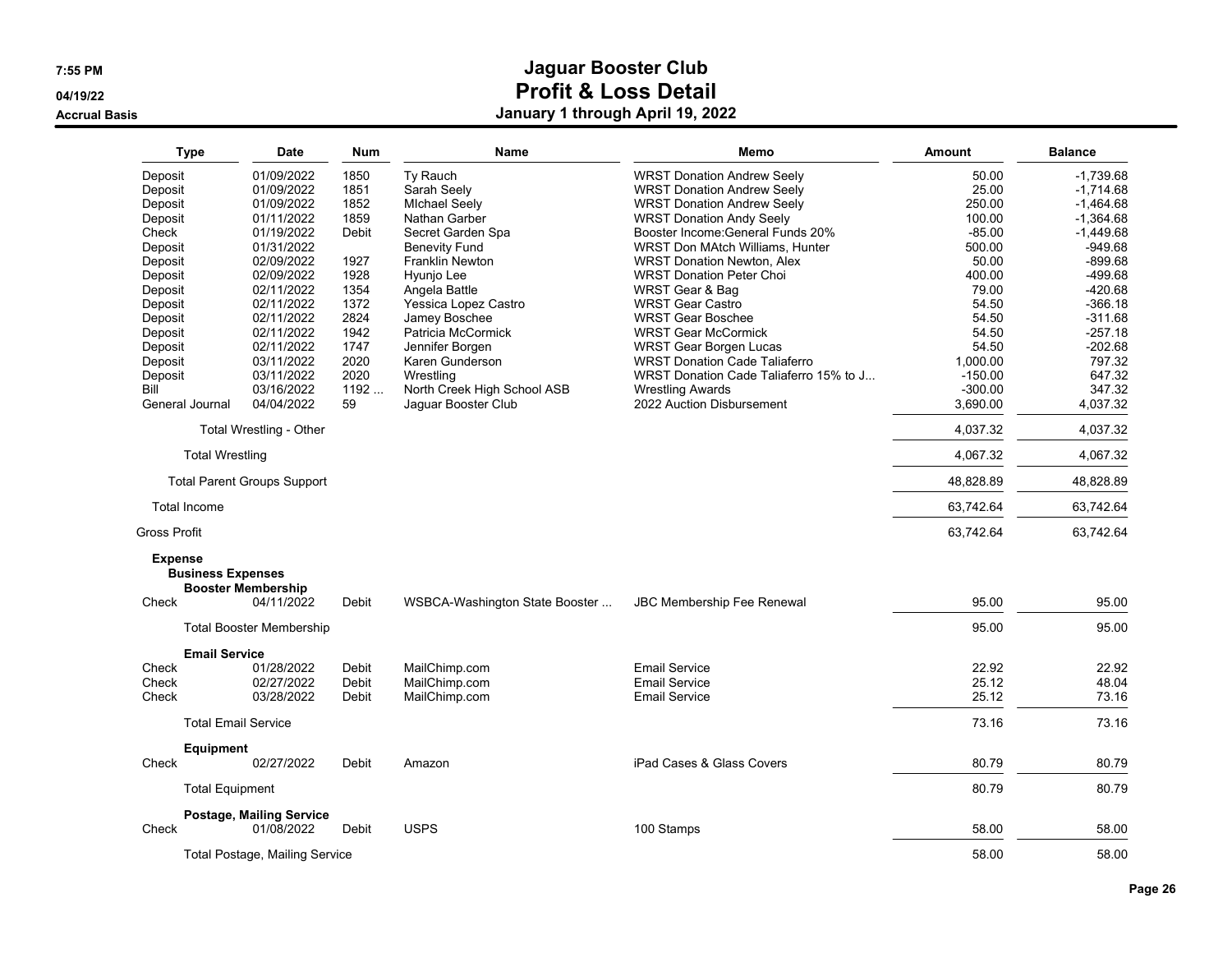**04/19/22**

**Accrual Basis**

| <b>Printing and Copying</b><br>Bill<br><b>Total Printing and Copying</b><br><b>Square Fee</b><br>01/02/2022<br>Deposit<br>Deposit<br>Deposit<br>Deposit<br>Deposit<br>Deposit<br>Deposit<br>Deposit<br>Deposit<br>Deposit<br>Deposit<br>Deposit<br>Deposit<br>Deposit<br>Deposit<br>Deposit<br>Deposit<br>Deposit<br>Deposit<br>Deposit<br>Deposit | 02/14/2022 | AR14  |                            |                 |         |          |
|----------------------------------------------------------------------------------------------------------------------------------------------------------------------------------------------------------------------------------------------------------------------------------------------------------------------------------------------------|------------|-------|----------------------------|-----------------|---------|----------|
|                                                                                                                                                                                                                                                                                                                                                    |            |       |                            |                 |         |          |
|                                                                                                                                                                                                                                                                                                                                                    |            |       | Northshore School District | 22 Senior Flyer | 55.40   | 55.40    |
|                                                                                                                                                                                                                                                                                                                                                    |            |       |                            |                 | 55.40   | 55.40    |
|                                                                                                                                                                                                                                                                                                                                                    |            |       |                            |                 |         |          |
|                                                                                                                                                                                                                                                                                                                                                    |            |       | Square                     | Square Fee      | 0.05    | 0.05     |
|                                                                                                                                                                                                                                                                                                                                                    | 01/02/2022 |       | Square                     | Square Fee      | 0.02    | 0.07     |
|                                                                                                                                                                                                                                                                                                                                                    | 01/03/2022 |       | Square                     | Square Fee      | 0.17    | 0.24     |
|                                                                                                                                                                                                                                                                                                                                                    | 01/05/2022 |       | Square                     | Square Fee      | 0.42    | 0.66     |
|                                                                                                                                                                                                                                                                                                                                                    | 01/06/2022 |       | Square                     | Square Fee      | 0.33    | 0.99     |
|                                                                                                                                                                                                                                                                                                                                                    | 01/07/2022 |       | Square                     | Square Fee      | $-0.13$ | 0.86     |
|                                                                                                                                                                                                                                                                                                                                                    | 01/09/2022 |       | Square                     | Square Fee      | $-4.18$ | $-3.32$  |
|                                                                                                                                                                                                                                                                                                                                                    | 01/10/2022 |       | Square                     | Square Fee      | $-0.85$ | $-4.17$  |
|                                                                                                                                                                                                                                                                                                                                                    | 01/11/2022 |       | Square                     | Square Fee      | $-0.65$ | $-4.82$  |
|                                                                                                                                                                                                                                                                                                                                                    | 01/12/2022 |       | Square                     | Square Fee      | $-1.30$ | $-6.12$  |
|                                                                                                                                                                                                                                                                                                                                                    | 01/17/2022 |       | Square                     | Square Fee      | $-0.45$ | $-6.57$  |
|                                                                                                                                                                                                                                                                                                                                                    | 01/17/2022 |       | Square                     | Square Fee      | 0.19    | $-6.38$  |
|                                                                                                                                                                                                                                                                                                                                                    | 01/17/2022 |       | Square                     | Square Fee      | 0.12    | $-6.26$  |
|                                                                                                                                                                                                                                                                                                                                                    | 01/19/2022 |       | Square                     | Square Fee      | $-0.40$ | $-6.66$  |
|                                                                                                                                                                                                                                                                                                                                                    | 01/19/2022 |       | Square                     | Square Fee      | $-0.40$ | $-7.06$  |
|                                                                                                                                                                                                                                                                                                                                                    | 01/20/2022 |       | Square                     | Square Fee      | $-1.65$ | $-8.71$  |
|                                                                                                                                                                                                                                                                                                                                                    | 01/22/2022 |       | Square                     | Square Fee      | $-2.19$ | $-10.90$ |
|                                                                                                                                                                                                                                                                                                                                                    | 01/23/2022 |       | Square                     | Square Fee      | $-0.42$ | $-11.32$ |
|                                                                                                                                                                                                                                                                                                                                                    | 01/24/2022 |       | Square                     | Square Fee      | $-1.00$ | $-12.32$ |
|                                                                                                                                                                                                                                                                                                                                                    | 01/25/2022 |       | Square                     | Square Fee      | $-0.40$ | $-12.72$ |
|                                                                                                                                                                                                                                                                                                                                                    | 01/26/2022 |       | Square                     | Square Fee      | $-0.35$ | $-13.07$ |
| Deposit                                                                                                                                                                                                                                                                                                                                            | 02/01/2022 |       | Square                     | Square Fee      | $-2.14$ | $-15.21$ |
| Deposit                                                                                                                                                                                                                                                                                                                                            | 02/02/2022 |       | Square                     | Square Fee      | $-0.40$ | $-15.61$ |
| Deposit                                                                                                                                                                                                                                                                                                                                            | 02/06/2022 |       | Square                     | Square Fee      | $-0.45$ | $-16.06$ |
| Deposit                                                                                                                                                                                                                                                                                                                                            | 02/06/2022 |       | Square                     | Square Fee      | $-0.15$ | $-16.21$ |
| Deposit                                                                                                                                                                                                                                                                                                                                            | 02/07/2022 |       | Square                     | Square Fee      | $-0.59$ | $-16.80$ |
| Deposit                                                                                                                                                                                                                                                                                                                                            | 02/08/2022 |       | Square                     | square fee      | $-0.19$ | $-16.99$ |
| Deposit                                                                                                                                                                                                                                                                                                                                            | 02/09/2022 |       | Square                     | Square Fee      | $-1.91$ | $-18.90$ |
| Deposit                                                                                                                                                                                                                                                                                                                                            | 02/10/2022 |       | Square                     | Square Fee      | $-0.08$ | $-18.98$ |
| Deposit                                                                                                                                                                                                                                                                                                                                            | 02/11/2022 |       | Square                     | Square Fee      | $-0.52$ | $-19.50$ |
| Deposit                                                                                                                                                                                                                                                                                                                                            | 02/15/2022 |       | Square                     | Square Fee      | 26.42   | 6.92     |
| Deposit                                                                                                                                                                                                                                                                                                                                            | 02/15/2022 |       | Square                     | Square Fee      | $-2.01$ | 4.91     |
| Deposit                                                                                                                                                                                                                                                                                                                                            | 02/16/2022 |       | Square                     | Square Fee      | $-0.45$ | 4.46     |
| Deposit                                                                                                                                                                                                                                                                                                                                            | 02/17/2022 |       | Square                     | Square Fee      | $-1.15$ | 3.31     |
| Deposit                                                                                                                                                                                                                                                                                                                                            | 02/20/2022 |       | Square                     | Square Fee      | $-0.34$ | 2.97     |
| Deposit                                                                                                                                                                                                                                                                                                                                            | 02/21/2022 |       | Square                     | Square Fee      | $-0.90$ | 2.07     |
| Deposit                                                                                                                                                                                                                                                                                                                                            | 02/22/2022 |       | Square                     | Square Fee      | 0.20    | 2.27     |
| Check                                                                                                                                                                                                                                                                                                                                              | 02/27/2022 | Debit | Amazon                     | 3 iPads         | 892.59  | 894.86   |
| Deposit                                                                                                                                                                                                                                                                                                                                            | 02/28/2022 |       | Square                     | Square Fee      | $-3.95$ | 890.91   |
| Deposit                                                                                                                                                                                                                                                                                                                                            | 02/28/2022 |       | Square                     | Square          | $-1.35$ | 889.56   |
| Deposit                                                                                                                                                                                                                                                                                                                                            | 03/01/2022 |       | Square                     | Square          | $-0.20$ | 889.36   |
| Deposit                                                                                                                                                                                                                                                                                                                                            | 03/02/2022 |       | Square                     | Square Fee      | $-1.10$ | 888.26   |
| Deposit                                                                                                                                                                                                                                                                                                                                            | 03/03/2022 |       | Square                     | Square Fee      | $-1.61$ | 886.65   |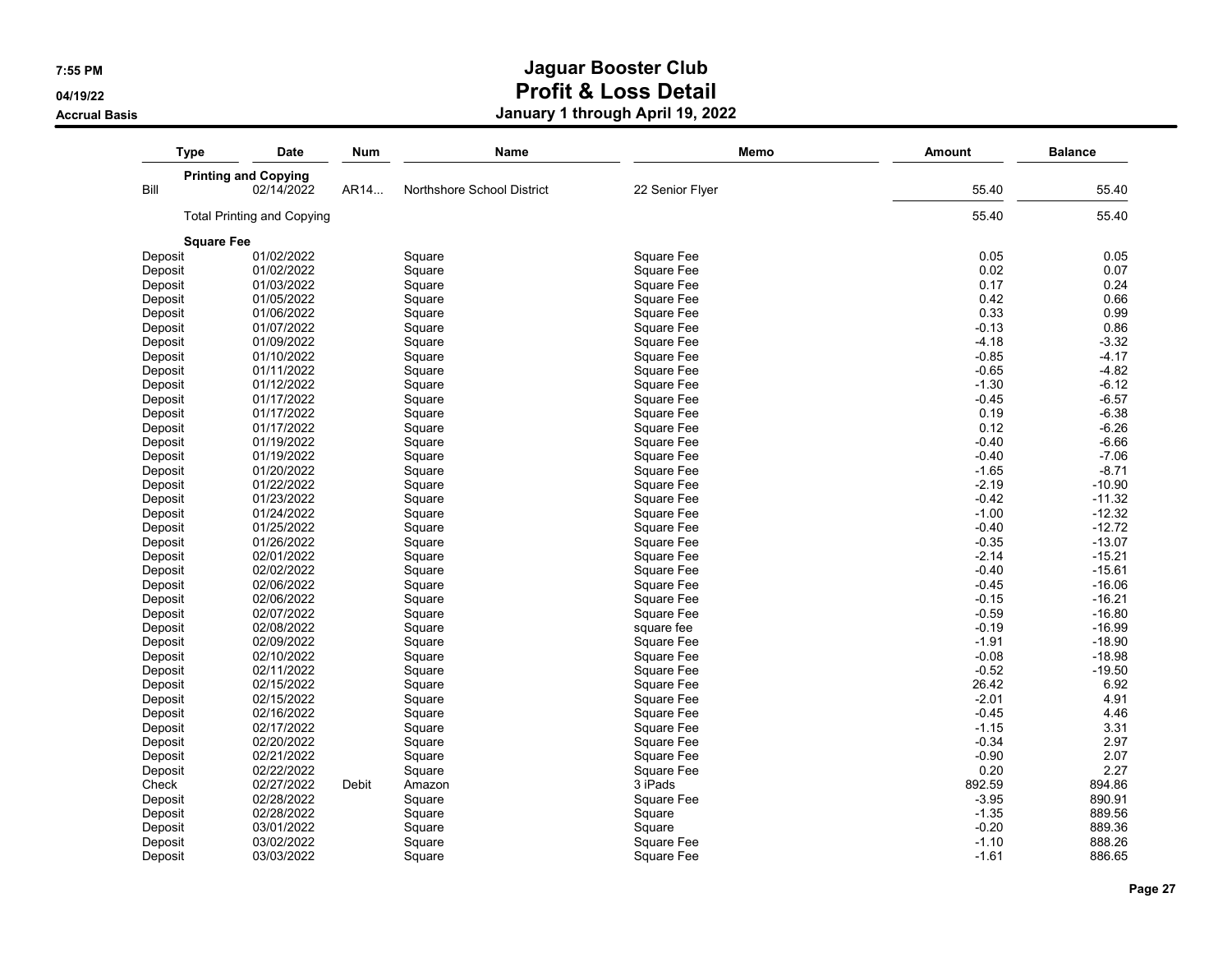**04/19/22**

**Accrual Basis**

| <b>Type</b>           | <b>Date</b>             | <b>Num</b> | Name   | Memo                        | Amount   | <b>Balance</b> |
|-----------------------|-------------------------|------------|--------|-----------------------------|----------|----------------|
| Deposit               | 03/06/2022              |            | Square | Square Fee                  | $-0.27$  | 886.38         |
| Deposit               | 03/06/2022              |            | Square | Square Fee                  | $-4.69$  | 881.69         |
| Deposit               | 03/07/2022              |            | Square | Square Fee                  | $-12.22$ | 869.47         |
| Deposit               | 03/08/2022              |            | Square | Square Fee                  | $-9.91$  | 859.56         |
| Deposit               | 03/10/2022              |            | Square | Square Fee                  | $-1.77$  | 857.79         |
| Deposit               | 03/11/2022              |            | Square | Square Fee                  | $-5.25$  | 852.54         |
| Deposit               | 03/13/2022              |            | Square | Square Fee                  | $-4.77$  | 847.77         |
| Deposit               | 03/14/2022              |            | Square | Square                      | $-2.56$  | 845.21         |
| Deposit               | 03/15/2022              |            | Square | Square Fee                  | $-4.53$  | 840.68         |
| Deposit               | 03/15/2022              |            | Square | Square Fee                  | $-0.74$  | 839.94         |
| Deposit               | 03/18/2022              |            | Square | Square Fee                  | $-0.20$  | 839.74         |
| Deposit               | 03/19/2022              |            | Square | Square Fee                  | 0.19     | 839.93         |
| Deposit               | 03/21/2022              |            | Square | Square Fee                  | $-2.83$  | 837.10         |
| Deposit               | 03/22/2022              |            | Square | Square Fee                  | $-0.20$  | 836.90         |
| Deposit               | 03/22/2022              |            | Square | Square Fee                  | 0.07     | 836.97         |
| Deposit               | 03/23/2022              |            | Square | Square fee                  | $-0.45$  | 836.52         |
| Deposit               | 03/25/2022              |            | Square | Square Fee                  | 0.56     | 837.08         |
| Deposit               | 03/26/2022              |            | Square | <b>Square Fees</b>          | $-8.32$  | 828.76         |
| Deposit               | 03/28/2022              |            | Square | Square Fee                  | $-0.90$  | 827.86         |
| Deposit               | 03/30/2022              |            | Square | Square Fee                  | $-3.99$  | 823.87         |
| Deposit               | 03/31/2022              |            | Square | Square Fee                  | 1.46     | 825.33         |
| Deposit               | 03/31/2022              |            | Square | Square Fee                  | $-1.86$  | 823.47         |
| Deposit               | 04/01/2022              |            | Square | Square Fee                  | $-1.86$  | 821.61         |
| Deposit               | 04/04/2022              |            | Square | Square Fee                  | $-1.90$  | 819.71         |
| Deposit               | 04/06/2022              |            | Square | Square Fee                  | $-3.22$  | 816.49         |
| Deposit               | 04/06/2022              |            | Square | Square Fee                  | $-1.96$  | 814.53         |
| Deposit               | 04/07/2022              |            | Square | Square Fee                  | $-19.19$ | 795.34         |
| Deposit               | 04/10/2022              |            | Square | Square Fee                  | $-1.53$  | 793.81         |
| Deposit               | 04/10/2022              |            | Square | Square Fee                  | $-2.26$  | 791.55         |
| Deposit               | 04/12/2022              |            | Square | Square Fee                  | $-6.12$  | 785.43         |
| Deposit               | 04/14/2022              |            | Square | square                      | $-5.58$  | 779.85         |
| Deposit               | 04/14/2022              |            | Square | Square Fee                  | $-4.96$  | 774.89         |
| Deposit               | 04/18/2022              |            | Square | Square Fee                  | $-3.42$  | 771.47         |
| Deposit               | 04/18/2022              |            | Square | Square Fee                  | $-9.49$  | 761.98         |
| Deposit               | 04/19/2022              |            | Square | Square Fee                  | $-30.84$ | 731.14         |
|                       | <b>Total Square Fee</b> |            |        |                             | 731.14   | 731.14         |
| <b>Supplies</b>       |                         |            |        |                             |          |                |
| Check                 | 02/10/2022              | Debit      | Amazon | Envelopes                   | 34.49    | 34.49          |
| Check                 | 03/02/2022              | Debit      | Amazon | Office Supplies Adding Tape | 18.32    | 52.81          |
| <b>Total Supplies</b> |                         |            |        |                             | 52.81    | 52.81          |